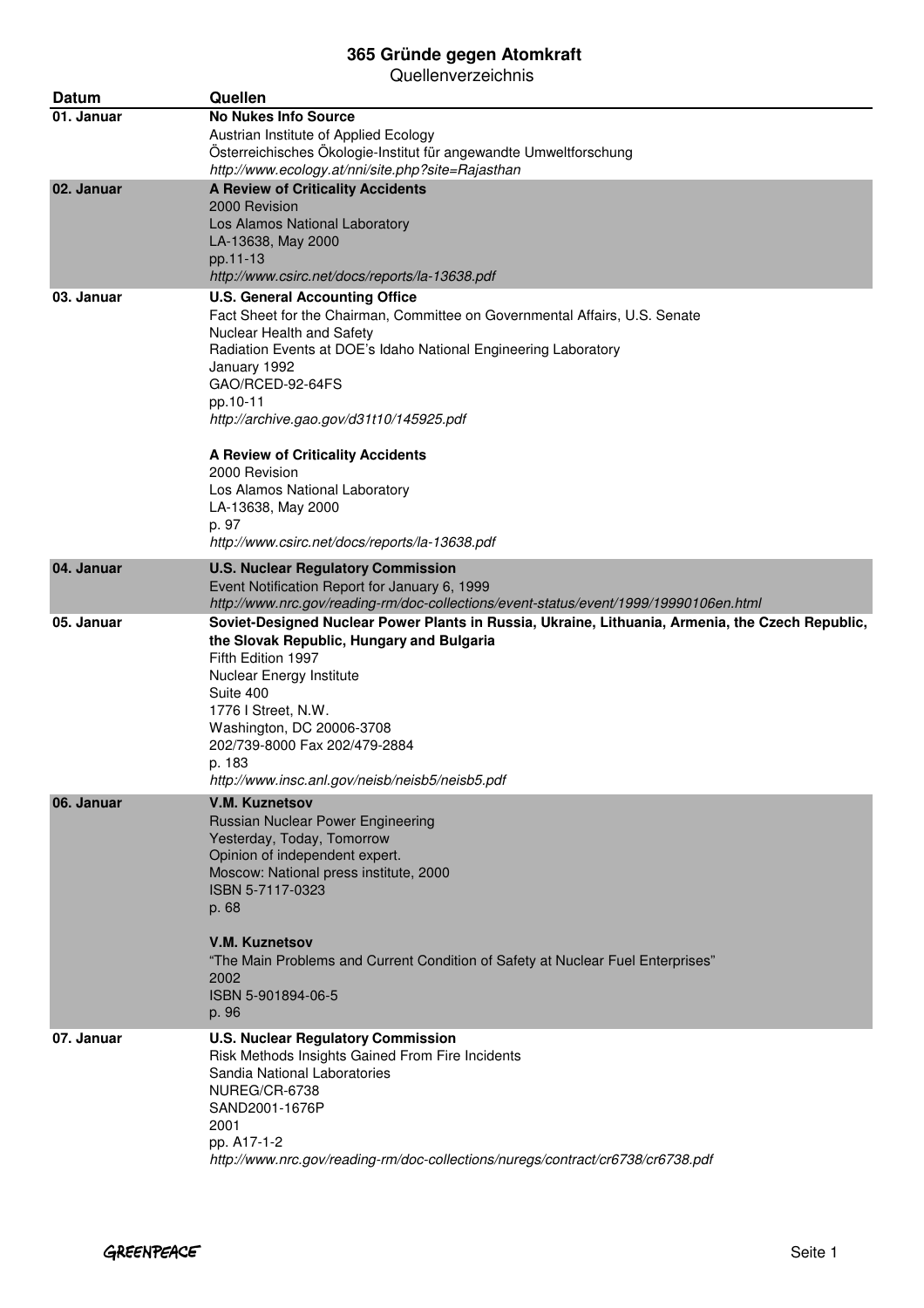| Datum      | Quellen                                                                                                                                                                                                                                                                                                                                                        |
|------------|----------------------------------------------------------------------------------------------------------------------------------------------------------------------------------------------------------------------------------------------------------------------------------------------------------------------------------------------------------------|
| 08. Januar | <b>International Atomic Energy Agency</b><br>Experience gained from fires in nuclear power plants: Lessons learned<br>IAEA-TECDOC-1421<br>November 2004<br>p. 143<br>http://www-pub.iaea.org/MTCD/publications/PDF/TE_1421_web.pdf                                                                                                                             |
| 09. Januar | <b>U.S. Department of Energy</b><br><b>Nevada Operations Office</b><br><b>United States Nuclear Tests</b><br>July 1945 through September 1992<br>DOE/NV--209-REV 15<br>December 2000<br>http://ndep.nv.gov/boff/nuctest.pdf                                                                                                                                    |
| 10. Januar | <b>International Atomic Energy Agency</b><br>Press release 2006/2<br>http://www.iaea.org/NewsCenter/PressReleases/2006/prn200602.html                                                                                                                                                                                                                          |
| 11. Januar | <b>WISE News Communique 465</b><br>January 24, 1997<br>http://www10.antenna.nl/wise/465/4615.html<br><b>International Tanker Owners Pollution Federation Limited</b><br>The Nadhoka Oil Spill Response - The technical adviser's perspective<br>p. 3<br>http://www.itopf.com/paj_97.pdf                                                                        |
| 12. Januar | <b>International Atomic Energy Agency</b><br>Extreme external events in the design and assessment of nuclear power plants<br>IAEA-TECDOC-1341<br>March 2003<br>p. 29<br>http://www-pub.iaea.org/MTCD/publications/PDF/te_1341_web.pdf                                                                                                                          |
| 13. Januar | <b>International Atomic Energy Agency</b><br>Experience gained from fires in nuclear power plants: Lessons learned<br>IAEA-TECDOC-1421<br>November 2004<br>p. 142<br>http://www-pub.iaea.org/MTCD/publications/PDF/TE 1421 web.pdf                                                                                                                             |
| 14. Januar | U.S. Navy<br>The Navy Office of Information<br>http://www.chinfo.navy.mil/navpalib/ships/carriers/histories/cv65-enterprise/cv65-enterprise.html                                                                                                                                                                                                               |
| 15. Januar | <b>International Atomic Energy Agency</b><br>Inventory of accidents and losses at sea involving radioactive material.<br>IAEA-TECDOC-1242<br>September 2001<br>p. 54<br>http://www-pub.iaea.org/MTCD/publications/PDF/te_1242_prn.pdf                                                                                                                          |
| 16. Januar | Soviet-Designed Nuclear Power Plants in Russia, Ukraine, Lithuania, Armenia, the Czech Republic,<br>the Slovak Republic, Hungary and Bulgaria<br>Fifth Edition 1997<br>Nuclear Energy Institute<br>Suite 400<br>1776 I Street, N.W.<br>Washington, DC 20006-3708<br>202/739-8000 Fax 202/479-2884<br>p. 137<br>http://www.insc.anl.gov/neisb/neisb5/neisb5.pdf |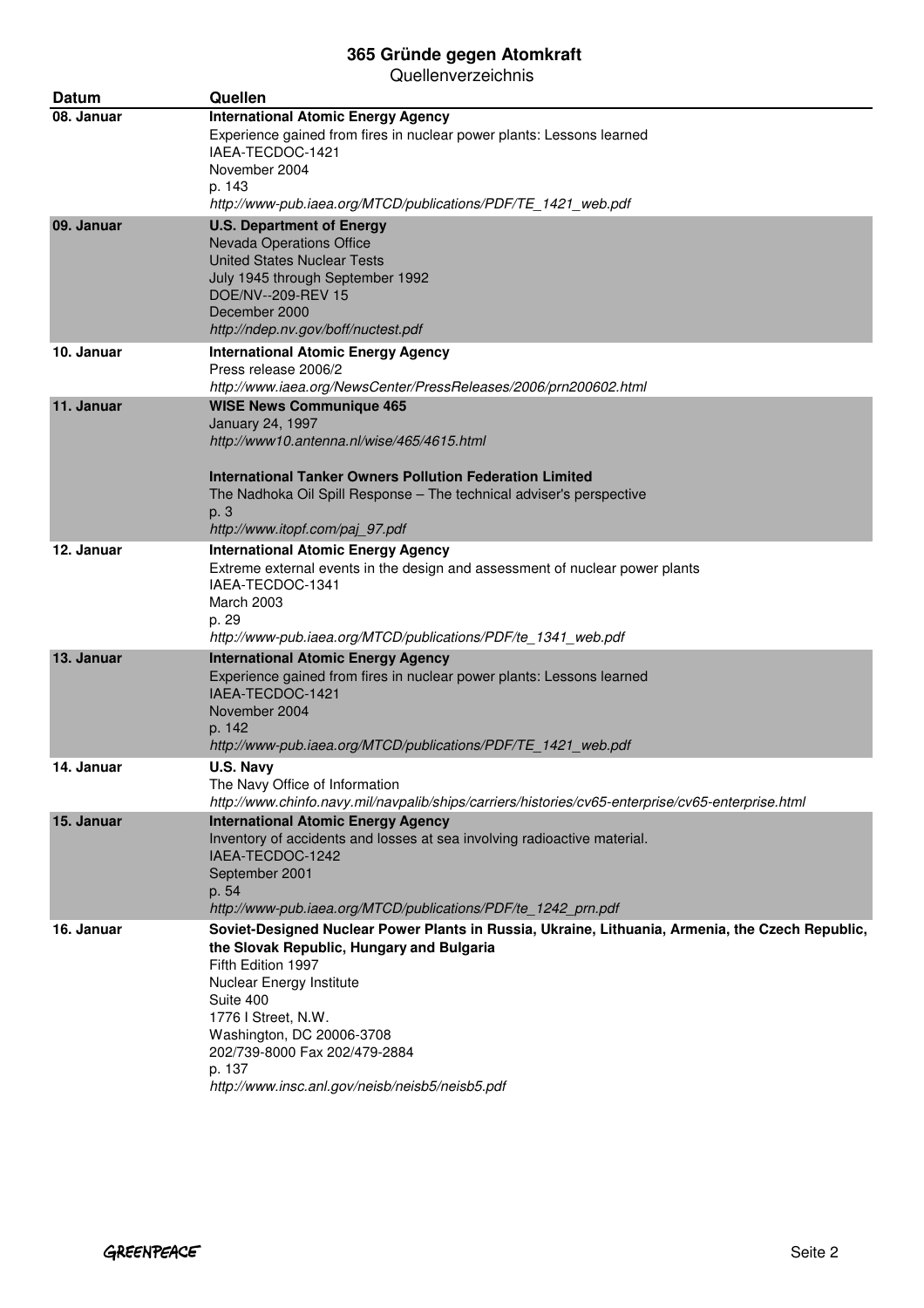| <b>Datum</b> | Quellen                                                                                                                                                                                                                                                                                                                                                                                                                                                                                                                                                                                                                                                                                                                                                                                           |
|--------------|---------------------------------------------------------------------------------------------------------------------------------------------------------------------------------------------------------------------------------------------------------------------------------------------------------------------------------------------------------------------------------------------------------------------------------------------------------------------------------------------------------------------------------------------------------------------------------------------------------------------------------------------------------------------------------------------------------------------------------------------------------------------------------------------------|
| 17. Januar   | <b>International Atomic Energy Agency</b><br>Inventory of accidents and losses at sea involving radioactive material.<br>IAEA-TECDOC-1242<br>September 2001<br>pp. 30-31<br>Http://www-pub.iaea.org/MTCD/publications/PDF/te_1242_prn.pdf<br><b>U.S. Air Force Report on Palomares</b><br>Spain Nuclear Weapons Accident http://airforcemedicine.afms.mil/latestnews/palomares.htm<br><b>The Brookings Institution</b><br>Atomic Audit: The Costs and Consequences<br>of U.S. Nuclear Weapons Since 1940<br>http://www.brook.edu/dybdocroot/fp/projects/nucwcost/box7-3.htm<br><b>Plutonium Investigation</b><br>n°16: Palomares - A Moronic Bomb Accident<br>http://www.wise-<br>paris.org/index.html?/english/ournewsletter/16/page7.html&/english/frame/menu.html&/english/frame/band<br>.html |
| 18. Januar   | <b>U.S. Department of Energy</b><br><b>Nevada Operations Office</b><br><b>United States Nuclear Tests</b><br>July 1945 through September 1992<br>DOE/NV--209-REV 15<br>December 2000<br>http://ndep.nv.gov/boff/nuctest.pdf                                                                                                                                                                                                                                                                                                                                                                                                                                                                                                                                                                       |
| 19. Januar   | <b>International Atomic Energy Agency</b><br>Experience gained from fires in nuclear power plants: Lessons learned<br>IAEA-TECDOC-1421<br>November 2004<br>p. 148<br>http://www-pub.iaea.org/MTCD/publications/PDF/TE_1421_web.pdf                                                                                                                                                                                                                                                                                                                                                                                                                                                                                                                                                                |
| 20. Januar   | Soviet-Designed Nuclear Power Plants in Russia, Ukraine, Lithuania, Armenia, the Czech Republic,<br>the Slovak Republic, Hungary and Bulgaria<br>Fifth Edition 1997<br>Nuclear Energy Institute<br>Suite 400<br>1776 I Street, N.W.<br>Washington, DC 20006-3708<br>202/739-8000 Fax 202/479-2884<br>p. 229<br>http://www.insc.anl.gov/neisb/neisb5/neisb5.pdf                                                                                                                                                                                                                                                                                                                                                                                                                                    |
| 21. Januar   | <b>International Atomic Energy Agency</b><br>Inventory of accidents and losses at sea involving radioactive material.<br>IAEA-TECDOC-1242<br>September 2001<br>p. 31<br>Http://www-pub.iaea.org/MTCD/publications/PDF/te_1242_prn.pdf<br><b>Thule Nuclear Weapons Accident</b><br>Dose Evaluation Report<br>April 2001<br>http://airforcemedicine.afms.mil/latestnews/palomares.htm                                                                                                                                                                                                                                                                                                                                                                                                               |
| 22. Januar   | <b>International Atomic Energy Agency</b><br>Extreme external events in the design and assessment of nuclear power plants<br>IAEA-TECDOC-1341<br><b>March 2003</b><br>p. 21<br>http://www-pub.iaea.org/MTCD/publications/PDF/te_1341_web.pdf                                                                                                                                                                                                                                                                                                                                                                                                                                                                                                                                                      |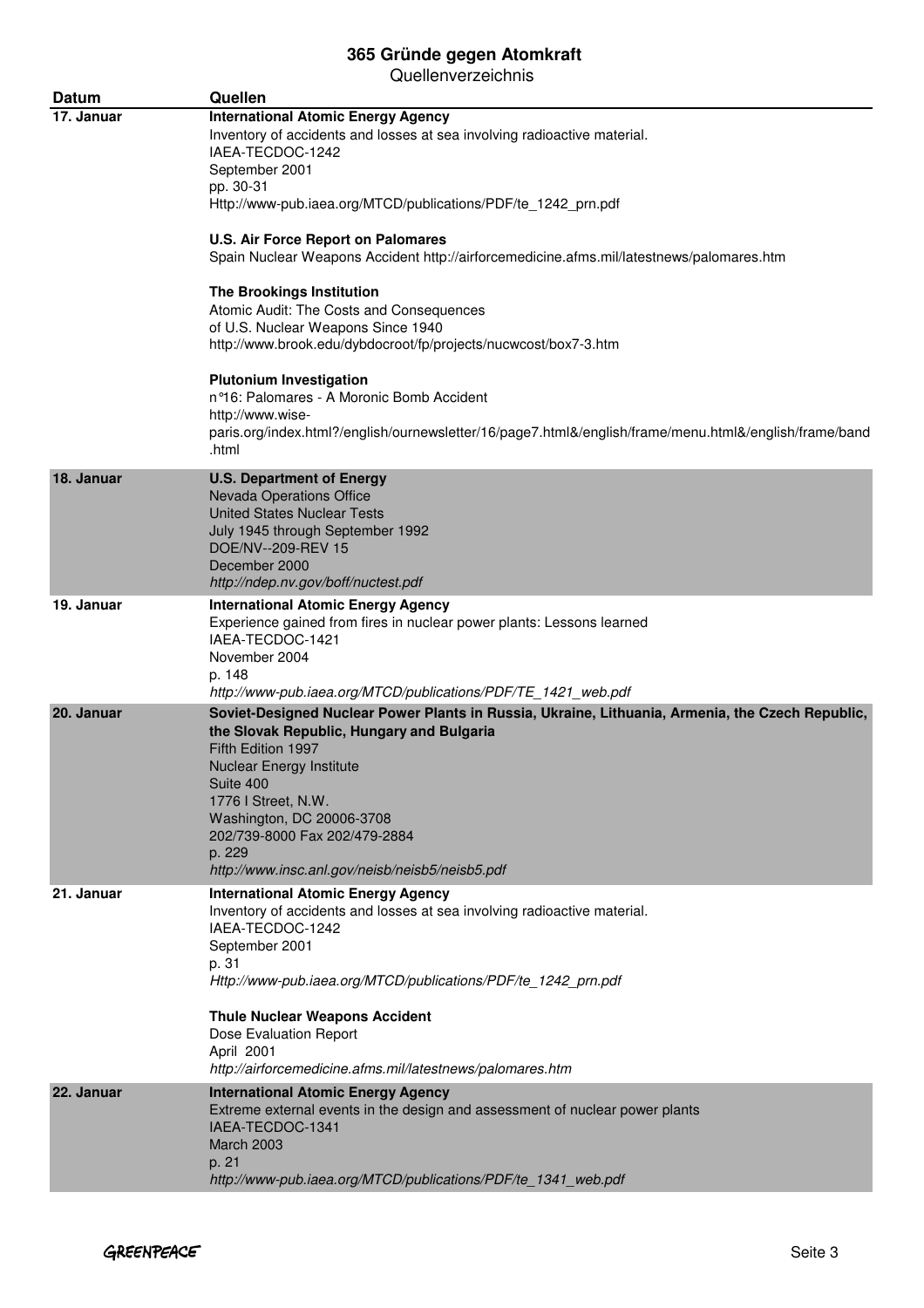| <b>Datum</b> | Quellen                                                                                                                                                                                                                                                                                                                                                                                                        |
|--------------|----------------------------------------------------------------------------------------------------------------------------------------------------------------------------------------------------------------------------------------------------------------------------------------------------------------------------------------------------------------------------------------------------------------|
| 23. Januar   | <b>Organisation for Economic Co-operation and Development</b><br>Nuclear Energy Agency<br>Operating and Maintenance Experience with Computer-based Systems in Nuclear Power Plants<br>NEA/CSNI/R(97)23<br>September 1998<br>pp. 39-41<br>http://www.nea.fr/html/nsd/docs/1997/csni-r1997-23.pdf<br><b>Nucleonics Week 31/5/90</b><br>WISE-335 6/7/90<br>http://www10.antenna.nl/wise/329/brief.html#bruce      |
| 24. Januar   | <b>Health Canada</b><br>Federal Department of Canada<br>The COSMOS 954 Accident<br>http://www.hc-sc.gc.ca/ed-ud/fedplan/cosmos_954_e.html                                                                                                                                                                                                                                                                      |
| 25. Januar   | <b>U.S. Nuclear Regulatory Commission</b><br>Transmittal of NUREG-0916 relative to the restart of R. E. Ginna Nuclear Power Plant<br>http://www.nrc.gov/reading-rm/doc-collections/gen-comm/gen-letters/1982/gl82011.html                                                                                                                                                                                      |
| 26. Januar   | <b>U.S. Nuclear Regulatory Commission</b><br>Event Notification Report for January 29, 1999<br>http://www.nrc.gov/reading-rm/doc-collections/event-status/event/1999/19990129en.html                                                                                                                                                                                                                           |
| 27. Januar   | <b>U.S. Department of Energy</b><br>Origins of the Nevada Test Site<br>DOE/MA-0518<br>December 2000<br>pp. 1-3<br>http://www.nv.doe.gov/library/publications/historical/DOE_MA0518.pdf<br><b>U.S. Department of Energy</b><br>Nevada Operations Office<br><b>United States Nuclear Tests</b><br>July 1945 through September 1992<br>DOE/NV--209-REV 15<br>December 2000<br>http://ndep.nv.gov/boff/nuctest.pdf |
| 28. Januar   | <b>International Atomic Energy Agency</b><br><b>Illicit Trafficking Database ITDB</b><br>p. 7<br>http://www.iaea.org/NewsCenter/Features/RadSources/PDF/itdb 31122004.pdf                                                                                                                                                                                                                                      |
| 29. Januar   | <b>U.S. Department of Energy</b><br>Nevada Operations Office<br><b>United States Nuclear Tests</b><br>July 1945 through September 1992<br>DOE/NV--209-REV 15<br>December 2000<br>http://ndep.nv.gov/boff/nuctest.pdf                                                                                                                                                                                           |
| 30. Januar   | <b>A Review of Criticality Accidents</b><br>2000 Revision<br>Los Alamos National Laboratory<br>LA-13638, May 2000<br>pp. 30-31<br>http://www.csirc.net/docs/reports/la-13638.pdf                                                                                                                                                                                                                               |
| 31. Januar   | <b>U.S. Nuclear Regulatory Commission</b><br>Event Notification Report for February 2, 2001<br>http://www.nrc.gov/reading-rm/doc-collections/event-status/event/2001/20010202en.html                                                                                                                                                                                                                           |
| 01. Februar  | <b>No Nukes Info Source</b><br>Austrian Institute of Applied Ecology<br>Österreichisches Ökologie-Institut für angewandte Umweltforschung<br>http://www.ecology.at/nni/site.php?site=Gravelines                                                                                                                                                                                                                |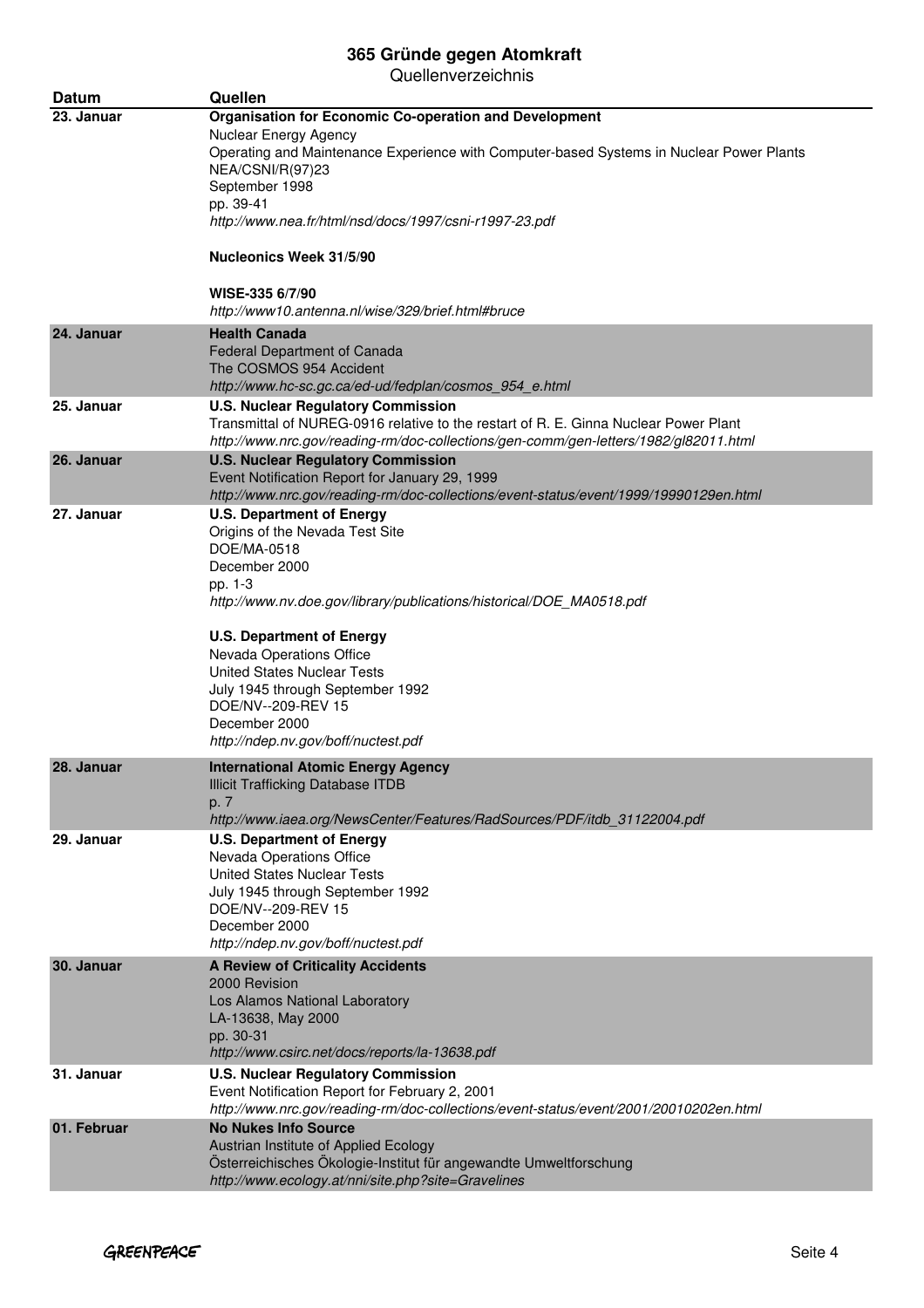| <b>Datum</b> | Quellen                                                                                                                                                                                                                                                                                                                                                                                                                                                                                                                        |
|--------------|--------------------------------------------------------------------------------------------------------------------------------------------------------------------------------------------------------------------------------------------------------------------------------------------------------------------------------------------------------------------------------------------------------------------------------------------------------------------------------------------------------------------------------|
| 02. Februar  | Soviet-Designed Nuclear Power Plants in Russia, Ukraine, Lithuania, Armenia, the Czech Republic,<br>the Slovak Republic, Hungary and Bulgaria<br>Fifth Edition 1997<br>Nuclear Energy Institute<br>Suite 400<br>1776 I Street, N.W.<br>Washington, DC 20006-3708<br>202/739-8000 Fax 202/479-2884<br>p. 130<br>http://www.insc.anl.gov/neisb/neisb5/neisb5.pdf<br><b>V.M. Kuznetsov</b><br>Russian Nuclear Power Engineering<br>Yesterday, Today, Tomorrow. Opinion of independent expert.<br>Moscow: National press institute |
|              | 2000<br>ISBN 5-7117-0323<br>p. 60                                                                                                                                                                                                                                                                                                                                                                                                                                                                                              |
| 03. Februar  | <b>International Atomic Energy Agency</b><br>The radiological accident in Samut Prakarn<br><b>STI/PUB/1024</b><br>February 2002<br>http://www-pub.iaea.org/MTCD/publications/PDF/Pub1124 scr.pdf                                                                                                                                                                                                                                                                                                                               |
| 04. Februar  | V.M. Kuznetsov,<br>"The Main Problems and Current Condition of Safety at Nuclear Fuel Enterprises"<br>2002<br>ISBN 5-901894-06-5<br>p. 155                                                                                                                                                                                                                                                                                                                                                                                     |
| 05. Februar  | <b>International Atomic Energy Agency</b><br>The radiological accident in San Salvador<br>STI/PUB/847<br>1990<br>ISBN 92-0-129090-X<br>http://www-pub.iaea.org/MTCD/publications/PDF/Pub847_web.pdf                                                                                                                                                                                                                                                                                                                            |
| 06. Februar  | <b>Nucleonics Week</b><br>Volume 45<br>Number 9<br>February 26, 2004                                                                                                                                                                                                                                                                                                                                                                                                                                                           |
| 07. Februar  | <b>International Atomic Energy Agency</b><br>Inventory of accidents and losses at sea involving radioactive material.<br>IAEA-TECDOC-1242<br>September 2001<br>p. 24<br>Http://www-pub.iaea.org/MTCD/publications/PDF/te_1242_prn.pdf                                                                                                                                                                                                                                                                                          |
| 08. Februar  | Bundesministerium für Umwelt, Naturschutz und Reaktorsicherheit<br>Meldepflichtige Ereignisse in Anlagen zur Spaltung von Kernbrennstoffen in der Bundesrepublik<br>Deutschland<br>Jahresbericht 2004<br>p. 15<br>http://www.bfs.de/kerntechnik/ereignisse/berichte/jb_kf_2004.pdf                                                                                                                                                                                                                                             |
| 09. Februar  | <b>WISE News Communique</b><br>351.3484, April 26, 1981<br>http://www10.antenna.nl/wise/351/3484.html<br><b>WISE News Communique</b><br>347.347, February 22, 1991<br>http://www10.antenna.nl/wise/351/3484.html<br><b>Atomic Energy Agency of Turkey</b><br>http://www.taek.gov.tr/<br>http://www.taek.gov.tr/bilgi/kaza_tehlike_durumu/ines/ines_table.xls                                                                                                                                                                   |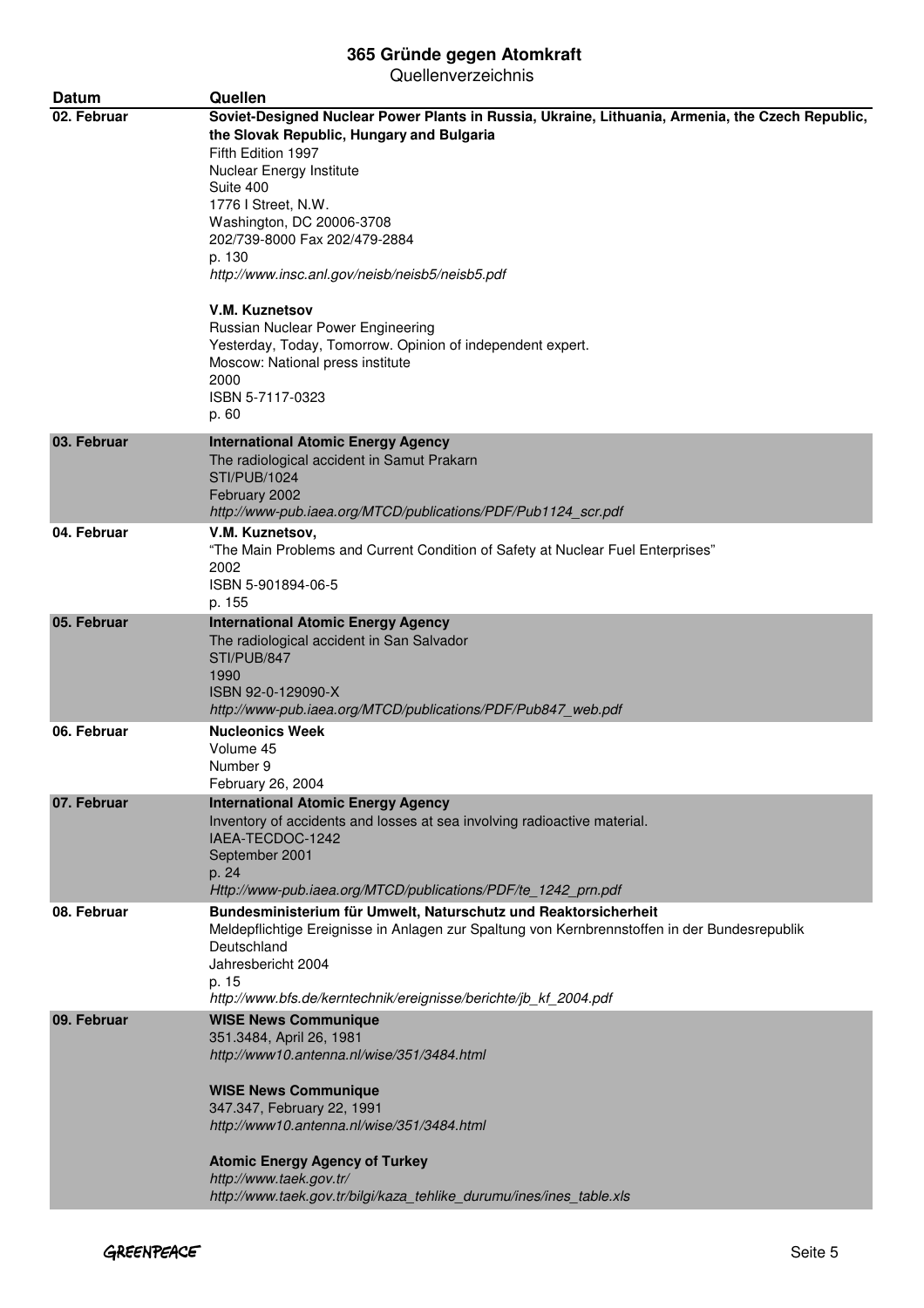| <b>Datum</b> | Quellen                                                                                                                                  |
|--------------|------------------------------------------------------------------------------------------------------------------------------------------|
| 10. Februar  | <b>U.S. Nuclear Regulatory Commission</b>                                                                                                |
|              | Event Notification Report for February 16, 1999                                                                                          |
|              | http://www.nrc.gov/reading-rm/doc-collections/event-status/event/1999/19990216en.html                                                    |
| 11. Februar  | <b>U.S. Nuclear Regulatory Commission</b>                                                                                                |
|              | Event Notification Report for February 14, 2000<br>http://www.nrc.gov/reading-rm/doc-collections/event-status/event/2000/20000214en.html |
| 12. Februar  | <b>U.S. Department of Energy</b>                                                                                                         |
|              | Nevada Operations Office                                                                                                                 |
|              | <b>United States Nuclear Tests</b>                                                                                                       |
|              | July 1945 through September 1992                                                                                                         |
|              | DOE/NV--209-REV 15                                                                                                                       |
|              | December 2000                                                                                                                            |
|              | http://ndep.nv.gov/boff/nuctest.pdf                                                                                                      |
| 13. Februar  | <b>U.S. Nuclear Regulatory Commission</b>                                                                                                |
|              | Event Notification Report for February 14, 2000<br>http://www.nrc.gov/reading-rm/doc-collections/event-status/event/2000/20000214en.html |
| 14. Februar  | <b>Australian Government</b>                                                                                                             |
|              | Geoscience Australia                                                                                                                     |
|              | Nuclear Explosions Database                                                                                                              |
|              | http://www.ga.gov.au/oracle/nukexp_form.jsp                                                                                              |
|              | <b>Swiss Seismological Service</b>                                                                                                       |
|              | Nuclear Explosions from France 1945-1998                                                                                                 |
|              | http://www.seismo.ethz.ch/bsv/nuclear_explosions/france.html                                                                             |
| 15. Februar  | <b>State Nuclear Regulatory Committee of Ukraine</b>                                                                                     |
|              | National Report of the Ukraine                                                                                                           |
|              | <b>KYIV</b>                                                                                                                              |
|              | September 2004                                                                                                                           |
|              | p. 31<br>http://www.snrcu.gov.ua/eng/docs/reports/2003/rep2003e.pdf                                                                      |
| 16. Februar  | <b>No Nukes Info Source</b>                                                                                                              |
|              | Austrian Institute of Applied Ecology                                                                                                    |
|              | Österreichisches Ökologie-Institut für angewandte Umweltforschung                                                                        |
|              | http://www.ecology.at/nni/site.php?site=Palo+Verde                                                                                       |
| 17. Februar  | <b>UK Atomic Energy Authority UKAEA</b>                                                                                                  |
|              | Press release: Nuclear Materials Balance - 2003/04<br>17th February 2005                                                                 |
|              | http://www.ukaea.org.uk/news/2005/17_02_05.htm                                                                                           |
| 18. Februar  | The Health and Safety Commission of Great Britain                                                                                        |
|              | HM Nuclear Installations Inspectorate                                                                                                    |
|              | Nuclear Safety Newsletter - Issue 14, October 1997                                                                                       |
|              | http://www.hse.gov.uk/nuclear/nsn/nsn1497.htm#a10                                                                                        |
| 19. Februar  | <b>U.S. Department of Energy</b><br><b>Nevada Operations Office</b>                                                                      |
|              | <b>United States Nuclear Tests</b>                                                                                                       |
|              | July 1945 through September 1992                                                                                                         |
|              | DOE/NV--209-REV 15                                                                                                                       |
|              | December 2000                                                                                                                            |
|              | http://ndep.nv.gov/boff/nuctest.pdf                                                                                                      |
| 20. Februar  | <b>International Atomic Energy Agency</b><br>The Radiological Accident in Yanango                                                        |
|              | August 2000                                                                                                                              |
|              | STI/PUB/1101                                                                                                                             |
|              | http://www-pub.iaea.org/MTCD/publications/PDF/Pub1101_web.pdf                                                                            |
| 21. Februar  | Bundesministerium für Umwelt, Naturschutz und Reaktorsicherheit                                                                          |
|              | Meldepflichtige Ereignisse in Anlagen zur Spaltung von Kernbrennstoffen in der Bundesrepublik                                            |
|              | Deutschland<br>Jahresbericht 2002                                                                                                        |
|              | p. 5                                                                                                                                     |
|              | http://www.bfs.de/kerntechnik/ereignisse/berichte/jb_kf_2002.pdf                                                                         |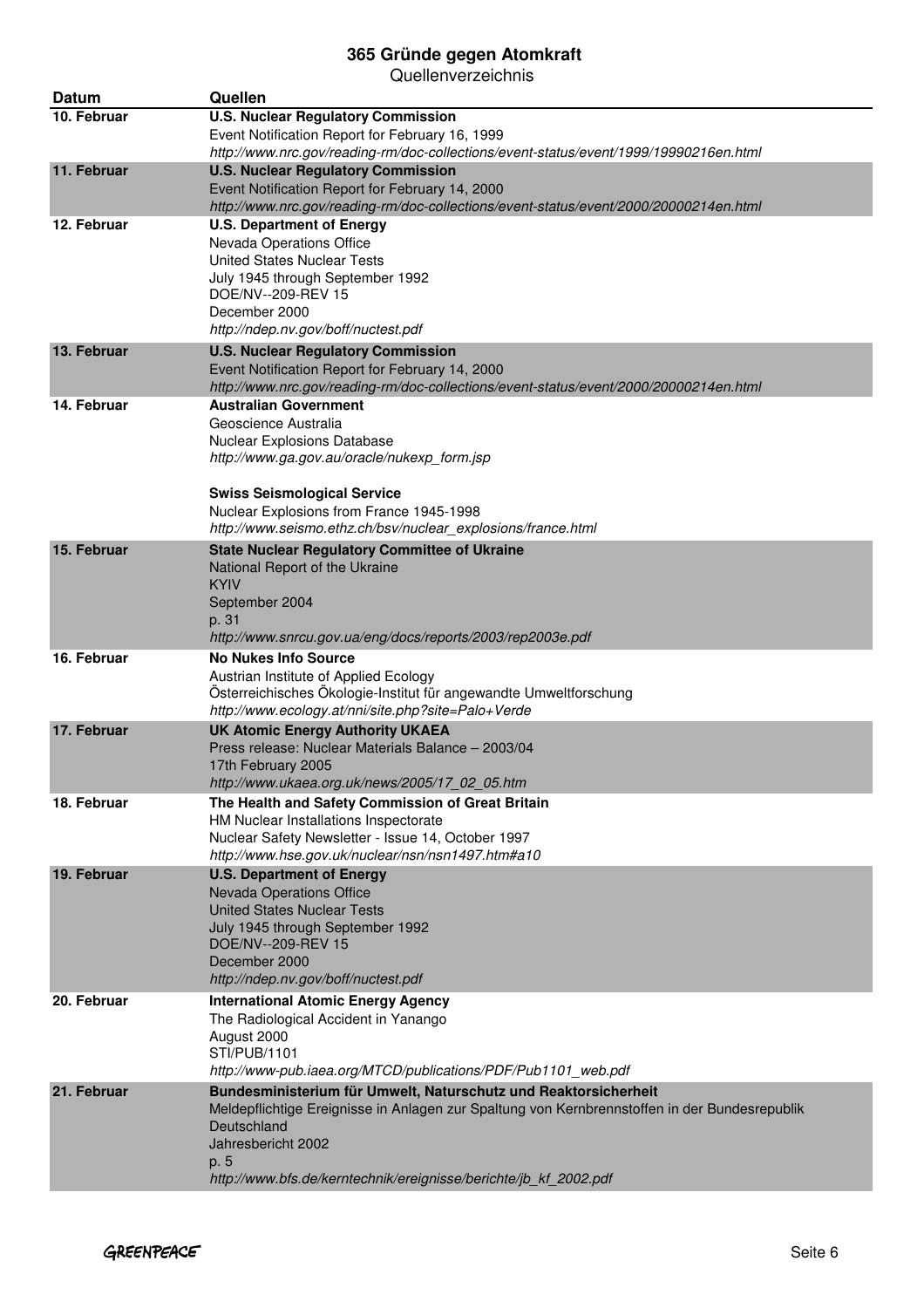| Datum       | Quellen                                                                                                                                                                                                              |
|-------------|----------------------------------------------------------------------------------------------------------------------------------------------------------------------------------------------------------------------|
| 22. Februar | <b>Nuclear Regulatory Authority of the Slovak Republic</b><br>National Report of the Slovak Republic<br>April 2003                                                                                                   |
|             | p. 8,21<br>http://www.ujd.gov.sk/National%20report1-anglickypreklad1.doc                                                                                                                                             |
|             | <b>Slovak Environmental Agency</b><br>State of the Environment Report                                                                                                                                                |
|             | Radioactive Waste Generation<br>http://www.sazp.sk/slovak/periodika/sprava/psreng/waste/waste_a_4.html                                                                                                               |
| 23. Februar | <b>Bundesministerium des Innern</b><br>Besondere Vorfälle in Kernkraftwerken der BRD<br>Berichtszeitraum 1965-1976<br>Juli 1977<br>p. 2<br>http://www.bfs.de/kerntechnik/ereignisse/berichte/jb_kf_1965_1976.pdf     |
| 24. Februar | <b>U.S. Department of Energy</b><br>Nevada Operations Office<br><b>United States Nuclear Tests</b><br>July 1945 through September 1992<br>DOE/NV--209-REV 15<br>December 2000<br>http://ndep.nv.gov/boff/nuctest.pdf |
| 25. Februar | Royal Institute of Technology, Stockholm                                                                                                                                                                             |
|             | Department of Nuclear and Reactor Physics<br><b>Nuclear Power Safety:</b>                                                                                                                                            |
|             | Basic Principles and Modern Issues                                                                                                                                                                                   |
|             | Nam Dinh<br>Professor of Nuclear Power Safety                                                                                                                                                                        |
|             | http://www.neutron.kth.se/courses/reactor_physics/safety.pdf                                                                                                                                                         |
|             | <b>No Nukes Info Source</b>                                                                                                                                                                                          |
|             | Austrian Institute of Applied Ecology<br>Österreichisches Ökologie-Institut für angewandte Umweltforschung                                                                                                           |
|             | http://www.ecology.at/nni/site.php?site=Oskarshamn                                                                                                                                                                   |
|             | <b>Atomic Energy Agency of Turkey</b>                                                                                                                                                                                |
|             | http://www.taek.gov.tr/<br>http://www.taek.gov.tr/bilgi/kaza_tehlike_durumu/ines/ines_table.xls                                                                                                                      |
| 26. Februar | The Ministry of the Russian Federation for Atomic Energy                                                                                                                                                             |
|             | The Ministry of Defense of the Russian Federation                                                                                                                                                                    |
|             | USSR Nuclear Weapons Tests and Peaceful Nuclear Explosions<br>1949 through 1990                                                                                                                                      |
|             | http://npc.sarov.ru/english/issues/peaceful/peaceful_e.pdf                                                                                                                                                           |
|             | <b>Australian Government</b>                                                                                                                                                                                         |
|             | Geoscience Australia<br>Nuclear Explosions Database                                                                                                                                                                  |
|             | http://www.ga.gov.au/oracle/nukexp form.jsp                                                                                                                                                                          |
| 27. Februar | The Ministry of the Russian Federation for Atomic Energy                                                                                                                                                             |
|             | The Ministry of Defense of the Russian Federation<br>USSR Nuclear Weapons Tests and Peaceful Nuclear Explosions                                                                                                      |
|             | 1949 through 1990                                                                                                                                                                                                    |
|             | http://npc.sarov.ru/english/issues/peaceful/peaceful_e.pdf                                                                                                                                                           |
|             | <b>Australian Government</b>                                                                                                                                                                                         |
|             | Geoscience Australia<br><b>Nuclear Explosions Database</b>                                                                                                                                                           |
|             | http://www.ga.gov.au/oracle/nukexp_form.jsp                                                                                                                                                                          |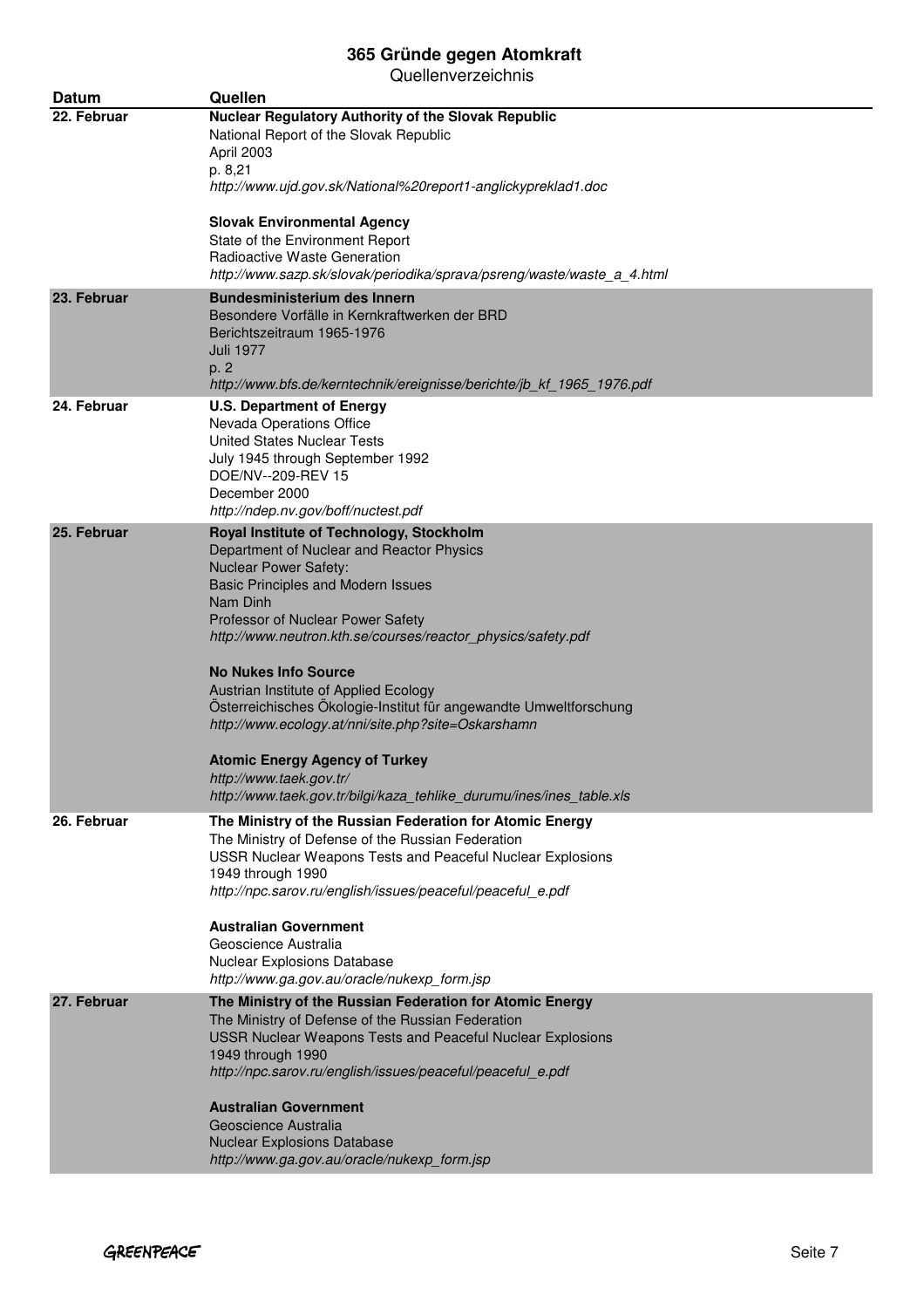| <b>Datum</b> | Quellen                                                                                                                                                                                         |
|--------------|-------------------------------------------------------------------------------------------------------------------------------------------------------------------------------------------------|
| 28. Februar  | Soviet-Designed Nuclear Power Plants in Russia, Ukraine, Lithuania, Armenia, the Czech Republic,<br>the Slovak Republic, Hungary and Bulgaria<br>Fifth Edition 1997<br>Nuclear Energy Institute |
|              | Suite 400                                                                                                                                                                                       |
|              | 1776   Street, N.W.                                                                                                                                                                             |
|              | Washington, DC 20006-3708                                                                                                                                                                       |
|              | 202/739-8000 Fax 202/479-2884                                                                                                                                                                   |
|              | p. 245<br>http://www.insc.anl.gov/neisb/neisb5/neisb5.pdf                                                                                                                                       |
| 01. März     | <b>U.S. Department of Energy</b>                                                                                                                                                                |
|              | Nevada Operations Office                                                                                                                                                                        |
|              | <b>United States Nuclear Tests</b><br>July 1945 through September 1992                                                                                                                          |
|              | DOE/NV--209-REV 15                                                                                                                                                                              |
|              | December 2000                                                                                                                                                                                   |
|              | http://ndep.nv.gov/boff/nuctest.pdf                                                                                                                                                             |
|              | <b>U.S. Department of Energy</b>                                                                                                                                                                |
|              | Lawrence Livermore National Laboratory<br>Resettlement of Bikini Atoll- U.S. Nuclear Test Site                                                                                                  |
|              | <b>UCRL-JC-134049</b>                                                                                                                                                                           |
|              | December 1999                                                                                                                                                                                   |
|              | http://www.llnl.gov/tid/lof/documents/pdf/236878.pdf                                                                                                                                            |
|              | <b>U.S. Department of State</b><br>Report Evaluating the Request of the Government of the Republic of the Marshall Islands Presented to the                                                     |
|              | Congress of the United States of America<br>http://www.state.gov/p/eap/rls/rpt/40422.htm                                                                                                        |
| 02. März     | WISE News Communique March 23, 2001                                                                                                                                                             |
|              | http://www10.antenna.nl/wise/545/brief.html                                                                                                                                                     |
|              | <b>BBC News Online</b>                                                                                                                                                                          |
|              | Friday, 2 March 2001                                                                                                                                                                            |
|              | Derailment hits main line                                                                                                                                                                       |
|              | http://212.58.226.40/1/low/scotland/1198275.stm                                                                                                                                                 |
| 03. März     | <b>International Atomic Energy Agency</b><br>Radioactive Contamination of the Techa River, South Urals, Russia                                                                                  |
|              | p. 4                                                                                                                                                                                            |
|              | http://www-ns.iaea.org/downloads/rw/projects/emras-aquatic-techa.pdf                                                                                                                            |
|              | Radiation Incidents in the Southen Urals (USSR)                                                                                                                                                 |
|              | Yaroshinskay A.A. - main editor, "Nuclear Encyclopedia", 1996, p.250 ISBN: 5-207-004-53-0                                                                                                       |
| 04. März     | <b>International Atomic Energy Agency</b><br><b>Illicit Trafficking Database ITDB</b>                                                                                                           |
|              | p. 7                                                                                                                                                                                            |
|              | http://www.iaea.org/NewsCenter/Features/RadSources/PDF/itdb_31122004.pdf                                                                                                                        |
| 05. März     | <b>U.S. Department of Energy</b>                                                                                                                                                                |
|              | <b>Nevada Operations Office</b>                                                                                                                                                                 |
|              | <b>United States Nuclear Tests</b>                                                                                                                                                              |
|              | July 1945 through September 1992                                                                                                                                                                |
|              | DOE/NV--209-REV 15<br>December 2000                                                                                                                                                             |
|              | http://ndep.nv.gov/boff/nuctest.pdf                                                                                                                                                             |
| 06. März     | <b>International Atomic Energy Agency</b>                                                                                                                                                       |
|              | Inventory of accidents and losses at sea involving radioactive material.                                                                                                                        |
|              | IAEA-TECDOC-1242                                                                                                                                                                                |
|              | September 2001                                                                                                                                                                                  |
|              | p. 24                                                                                                                                                                                           |
|              | Http://www-pub.iaea.org/MTCD/publications/PDF/te_1242_prn.pdf                                                                                                                                   |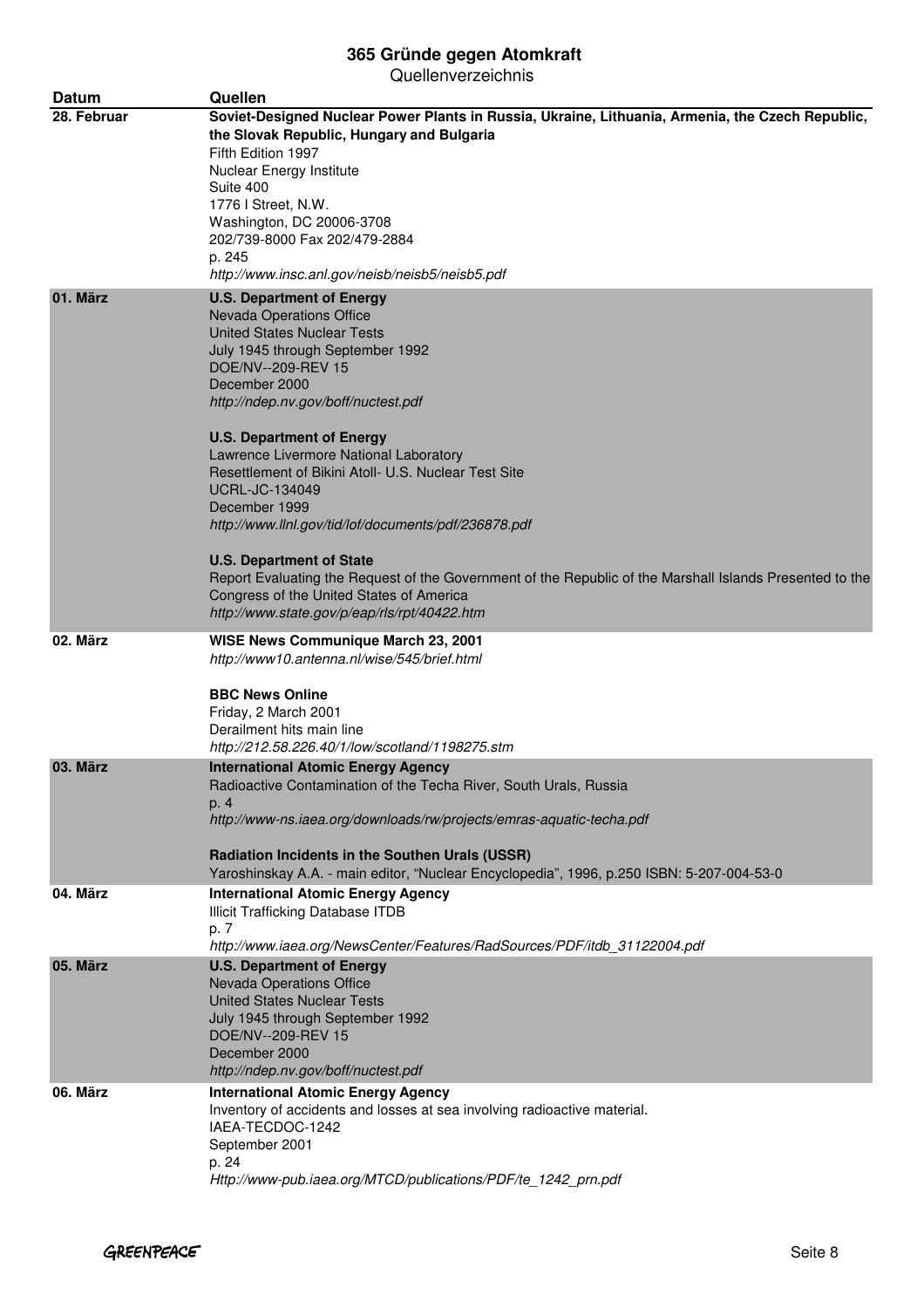| <b>Datum</b> | Quellen                                                                                                                                                                                                                                                                                                                                                                                                                                                                 |
|--------------|-------------------------------------------------------------------------------------------------------------------------------------------------------------------------------------------------------------------------------------------------------------------------------------------------------------------------------------------------------------------------------------------------------------------------------------------------------------------------|
| 07. März     | <b>U.S. General Accounting Office</b><br>Report to Congressional Requesters<br>Nuclear Regulation: NRC Needs to More Aggressively and Comprehensively Resolve Issues Related to<br>the Davis-Besse Nuclear Power Plant's Shutdown<br>GAO-04-415<br>May 2004<br>http://www.gao.gov/new.items/d04415.pdf                                                                                                                                                                  |
| 08. März     | The Ministry of the Russian Federation for Atomic Energy<br>The Ministry of Defense of the Russian Federation<br>USSR Nuclear Weapons Tests and Peaceful Nuclear Explosions<br>1949 through 1990<br>http://npc.sarov.ru/english/issues/peaceful/peaceful_e.pdf<br><b>Australian Government</b><br>Geoscience Australia<br><b>Nuclear Explosions Database</b><br>http://www.ga.gov.au/oracle/nukexp form.jsp                                                             |
| 09. März     | <b>Oklahoma Geological Survey Observatory</b><br>Catalog of Nuclear Explosions<br>http://www.okgeosurvey1.gov/level2/nuke.cat.html<br><b>Australian Government</b><br>Geoscience Australia<br>Nuclear Explosions Database<br>http://www.ga.gov.au/oracle/nukexp_form.jsp<br><b>Swiss Seismological Service</b><br>Nuclear Explosions from France 1945-1998<br>http://www.seismo.ethz.ch/bsv/nuclear_explosions/france.html                                              |
| 10. März     | <b>Bundesministerium des Innern</b><br>Bericht über besondere Vorkommnisse in Kernkraftwerken der Bundesrepublik Deutschland im Jahre<br>1980<br>Jahresbericht 1980<br>http://www.bfs.de/kerntechnik/ereignisse/berichte/jb_kf_1980.pdf                                                                                                                                                                                                                                 |
| 11. März     | <b>International Atomic Energy Agency</b><br>Topical Issues Paper No. 3<br>Safety of fuel cycle facilities<br>p. /<br>http://www.iaea.org/worldatom/Meetings/2001/infcn82-topical3.pdf<br>The Health and Safety Commission of Great Britain<br>Nuclear Chemical Plant Research 2005 - Internal Hazards Strategy<br>http://www.hse.gov.uk/research/nuclear/strategy/internal.htm<br>WISE News Communique on March 14, 1997<br>http://www10.antenna.nl/wise/468/4653.html |
| 12. März     | <b>U.S. Nuclear Regulatory Commission</b><br>Risk Methods Insights Gained From Fire Incidents<br>Sandia National Laboratories<br>NUREG/CR-6738<br>SAND2001-1676P<br>2001<br>pp. A1-1-4<br>http://www.nrc.gov/reading-rm/doc-collections/nuregs/contract/cr6738/cr6738.pdf                                                                                                                                                                                               |
| 13. März     | French Ministry of Economy, Finance and Industry<br>L'énergie nucléaire en 110 questions<br>2000<br>http://www.industrie.gouv.fr/energie/nucleair/textes/110q-07.htm#2                                                                                                                                                                                                                                                                                                  |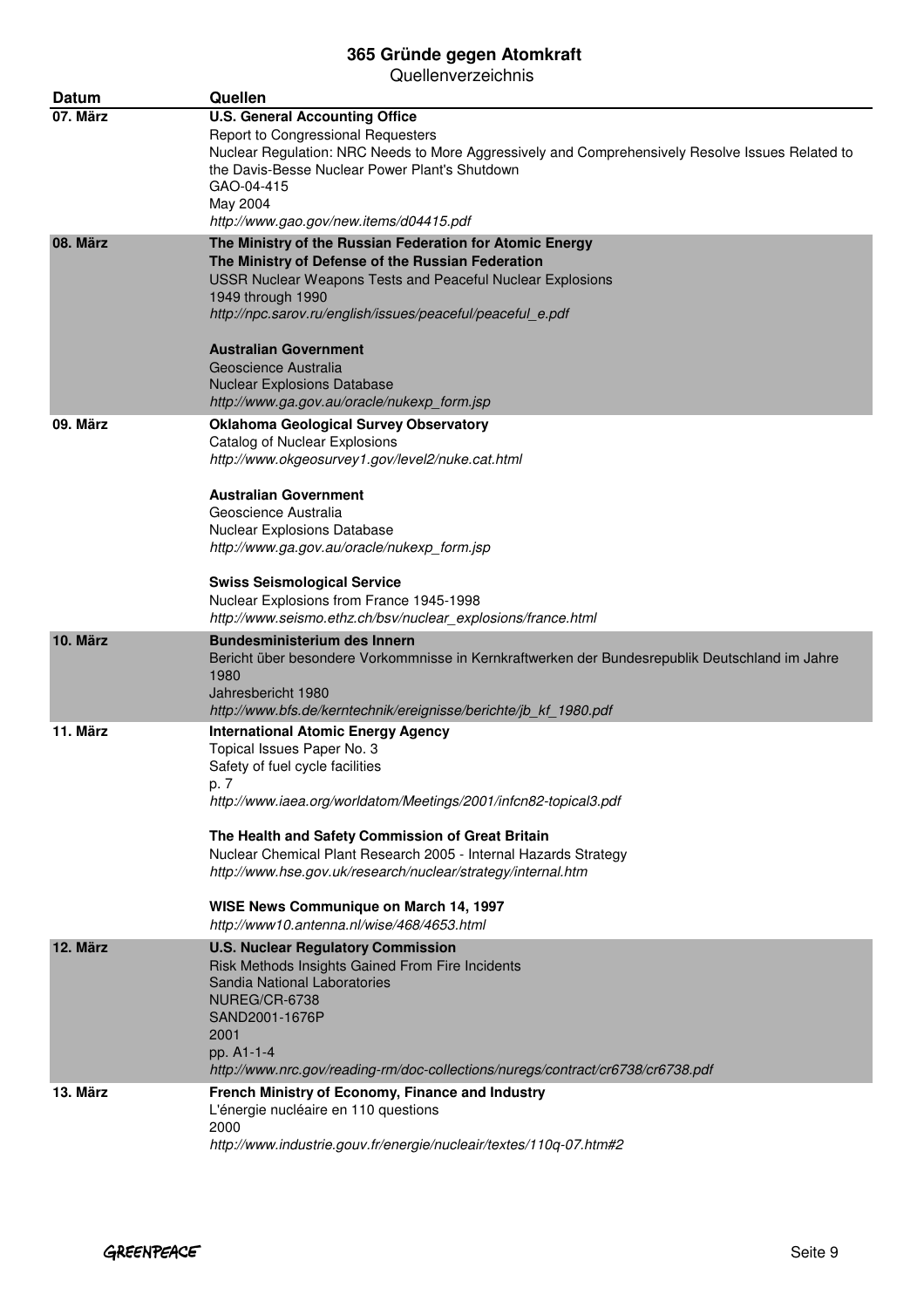| Datum    | Quellen                                                                                                                                                                                                                                                                                                                                                                                                                                                                                                                                                            |
|----------|--------------------------------------------------------------------------------------------------------------------------------------------------------------------------------------------------------------------------------------------------------------------------------------------------------------------------------------------------------------------------------------------------------------------------------------------------------------------------------------------------------------------------------------------------------------------|
| 14. März | The Ministry of the Russian Federation for Atomic Energy<br>The Ministry of Defense of the Russian Federation<br><b>USSR Nuclear Weapons Tests and Peaceful Nuclear Explosions</b><br>1949 through 1990<br>http://npc.sarov.ru/english/issues/peaceful/peaceful e.pdf<br><b>Australian Government</b><br>Geoscience Australia<br>Nuclear Explosions Database<br>http://www.ga.gov.au/oracle/nukexp_form.jsp                                                                                                                                                        |
| 15. März | <b>A Review of Criticality Accidents</b><br>2000 Revision<br>Los Alamos National Laboratory<br>LA-13638, May 2000<br>pp. 7-9<br>http://www.csirc.net/docs/reports/la-13638.pdf                                                                                                                                                                                                                                                                                                                                                                                     |
| 16. März | Soviet-Designed Nuclear Power Plants in Russia, Ukraine, Lithuania, Armenia, the Czech Republic,<br>the Slovak Republic, Hungary and Bulgaria<br>Fifth Edition 1997<br>Nuclear Energy Institute<br>Suite 400<br>1776   Street, N.W.<br>Washington, DC 20006-3708<br>202/739-8000 Fax 202/479-2884<br>p. 212<br>http://www.insc.anl.gov/neisb/neisb5/neisb5.pdf<br><b>No Nukes Info Source</b><br>Austrian Institute of Applied Ecology<br>Österreichisches Ökologie-Institut für angewandte Umweltforschung<br>http://www.ecology.at/nni/site.php?site=Khmelnitsky |
| 17. März | Soviet-Designed Nuclear Power Plants in Russia, Ukraine, Lithuania, Armenia, the Czech Republic,<br>the Slovak Republic, Hungary and Bulgaria<br>Fifth Edition 1997<br><b>Nuclear Energy Institute</b><br>Suite 400<br>1776   Street, N.W.<br>Washington, DC 20006-3708<br>202/739-8000 FaAX 202/479-2884<br>p. 131<br>http://www.insc.anl.gov/neisb/neisb5/neisb5.pdf                                                                                                                                                                                             |
| 18. März | V.M. Kuznetsov<br>"The Main Problems and Current Condition of Safety at Nuclear Fuel Enterprises"<br>2002<br>ISBN 5-901894-06-5<br>p. 126                                                                                                                                                                                                                                                                                                                                                                                                                          |
| 19. März | <b>U.S. Nuclear Regulatory Commission</b><br>Risk Methods Insights Gained From Fire Incidents<br>Sandia National Laboratories<br>NUREG/CR-6738<br>SAND2001-1676P<br>2001<br>p. A8-1-2<br>http://www.nrc.gov/reading-rm/doc-collections/nuregs/contract/cr6738/cr6738.pdf                                                                                                                                                                                                                                                                                           |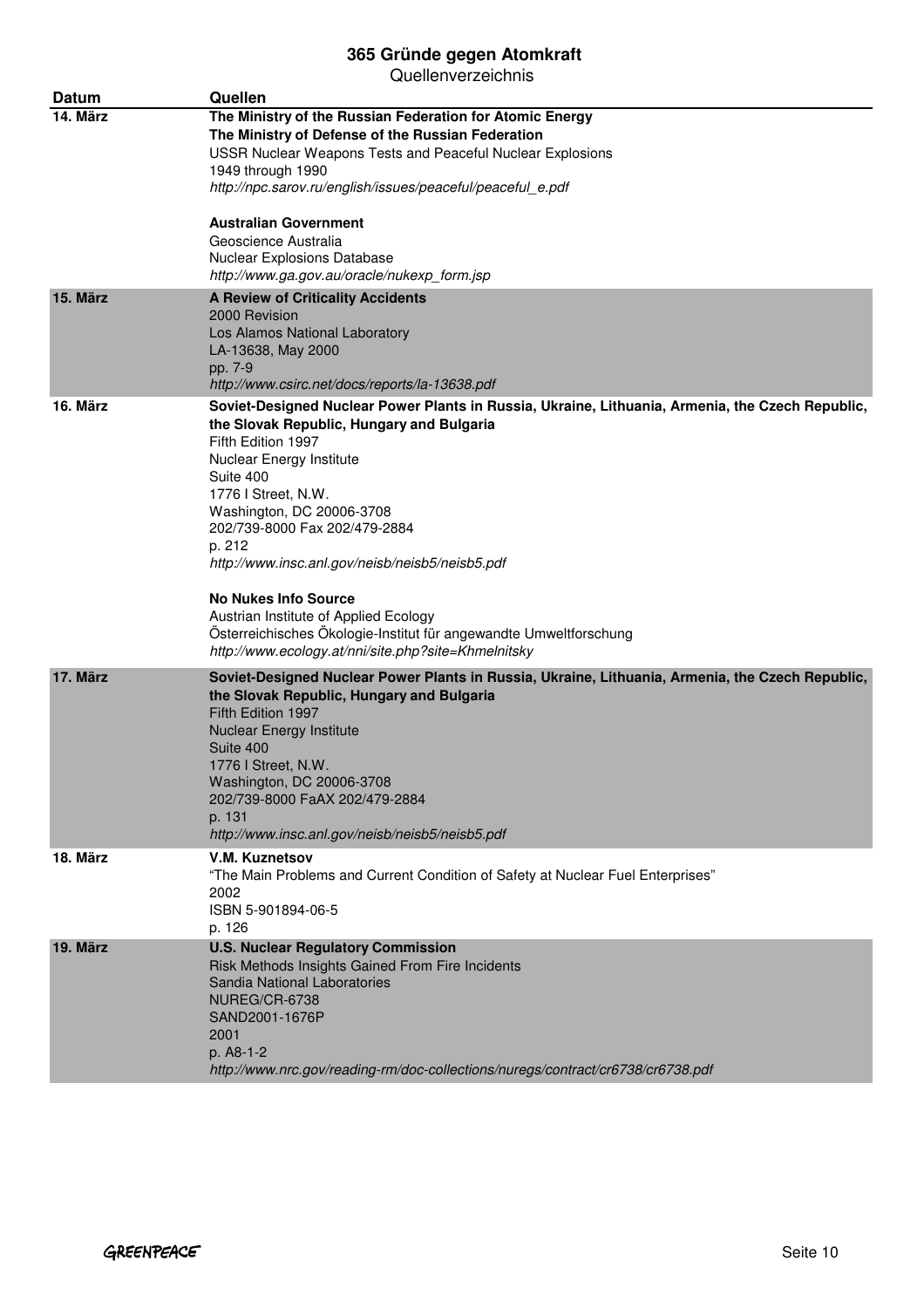| Datum    | Quellen                                                                                                                                                                                                                                                                                                                                                                                                            |
|----------|--------------------------------------------------------------------------------------------------------------------------------------------------------------------------------------------------------------------------------------------------------------------------------------------------------------------------------------------------------------------------------------------------------------------|
| 20. März | <b>U.S. General Accounting Office</b><br>Fact Sheet for the Chairman<br>Committee on Governmental Affairs<br>U.S. Senate<br>NUCLEAR HEALTH AND SAFETY<br>Radiation Events at DOE's Idaho National Engineering Laboratory<br>January 1992<br>GAO/WED-92-64FS<br>pp. 9-10<br>http://archive.gao.gov/d31t10/145925.pdf                                                                                                |
| 21. März | <b>U.S. General Accounting Office</b><br>Fact Sheet for the Chairman,<br>Committee on Governmental Affairs,<br>U.S. Senate<br><b>Nuclear Health</b><br>and Safety<br>Radiation Events at DOE's Idaho National Engineering Laboratory<br>GAO/WED-92-64FS<br>January1992<br>p. 11<br>http://archive.gao.gov/d31t10/145925.pdf                                                                                        |
| 22. März | <b>U.S. Nuclear Regulatory Commission</b><br>Risk Methods Insights Gained From Fire Incidents<br>Sandia National Laboratories<br>NUREG/CR-6738<br>SAND2001-1676P<br>2001<br>pp. A3-1-3<br>http://www.nrc.gov/reading-rm/doc-collections/nuregs/contract/cr6738/cr6738.pdf                                                                                                                                          |
| 23. März | The Ministry of the Russian Federation for Atomic Energy<br>The Ministry of Defense of the Russian Federation<br><b>USSR Nuclear Weapons Tests and Peaceful Nuclear Explosions</b><br>1949 through 1990<br>http://npc.sarov.ru/english/issues/peaceful/peaceful_e.pdf<br><b>Australian Government</b><br>Geoscience Australia<br><b>Nuclear Explosions Database</b><br>http://www.ga.gov.au/oracle/nukexp_form.jsp |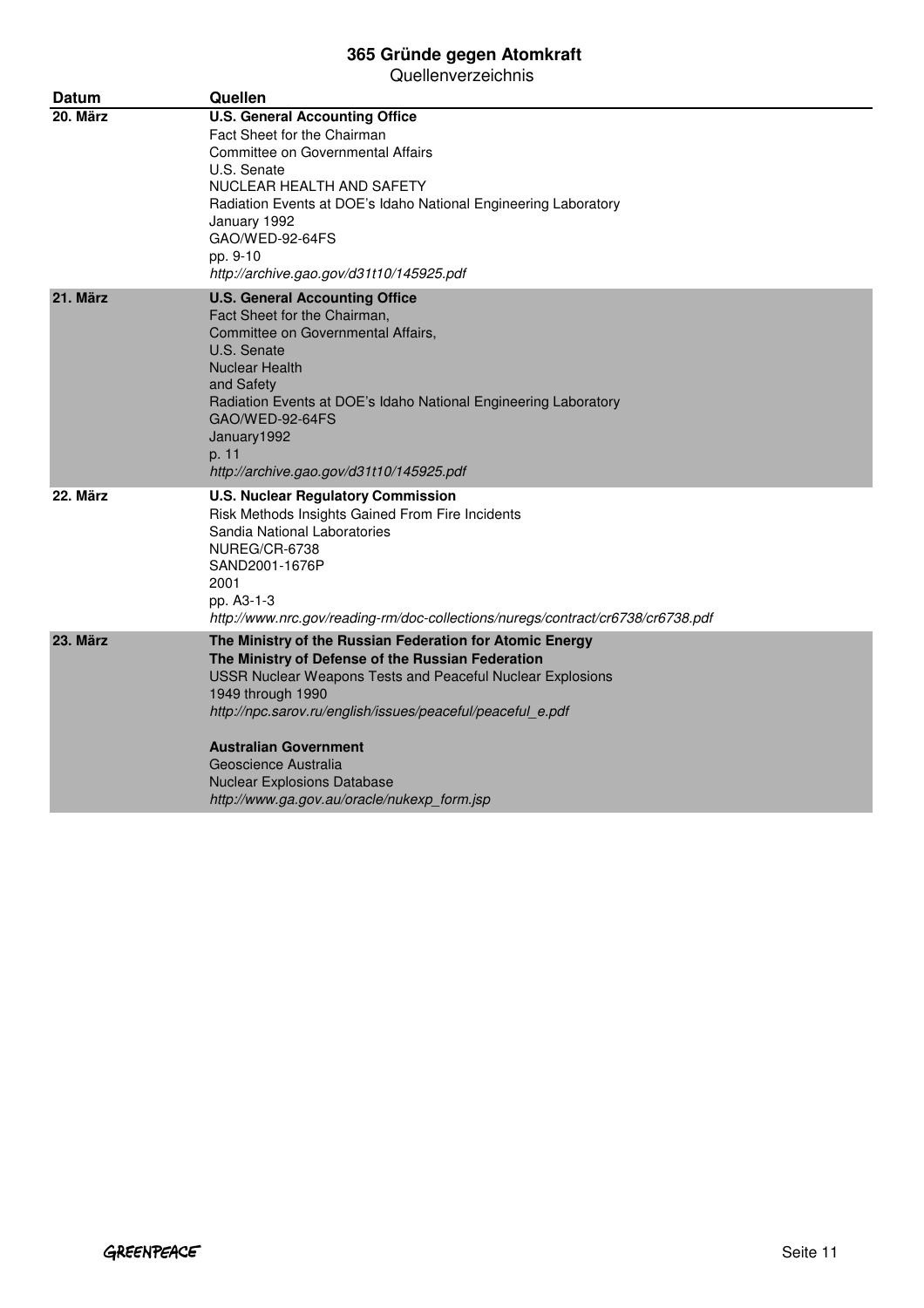| <b>Datum</b> | Quellen                                                                                                                                                                                                                                                                                                                                                                                                                                                                             |
|--------------|-------------------------------------------------------------------------------------------------------------------------------------------------------------------------------------------------------------------------------------------------------------------------------------------------------------------------------------------------------------------------------------------------------------------------------------------------------------------------------------|
| 24. März     | Soviet-Designed Nuclear Power Plants in Russia, Ukraine, Lithuania, Armenia, the Czech Republic,<br>the Slovak Republic, Hungary and Bulgaria<br>Fifth Edition 1997<br>Nuclear Energy Institute<br>Suite 400<br>1776   Street, N.W.<br>Washington, DC 20006-3708<br>202/739-8000 Fax 202/479-2884<br>p. 141<br>http://www.insc.anl.gov/neisb/neisb5/neisb5.pdf<br>«Environmental expertize», Russian Academy of Science, Center of Ecological projects, № 5, Moscow,<br>2004, p. 33 |
|              | V.M. Kuznetsov<br>Russian Nuclear Power Engineering Yesterday, Today, Tomorrow.<br>Opinion of independent expert. - Moscow: National press institute, 2000. - p 62. ISBN 5-7117-0323<br><b>Bellona Foundation</b><br>The Leningrad Nuclear Power Plant as a mirror of the Russian atomic energy industry<br>p. 94<br>http://www.bellona.no/data/f/0/37/02/0 9811 1/Inpp.pdf                                                                                                         |
|              | <b>No Nukes Info Source</b><br>Austrian Institute of Applied Ecology<br>Österreichisches Ökologie-Institut für angewandte Umweltforschung<br>http://www.ecology.at/nni/site.php?site=Sosnowi+Bor                                                                                                                                                                                                                                                                                    |
| 25. März     | <b>International Atomic Energy Agency</b><br>Experience gained from fires in nuclear power plants: Lessons learned<br>IAEA-TECDOC-1421<br>November 2004<br>p. 143<br>http://www-pub.iaea.org/MTCD/publications/PDF/TE 1421 web.pdf                                                                                                                                                                                                                                                  |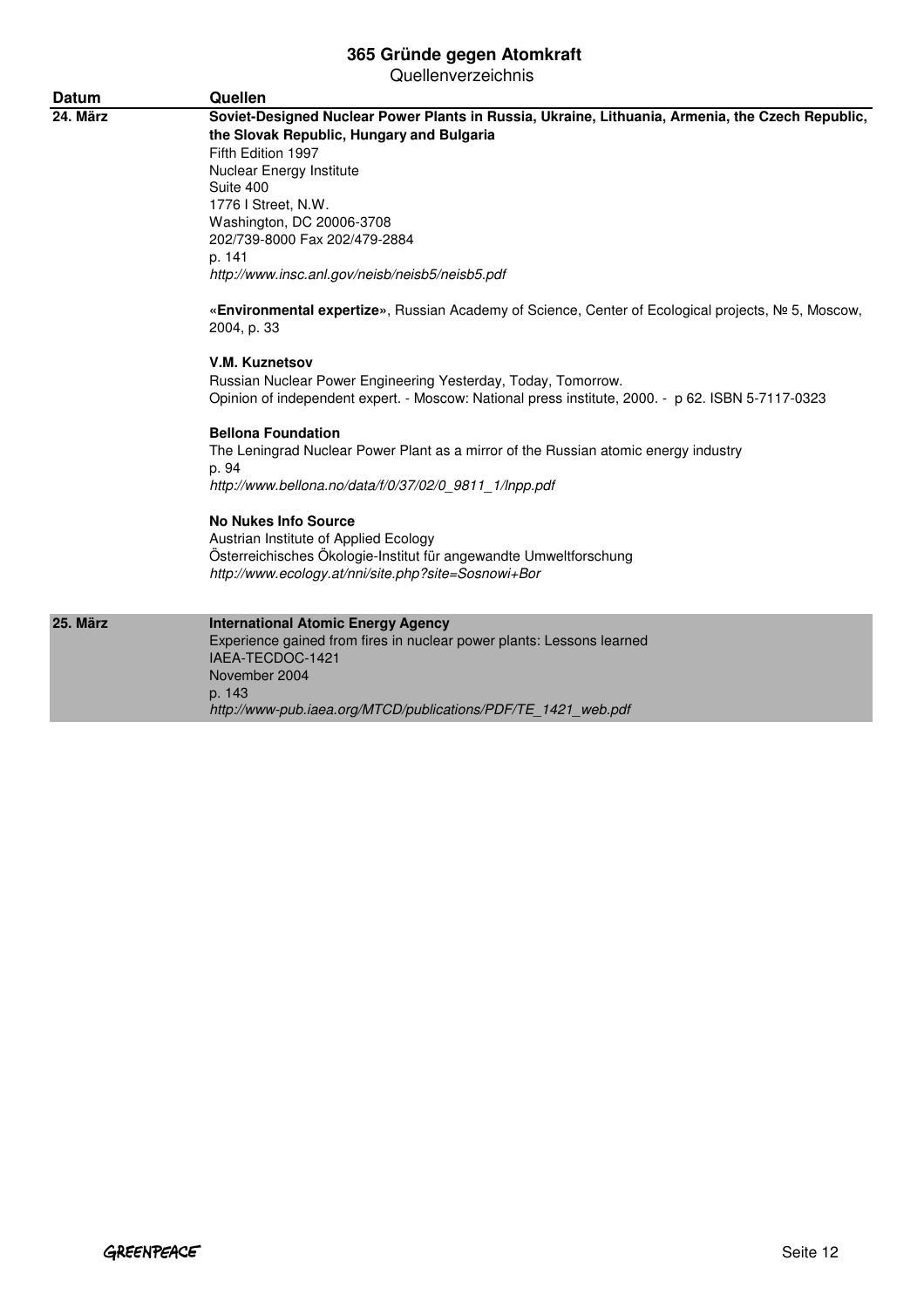| Datum    | Quellen                                                                                                                                                                                                                                                                                                                                                                                                     |
|----------|-------------------------------------------------------------------------------------------------------------------------------------------------------------------------------------------------------------------------------------------------------------------------------------------------------------------------------------------------------------------------------------------------------------|
| 26. März | The Ministry of the Russian Federation for Atomic Energy<br>The Ministry of Defense of the Russian Federation<br><b>USSR Nuclear Weapons Tests and Peaceful Nuclear Explosions</b><br>1949 through 1990<br>http://npc.sarov.ru/english/issues/peaceful/peaceful_e.pdf<br><b>Australian Government</b><br>Geoscience Australia<br>Nuclear Explosions Database<br>http://www.ga.gov.au/oracle/nukexp_form.jsp |
| 27. März | <b>International Atomic Energy Agency</b><br>Nuclear Safety Review for the Year 2001<br><b>July 2002</b><br>IAEA/NSR/2001<br>p. 10<br>http://www.iaea.org/Publications/Reports/nsr2001.pdf                                                                                                                                                                                                                  |
| 28. März | <b>U.S. Nuclear Regulatory Commission</b><br>Fact Sheet on the Accident at Three Mile Island Last revised March 31, 2005<br>http://www.nrc.gov/reading-rm/doc-collections/fact-sheets/3mile-isle.pdf                                                                                                                                                                                                        |
| 29. März | Bundesministerium für Umwelt, Naturschutz und Reaktorsicherheit<br>Übersicht über besondere Vorkommnisse in Kernkraftwerken der Bundesrepublik Deutschland für das<br>Jahr 1985<br>p. 21<br>http://www.bfs.de/kerntechnik/ereignisse/berichte/jb_kf_1985.pdf                                                                                                                                                |
| 30. März | V.M. Kuznetsov<br>"The Main Problems and Current Condition of Safety at Nuclear Fuel Enterprises"<br>2002<br>ISBN 5-901894-06-4<br>p. 155                                                                                                                                                                                                                                                                   |
| 31. März | <b>International Atomic Energy Agency</b><br>Extreme external events in the design and assessment of nuclear power plants<br>IAEA-TECDOC-1341<br><b>March 2003</b><br>p. 21<br>http://www-pub.iaea.org/MTCD/publications/PDF/te 1341 web.pdf                                                                                                                                                                |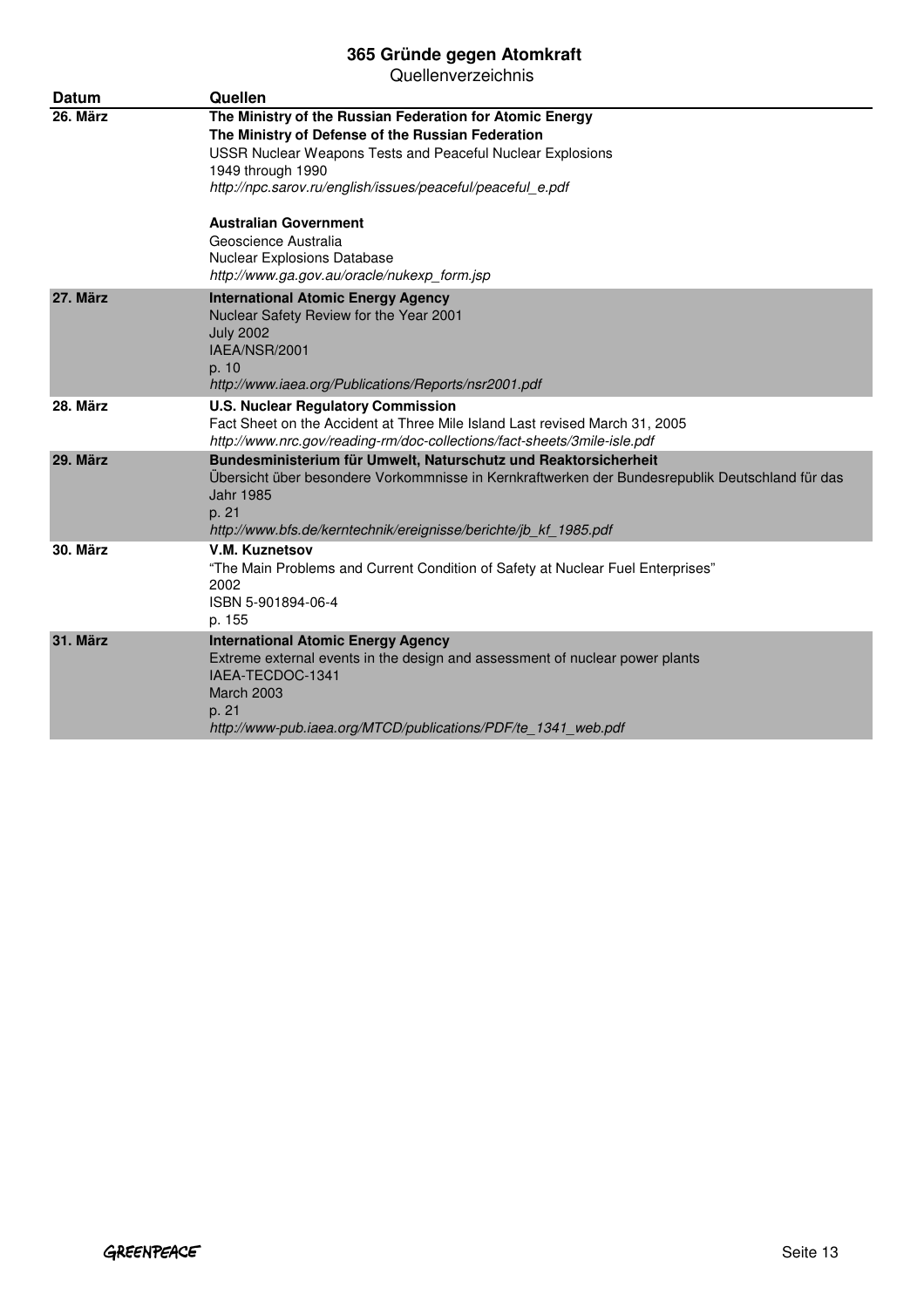| Datum     | Quellen                                                                                                                                                                                                                                                                                                                                                        |
|-----------|----------------------------------------------------------------------------------------------------------------------------------------------------------------------------------------------------------------------------------------------------------------------------------------------------------------------------------------------------------------|
| 01. April | Federal Service for Environmental, Technological, and Nuclear Oversight of Russia<br>http://www.gan.ru/mto/vmto/n_04.2003.htm                                                                                                                                                                                                                                  |
| 02. April | <b>International Atomic Energy Agency</b><br>Radioactive Contamination of the Techa River, South Urals, Russia<br>p. 1,18<br>http://www-ns.iaea.org/downloads/rw/projects/emras-aquatic-techa.pdf                                                                                                                                                              |
|           | Larin V.I.<br>Plant "Mayak"<br>Problem of the age<br>2 edition<br>Moscow 2001<br>ISBN 5-207-00122-1<br>p. 504                                                                                                                                                                                                                                                  |
| 03. April | Soviet-Designed Nuclear Power Plants in Russia, Ukraine, Lithuania, Armenia, the Czech Republic,<br>the Slovak Republic, Hungary and Bulgaria<br>Fifth Edition 1997<br>Nuclear Energy Institute<br>Suite 400<br>1776 I Street, N.W.<br>Washington, DC 20006-3708<br>202/739-8000 Fax 202/479-2884<br>p. 224<br>http://www.insc.anl.gov/neisb/neisb5/neisb5.pdf |
| 04. April | <b>U.S. Nuclear Regulatory Commission</b><br>Risk Methods Insights Gained From Fire Incidents<br>Sandia National Laboratories<br>NUREG/CR-6738<br>SAND2001-1676P<br>2001<br>pp. A25-1-2<br>http://www.nrc.gov/reading-rm/doc-collections/nuregs/contract/cr6738/cr6738.pdf                                                                                     |
| 05. April | <b>A Review of Criticality Accidents</b><br>2000 Revision<br>Los Alamos National Laboratory<br>LA-13638, May 2000<br>pp. 87-88<br>http://www.csirc.net/docs/reports/la-13638.pdf                                                                                                                                                                               |
| 06. April | <b>International Atomic Energy Agency</b><br>The Radiological Accident in the Reprocessing Plant at Tomsk<br>October 1998<br><b>STI/PUB/1060</b><br>http://www-pub.iaea.org/MTCD/publications/PDF/P060_scr.pdf                                                                                                                                                 |
| 07. April | <b>International Atomic Energy Agency</b><br>Inventory of accidents and losses at sea involving radioactive material.<br>IAEA-TECDOC-1242<br>September 2001<br>p. 25<br>Http://www-pub.iaea.org/MTCD/publications/PDF/te_1242_prn.pdf                                                                                                                          |
| 08. April | <b>International Atomic Energy Agency</b><br>Inventory of accidents and losses at sea involving radioactive material.<br>IAEA-TECDOC-1242<br>September 2001<br>p. 24<br>Http://www-pub.iaea.org/MTCD/publications/PDF/te_1242_prn.pdf                                                                                                                          |
| 09. April | A Review of Criticality Accidents<br>2000 Revision<br>Los Alamos National Laboratory<br>LA-13638, May 2000<br>pp. 78-79<br>http://www.csirc.net/docs/reports/la-13638.pdf                                                                                                                                                                                      |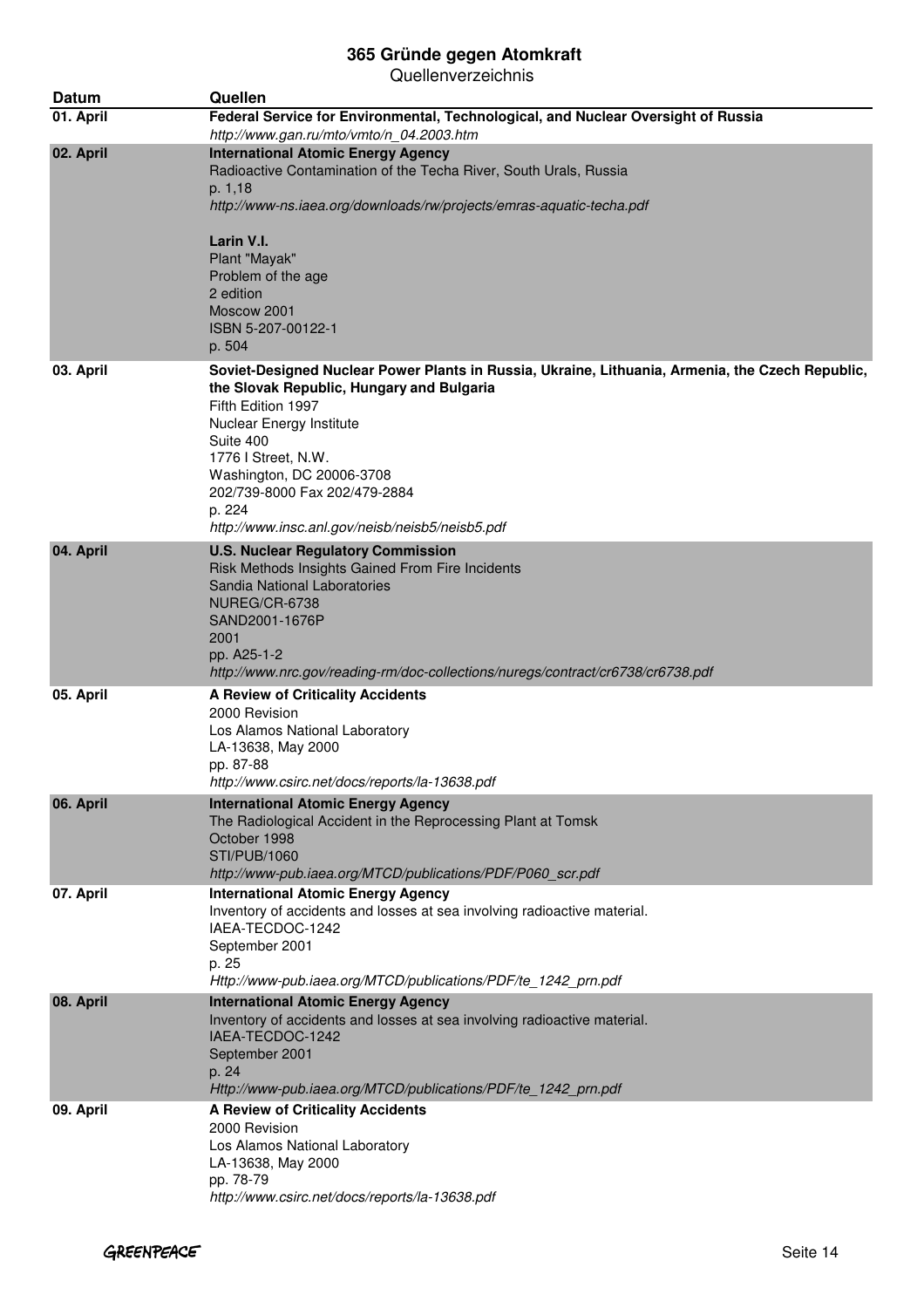| Datum     | Quellen                                                                                                                                                                                                                                                                                                                                                               |
|-----------|-----------------------------------------------------------------------------------------------------------------------------------------------------------------------------------------------------------------------------------------------------------------------------------------------------------------------------------------------------------------------|
| 10. April | <b>Hungarian Atomic Energy Authority</b><br>Safety of nuclear applications in Hungary 2003<br>http://www.haea.gov.hu/web/portal.nsf/download/92A6BBC7B82A3D7EC1256E4D0046C72D/\$File/angol<br>_a.pdf?OpenElement                                                                                                                                                      |
|           | <b>Paks Nuclear Power Plant Company</b><br>Bulletin of Paks Nuclear Power Plant Ltd<br>http://www.atomeromu.hu/hirek-e/hir0418-e.htm                                                                                                                                                                                                                                  |
|           | WISE/NIRS Nuclear Monitor on April 25, 2003<br>http://www10.antenna.nl/wise/586/5507.html                                                                                                                                                                                                                                                                             |
| 11. April | <b>International Atomic Energy Agency</b><br>Experience gained from fires in nuclear power plants: Lessons learned<br>IAEA-TECDOC-1421<br>November 2004<br>p. 69ff<br>http://www-pub.iaea.org/MTCD/publications/PDF/TE_1421_web.pdf                                                                                                                                   |
| 12. April | <b>Bundesministerium des Innern</b><br>Besondere Vorfälle in Kernkraftwerken der Bundesrepublik Deutschland<br>Berichtszeitraum 1965-1976<br>Juli 1977<br>p. 9<br>http://www.bfs.de/kerntechnik/ereignisse/berichte/jb kf 1965 1976.pdf                                                                                                                               |
| 13. April | Soviet-Designed Nuclear Power Plants in Russia, Ukraine, Lithuania, Armenia, the Czech Republic,<br>the Slovak Republic, Hungary and Bulgaria<br>Fifth Edition 1997<br><b>Nuclear Energy Institute</b><br>Suite 400<br>1776 I Street, N.W.<br>Washington, DC 20006-3708<br>202/739-8000 Fax 202/479-2884<br>p. 212<br>http://www.insc.anl.gov/neisb/neisb5/neisb5.pdf |
| 14. April | <b>International Atomic Energy Agency</b><br>The Radiological Accident in Cochabamba<br><b>July 2004</b><br>STI/PUB/1199<br>http://www-pub.iaea.org/MTCD/publications/PDF/Pub1199_web.pdf                                                                                                                                                                             |
| 15. April | <b>U.S. Nuclear Regulatory Commission</b><br>NRC Inspection Report 05000305/2005011(DRP)<br>Preliminary greater than Green Finding<br><b>Kewaunee Power Station</b><br><b>Summary of Findings</b><br>http://adamswebsearch.nrc.gov/dologin.htm<br>Accession Number ML052800430                                                                                        |
| 16. April | <b>U.S. Nuclear Regulatory Commission</b><br>801 Warrenville Road, Lisle IL 60532<br><b>NRC News</b><br>Special inspection team to review valve failure at Quad Cities Plant<br>http://www.nrc.gov/reading-rm/doc-collections/news/2003/03-034iii.html                                                                                                                |
| 17. April | <b>International Atomic Energy Agency</b><br>Inventory of accidents and losses at sea involving radioactive material.<br>IAEA-TECDOC-1242<br>September 2001<br>p. 31<br>Http://www-pub.iaea.org/MTCD/publications/PDF/te_1242_prn.pdf                                                                                                                                 |
| 18. April | <b>No Nukes Info Source</b><br>Austrian Institute of Applied Ecology<br>Österreichisches Ökologie-Institut für angewandte Umweltforschung<br>http://www.ecology.at/nni/site.php?site=Kanupp                                                                                                                                                                           |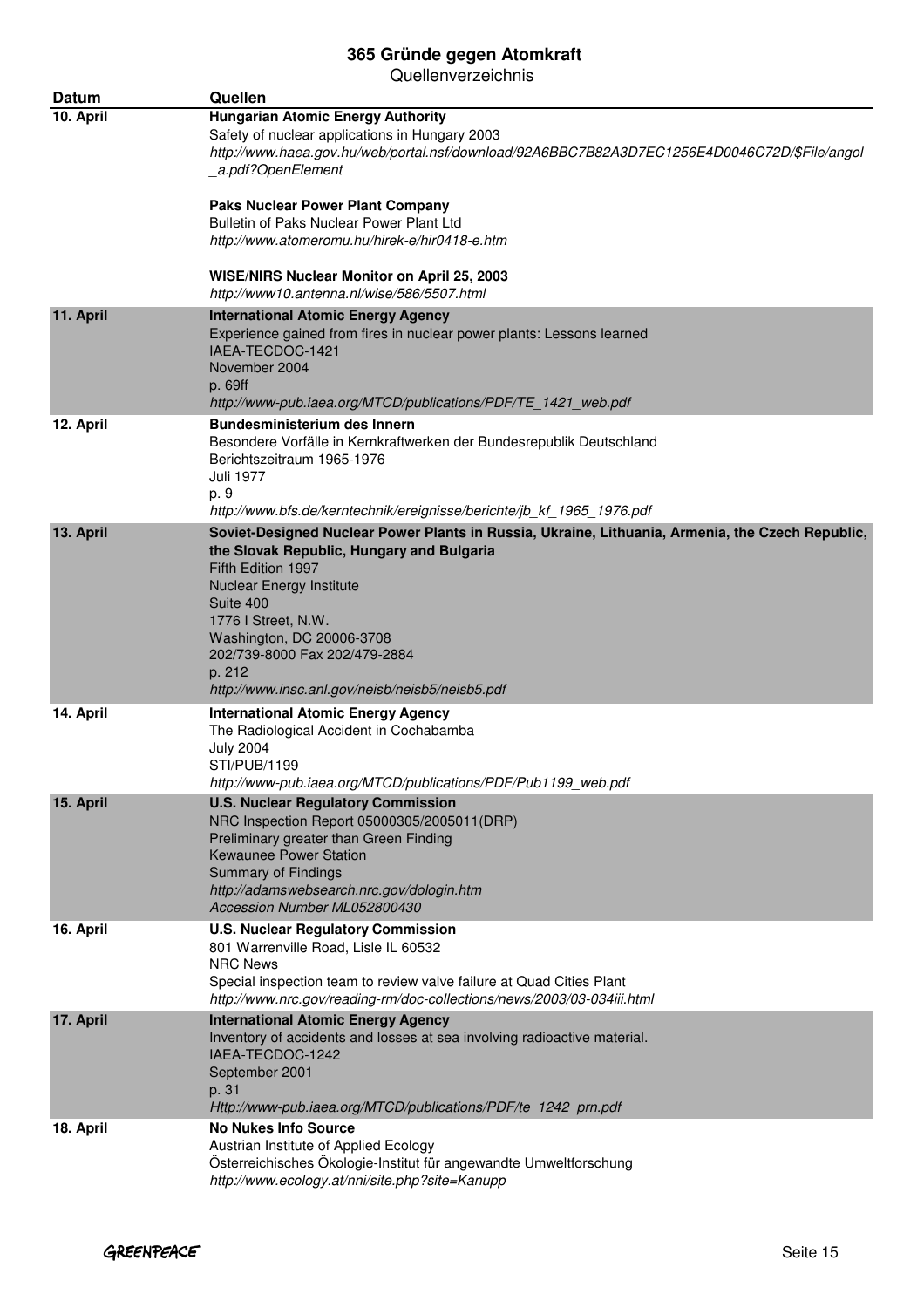| Datum     | Quellen                                                                                                                                              |
|-----------|------------------------------------------------------------------------------------------------------------------------------------------------------|
| 19. April | <b>International Atomic Energy Agency</b>                                                                                                            |
|           | Illicit Trafficking Database ITDB                                                                                                                    |
|           | p. 5<br>table 1                                                                                                                                      |
|           | http://www.iaea.org/NewsCenter/Features/RadSources/PDF/itdb_31122003.pdf                                                                             |
| 20. April | <b>Washington State Department of Health</b>                                                                                                         |
|           | Timeline of Major Events Related to the Release of Radioactive Materials from Hanford                                                                |
|           | - archived information -<br>http://www.doh.wa.gov/Hanford/publications/history/timeline.html                                                         |
| 21. April | <b>International Atomic Energy Agency</b>                                                                                                            |
|           | Inventory of accidents and losses at sea involving radioactive material.                                                                             |
|           | IAEA-TECDOC-1242                                                                                                                                     |
|           | September 2001<br>p. 30                                                                                                                              |
|           | Http://www-pub.iaea.org/MTCD/publications/PDF/te_1242_prn.pdf                                                                                        |
| 22. April | <b>British Nuclear Fuels plc</b>                                                                                                                     |
|           | Annual Report and Accounts 2005                                                                                                                      |
|           | p. 71                                                                                                                                                |
| 23. April | http://www.bnfl.com/library/upload/docs/005/2808 1.pdf<br><b>International Atomic Energy Agency</b>                                                  |
|           | Nuclear Safety Review for the Year 2001                                                                                                              |
|           | <b>July 2002</b>                                                                                                                                     |
|           | IAEA/NSR/2001                                                                                                                                        |
|           | p. 10<br>http://www.iaea.org/Publications/Reports/nsr2001.pdf                                                                                        |
| 24. April | Federal Service for Environmental, Technological, and Nuclear Oversight of Russia                                                                    |
|           | http://www.gan.ru/mto/umto/umto/narush-4.2003.htm                                                                                                    |
| 25. April | Bundesministerium für Umwelt, Naturschutz und Reaktorsicherheit                                                                                      |
|           | Meldepflichtige Ereignisse in Anlagen zur Spaltung von Kernbrennstoffen in der Bundesrepublik<br>Deutschland                                         |
|           | Jahresbericht 2004                                                                                                                                   |
|           | p. 19                                                                                                                                                |
|           | http://www.bfs.de/kerntechnik/ereignisse/berichte/jb_kf_2004.pdf                                                                                     |
| 26. April | <b>International Atomic Energy Agency</b><br>10 Years after Chernobyl: what do we really know? - The accident was by far the most devastating in the |
|           | history of nuclear power                                                                                                                             |
|           | http://www.iaea.org/Publications/Booklets/Chernoten/facts.html                                                                                       |
|           |                                                                                                                                                      |
|           | <b>United Nations</b><br>History of the United Nations and Chernobyl                                                                                 |
|           | http://www.un.org/ha/chernobyl                                                                                                                       |
| 27. April | <b>International Atomic Energy Agency</b>                                                                                                            |
|           | Radioactive Contamination of the Techa River, South Urals, Russia                                                                                    |
|           | p. 5<br>http://www-ns.iaea.org/downloads/rw/projects/emras-aquatic-techa.pdf                                                                         |
| 28. April | Federal Service for Environmental, Technological, and Nuclear Oversight of Russia                                                                    |
|           | http://www.gan.ru/mto/smto/smto/narush-04.2005.htm                                                                                                   |
| 29. April | <b>U.S. Department of Energy</b>                                                                                                                     |
|           | Nevada Operations Office<br><b>United States Nuclear Tests</b>                                                                                       |
|           | July 1945 through September 1992                                                                                                                     |
|           | DOE/NV--209-REV 15                                                                                                                                   |
|           | December 2000                                                                                                                                        |
|           | http://ndep.nv.gov/boff/nuctest.pdf<br><b>No Nukes Info Source</b>                                                                                   |
| 30. April | Austrian Institute of Applied Ecology                                                                                                                |
|           | Österreichisches Ökologie-Institut für angewandte Umweltforschung                                                                                    |
|           | http://www.ecology.at/nni/site.php?site=Maine+Yankee                                                                                                 |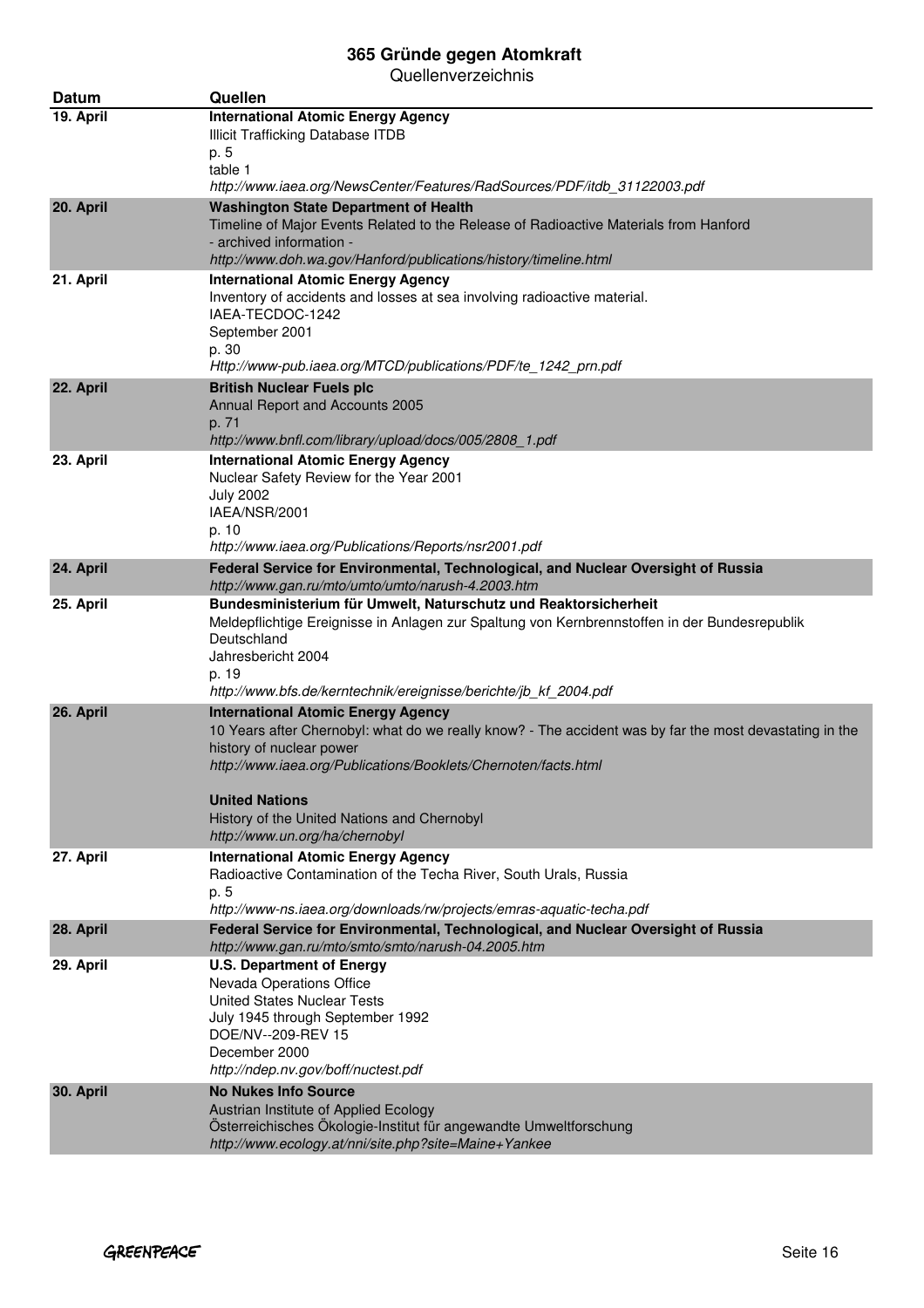| Datum   | Quellen                                                                                                                                                                                                                                                                                                                                                                                                                                                                                                                                                        |
|---------|----------------------------------------------------------------------------------------------------------------------------------------------------------------------------------------------------------------------------------------------------------------------------------------------------------------------------------------------------------------------------------------------------------------------------------------------------------------------------------------------------------------------------------------------------------------|
| 01. Mai | <b>U.S. Department of Energy</b><br>Nevada Operations Office<br>United States Nuclear Tests<br>July 1945 through September 1992<br>DOE/NV--209-REV 15<br>December 2000<br>http://ndep.nv.gov/boff/nuctest.pdf                                                                                                                                                                                                                                                                                                                                                  |
| 02. Mai | <b>No Nukes Info Source</b><br>Austrian Institute of Applied Ecology<br>Österreichisches Ökologie-Institut für angewandte Umweltforschung<br>http://www.ecology.at/nni/site.php?site=Tomari                                                                                                                                                                                                                                                                                                                                                                    |
| 03. Mai | Bundesministerium für Umwelt, Naturschutz und Reaktorsicherheit<br>Übersicht über besondere Vorkommnisse in Kernkraftwerken der Bundesrepublik Deutschland für das<br>Jahr 1990<br>p. 23<br>http://www.bfs.de/kerntechnik/ereignisse/berichte/jb_kf_1990_a.pdf                                                                                                                                                                                                                                                                                                 |
| 04. Mai | <b>International Atomic Energy Agency</b><br>Inventory of accidents and losses at sea involving radioactive material.<br>IAEA-TECDOC-1242<br>September 2001<br>p. 37<br>http://www-pub.iaea.org/MTCD/publications/PDF/te_1242_prn.pdf                                                                                                                                                                                                                                                                                                                          |
| 05. Mai | Soviet-Designed Nuclear Power Plants in Russia, Ukraine, Lithuania, Armenia, the Czech Republic,<br>the Slovak Republic, Hungary and Bulgaria<br>Fifth Edition 1997<br>Nuclear Energy Institute<br>Suite 400<br>1776 I Street, N.W.<br>Washington, DC 20006-3708<br>202/739-8000 Fax 202/479-2884<br>p. 120<br>http://www.insc.anl.gov/neisb/neisb5/neisb5.pdf<br><b>Vladimir Kuznetsov</b><br>"Russian atomic energy: Yesterday, today, tomorrow"<br>Moscow 2000<br>p. 55<br>Report on activity of Federal nuclear steering body in 1994<br>Moscow 2000, P.27 |
| 06. Mai | <b>Japan Nuclear Energy Safety Organization</b><br>Operating Experiences of Nuclear Power Plants in Japan.<br>http://www2.jnes.go.jp/atom-db/en/trouble/individ/power/f/f975061/index.html                                                                                                                                                                                                                                                                                                                                                                     |
| 07. Mai | <b>International Atomic Energy Agency</b><br>Reducing Risks in the Scrap Metal Industry<br><b>Sealed Radioactive Sources</b><br>September 2005<br>p. 5<br>http://www.iaea.org/Publications/Booklets/SealedRadioactiveSources/pdfs/handout_scrap.pdf                                                                                                                                                                                                                                                                                                            |
| 08. Mai | Bundesministerium für Umwelt, Naturschutz und Reaktorsicherheit<br>Meldepflichtige Ereignisse in Anlagen zur Spaltung von Kernbrennstoffen in der Bundesrepublik<br>Deutschland<br>Jahresbericht 2004<br>p. 7<br>http://www.bfs.de/kerntechnik/ereignisse/berichte/jb_kf_2004.pdf                                                                                                                                                                                                                                                                              |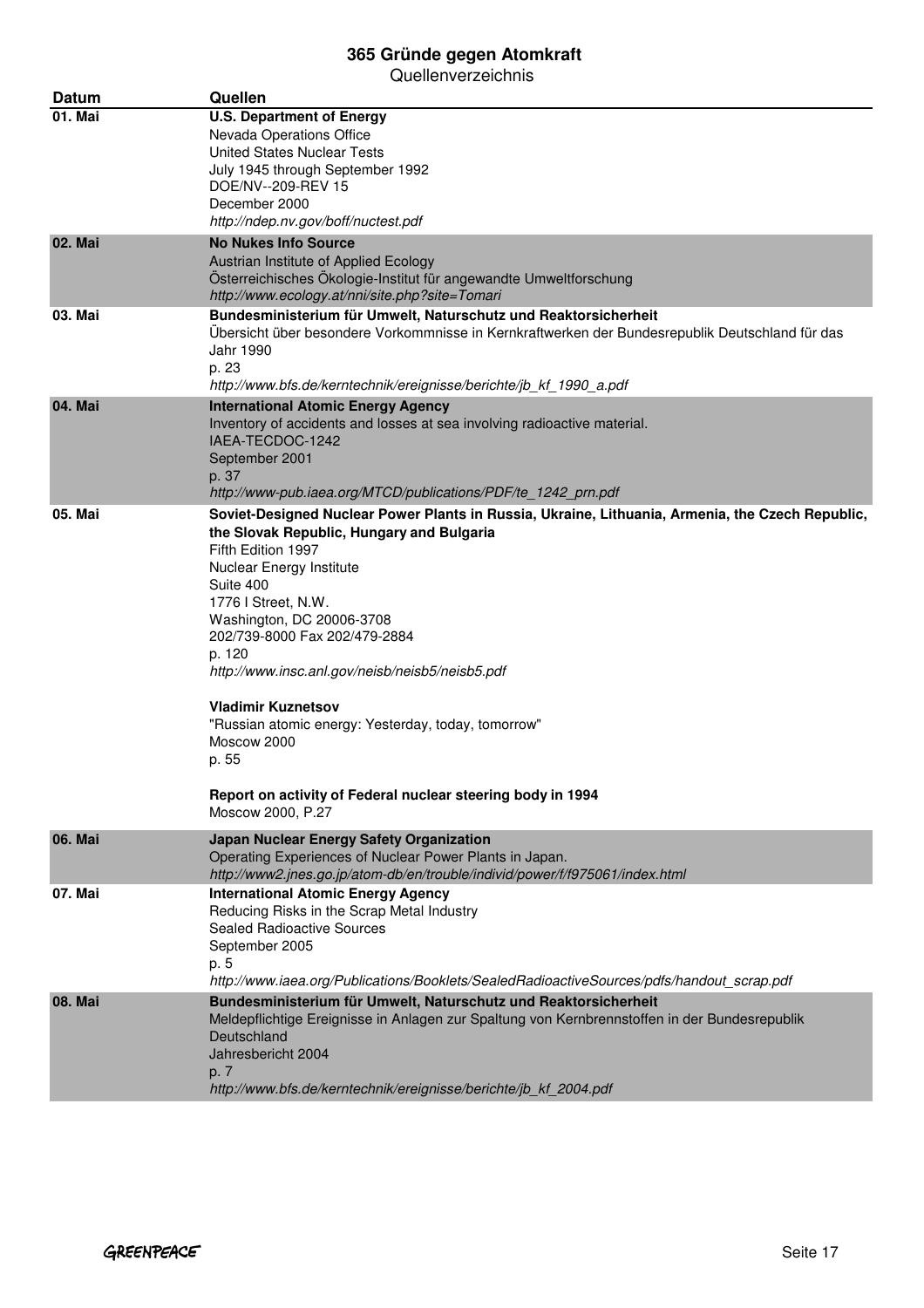| <b>Datum</b>   | Quellen                                                                                                                                                                                    |
|----------------|--------------------------------------------------------------------------------------------------------------------------------------------------------------------------------------------|
| 09. Mai        | <b>Oklahoma Geological Survey Observatory</b><br>Catalog of Nuclear Explosions<br>http://www.okgeosurvey1.gov/level2/nuke.cat.html                                                         |
|                | Australian Government<br>Geoscience Australia<br>Nuclear Explosions Database<br>http://www.ga.gov.au/oracle/nukexp_form.jsp                                                                |
| <b>10. Mai</b> | <b>International Atomic Energy Agency</b><br><b>Illicit Trafficking Database ITDB</b><br>p. 5<br>table 1<br>http://www.iaea.org/NewsCenter/Features/RadSources/PDF/itdb_31122003.pdf       |
| <b>11. Mai</b> | <b>Oklahoma Geological Survey Observatory</b><br>Catalog of Nuclear Explosions<br>http://www.okgeosurvey1.gov/level2/nuke.cat.html                                                         |
|                | Australian Government<br>Geoscience Australia<br>Nuclear Explosions Database<br>http://www.ga.gov.au/oracle/nukexp_form.jsp                                                                |
| <b>12. Mai</b> | <b>U.S. General Accounting Office</b><br><b>Fire Management</b><br>Lessons Learned From the Cerro Grande (Los Alamos) Fire<br>http://www.gao.gov/new.items/rc00257t.pdf                    |
|                | U.S. Department of the Interior<br>National Park Service<br><b>Cerro Grand Fire</b><br><b>Executive Summary</b><br>http://www.nps.gov/cerrogrande/executive_summary.htm                    |
| 13. Mai        | <b>Oklahoma Geological Survey Observatory</b><br>Catalog of Nuclear Explosions<br>http://www.okgeosurvey1.gov/level2/nuke.cat.html                                                         |
|                | Australian Government<br>Geoscience Australia<br>Nuclear Explosions Database<br>http://www.ga.gov.au/oracle/nukexp_form.jsp                                                                |
| 14. Mai        | <b>No Nukes Info Source</b><br>Austrian Institute of Applied Ecology<br>Österreichisches Ökologie-Institut für angewandte Umweltforschung<br>http://www.ecology.at/nni/site.php?site=Bruce |
|                | <b>Atomic Energy Agency of Turkey</b><br>http://www.taek.gov.tr/<br>http://www.taek.gov.tr/bilgi/kaza_tehlike_durumu/ines/ines_table.xls                                                   |
| 15. Mai        | <b>Oklahoma Geological Survey Observatory</b><br>Catalog of Nuclear Explosions<br>http://www.okgeosurvey1.gov/level2/nuke.cat.html                                                         |
|                | <b>Australian Government</b><br>Geoscience Australia<br>Nuclear Explosions Database<br>http://www.ga.gov.au/oracle/nukexp_form.jsp                                                         |
|                | <b>Swiss Seismological Service</b><br>Nuclear Explosions from Great Britain 1945-1998<br>http://www.seismo.ethz.ch/bsv/nuclear_explosions/great_britain.html                               |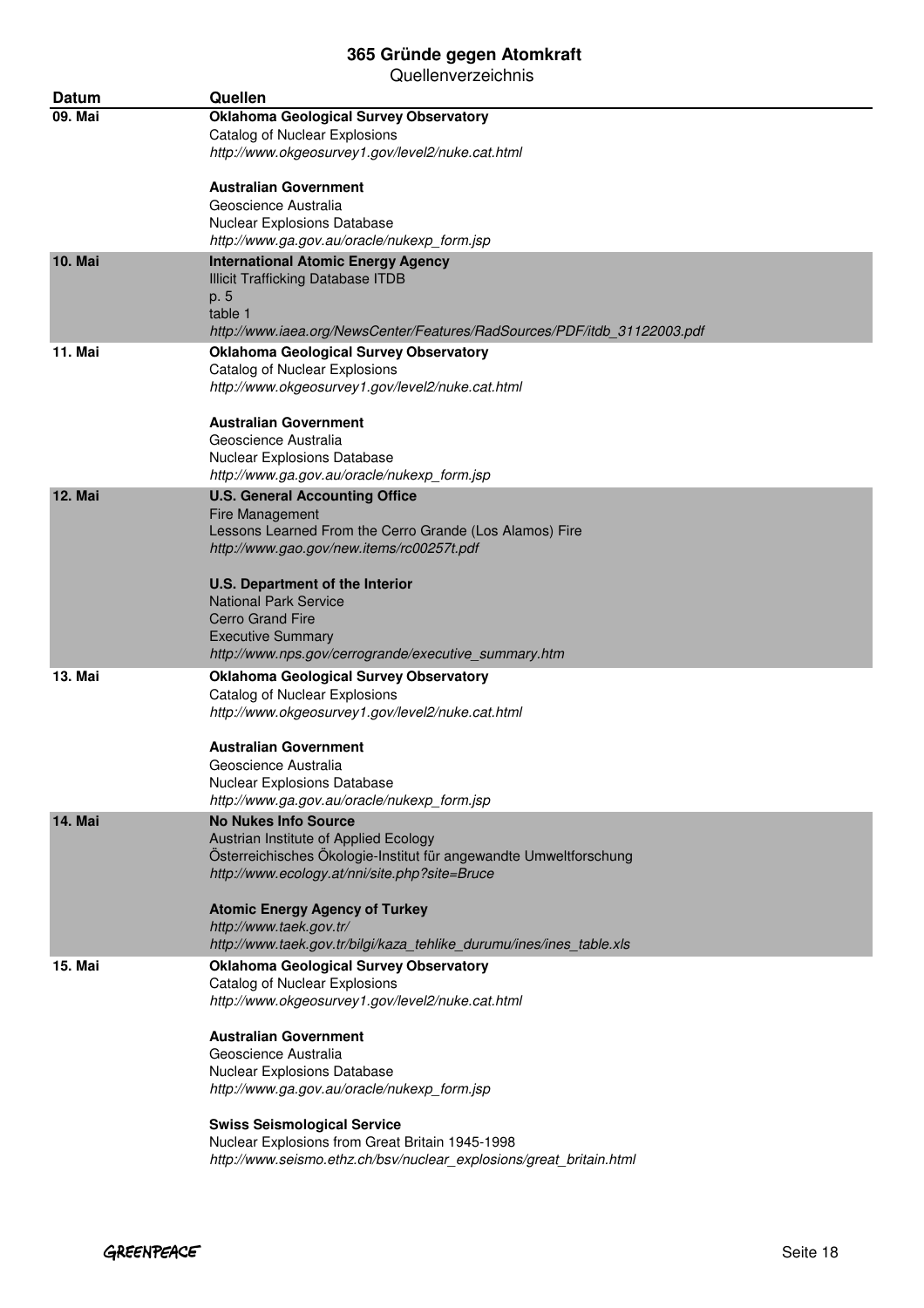| Datum          | Quellen                                                                                              |
|----------------|------------------------------------------------------------------------------------------------------|
| 16. Mai        | <b>Nucleonics Week</b>                                                                               |
|                | Volume 45                                                                                            |
|                | Number 21                                                                                            |
|                | May 20, 2004                                                                                         |
| <b>17. Mai</b> | <b>U.S. Department of Energy</b>                                                                     |
|                | Environment, Safety and Health                                                                       |
|                | Marshall Islands Program<br>A brief history of People and Events related to                          |
|                | Atomic Weapons Testing in the Marshall Islands                                                       |
|                | p. 13                                                                                                |
|                | http://www.eh.doe.gov/health/marshall/marsh/journal/rpt-1.pdf                                        |
|                |                                                                                                      |
|                | <b>Greenpeace International</b>                                                                      |
|                | The Evacuation of Rongelap                                                                           |
|                | http://www.greenpeace.org/international/rainbow-warrior-bombing/the-evacuation-of-rongelap           |
| <b>18. Mai</b> | Bundesministerium für Umwelt, Naturschutz und Reaktorsicherheit                                      |
|                | Meldepflichtige Ereignisse in Anlagen zur Spaltung von Kernbrennstoffen in der Bundesrepublik        |
|                | Deutschland<br>Jahresbericht 2000                                                                    |
|                | p. 6                                                                                                 |
|                | http://www.bfs.de/kerntechnik/ereignisse/berichte/jb_kf_2000.pdf                                     |
| <b>19. Mai</b> | <b>International Atomic Energy Agency</b>                                                            |
|                | Inventory of accidents and losses at sea involving radioactive material.                             |
|                | IAEA-TECDOC-1242                                                                                     |
|                | September 2001                                                                                       |
|                | p. 37                                                                                                |
|                | http://www-pub.iaea.org/MTCD/publications/PDF/te_1242_prn.pdf<br><b>Bundesministerium des Innern</b> |
| <b>20. Mai</b> | Übersicht über besondere Vorkommnisse in Kernkraftwerken der Bundesrepublik Deutschland in den       |
|                | Jahren 1977 und 1978                                                                                 |
|                | p. 24                                                                                                |
|                | http://www.bfs.de/kerntechnik/ereignisse/berichte/jb_kf_1977_1978.pdf                                |
| <b>21. Mai</b> | A Review of Criticality Accidents                                                                    |
|                | 2000 Revision                                                                                        |
|                | Los Alamos National Laboratory                                                                       |
|                | LA-13638, May 2000<br>pp. 74-76                                                                      |
|                | http://www.csirc.net/docs/reports/la-13638.pdf                                                       |
| 22. Mai        | <b>International Atomic Energy Agency</b>                                                            |
|                | Inventory of accidents and losses at sea involving radioactive material.                             |
|                | IAEA-TECDOC-1242                                                                                     |
|                | September 2001                                                                                       |
|                | p. 31                                                                                                |
|                | http://www-pub.iaea.org/MTCD/publications/PDF/te_1242_prn.pdf                                        |
| <b>23. Mai</b> | <b>V.M. Kuznetsov</b>                                                                                |
|                | "The Main Problems and Current Condition of Safety at Nuclear Fuel Enterprises", 2002                |
|                | p. 155<br>ISBN 5-901894-06-5                                                                         |
| 24. Mai        | V.M. Kuznetsov                                                                                       |
|                | "The Main Problems and Current Condition of Safety at Nuclear Fuel Enterprises", 2002                |
|                | p. 73                                                                                                |
|                | ISBN 5-901894-06-5                                                                                   |
| 25. Mai        | Soviet-Designed Nuclear Power Plants in Russia, Ukraine, Lithuania, Armenia, the Czech Republic,     |
|                | the Slovak Republic, Hungary and Bulgaria                                                            |
|                | Fifth Edition 1997                                                                                   |
|                | Nuclear Energy Institute<br>Suite 400                                                                |
|                | 1776 I Street, N.W.                                                                                  |
|                | Washington, DC 20006-3708                                                                            |
|                | 202/739-8000 Fax 202/479-2884                                                                        |
|                | p. 224                                                                                               |
|                | http://www.insc.anl.gov/neisb/neisb5/neisb5.pdf                                                      |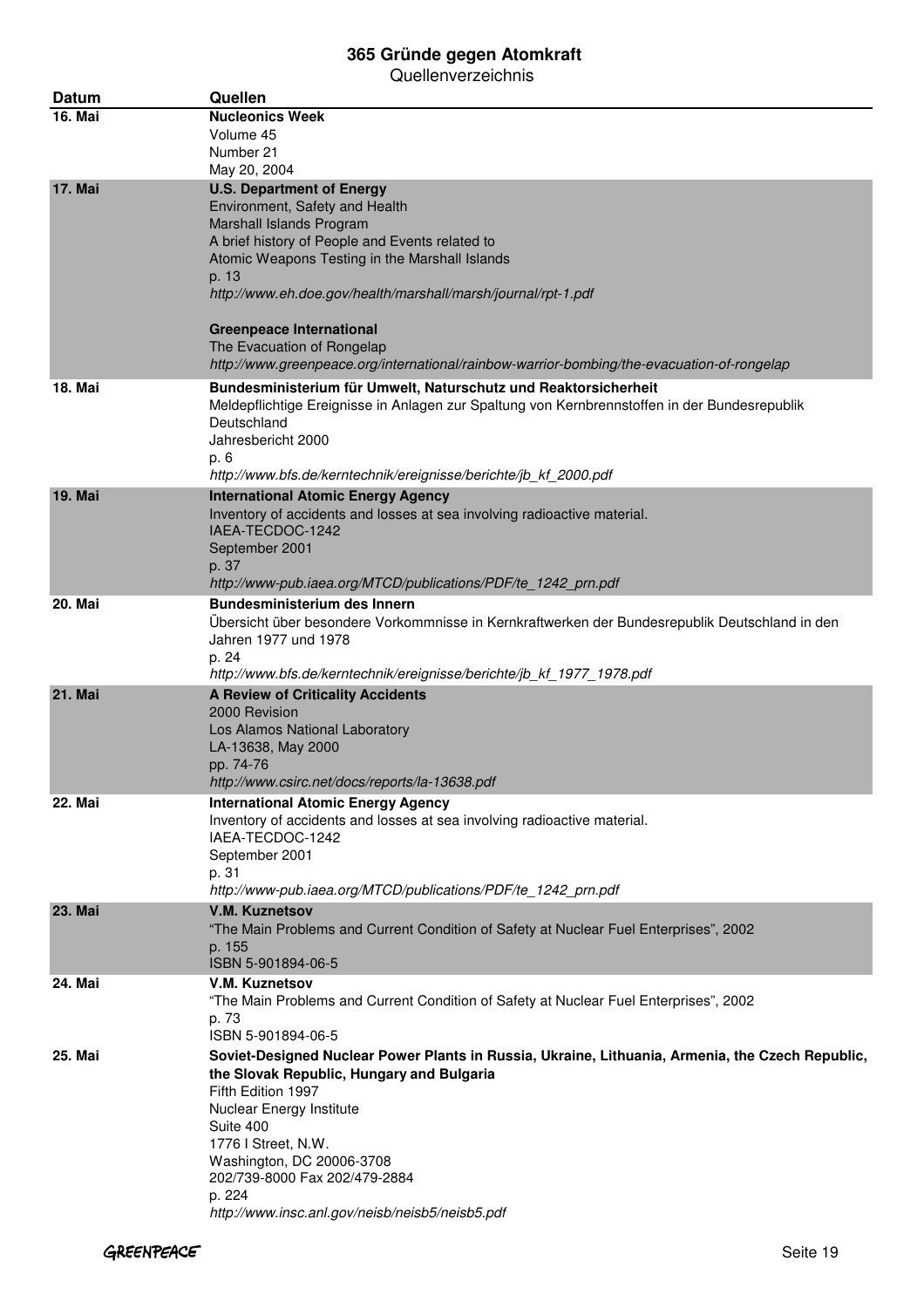| <b>Datum</b>   | Quellen                                                                                                                                                                                                                                                                                                                                                    |
|----------------|------------------------------------------------------------------------------------------------------------------------------------------------------------------------------------------------------------------------------------------------------------------------------------------------------------------------------------------------------------|
| <b>26. Mai</b> | <b>Canadian Nuclear Safety Commission</b><br>Minutes of the Canadian Nuclear Safety Commission (CNSC) Meeting<br>p. 191<br>http://www.nuclearsafety.gc.ca/eng/commission/pdf/17m-e.pdf<br><b>World Nuclear Association</b><br>Uranium Institute News Briefing 99.31   28 July - 3 August 1999                                                              |
| <b>27. Mai</b> | http://world-nuclear.org/nb/nb99/nb9931.htm<br>Soviet-Designed Nuclear Power Plants in Russia, Ukraine, Lithuania, Armenia, the Czech Republic,<br>the Slovak Republic, Hungary and Bulgaria<br>Fifth Edition 1997<br>Nuclear Energy Institute<br>Suite 400<br>1776 I Street, N.W.<br>Washington, DC 20006-3708<br>202/739-8000 Fax 202/479-2884<br>p. 131 |
| <b>28. Mai</b> | http://www.insc.anl.gov/neisb/neisb5/neisb5.pdf<br><b>Oklahoma Geological Survey Observatory</b><br><b>Catalog of Nuclear Explosions</b><br>http://www.okgeosurvey1.gov/level2/nuke.cat.html<br><b>Australian Government</b><br>Geoscience Australia<br><b>Nuclear Explosions Database</b><br>http://www.ga.gov.au/oracle/nukexp_form.jsp                  |
| 29. Mai        | <b>International Atomic Energy Agency</b><br><b>Illicit Trafficking Database ITDB</b><br>p. 5<br>table 1<br>http://www.iaea.org/NewsCenter/Features/RadSources/PDF/itdb_31122003.pdf                                                                                                                                                                       |
| <b>30. Mai</b> | <b>Oklahoma Geological Survey Observatory</b><br><b>Catalog of Nuclear Explosions</b><br>http://www.okgeosurvey1.gov/level2/nuke.cat.html<br>Australian Government<br>Geoscience Australia<br><b>Nuclear Explosions Database</b><br>http://www.ga.gov.au/oracle/nukexp_form.jsp                                                                            |
| 31. Mai        | <b>U.S. Department of Energy</b><br>Nevada Operations Office<br><b>United States Nuclear Tests</b><br>July 1945 through September 1992<br>DOE/NV--209-REV 15<br>December 2000<br>http://ndep.nv.gov/boff/nuctest.pdf                                                                                                                                       |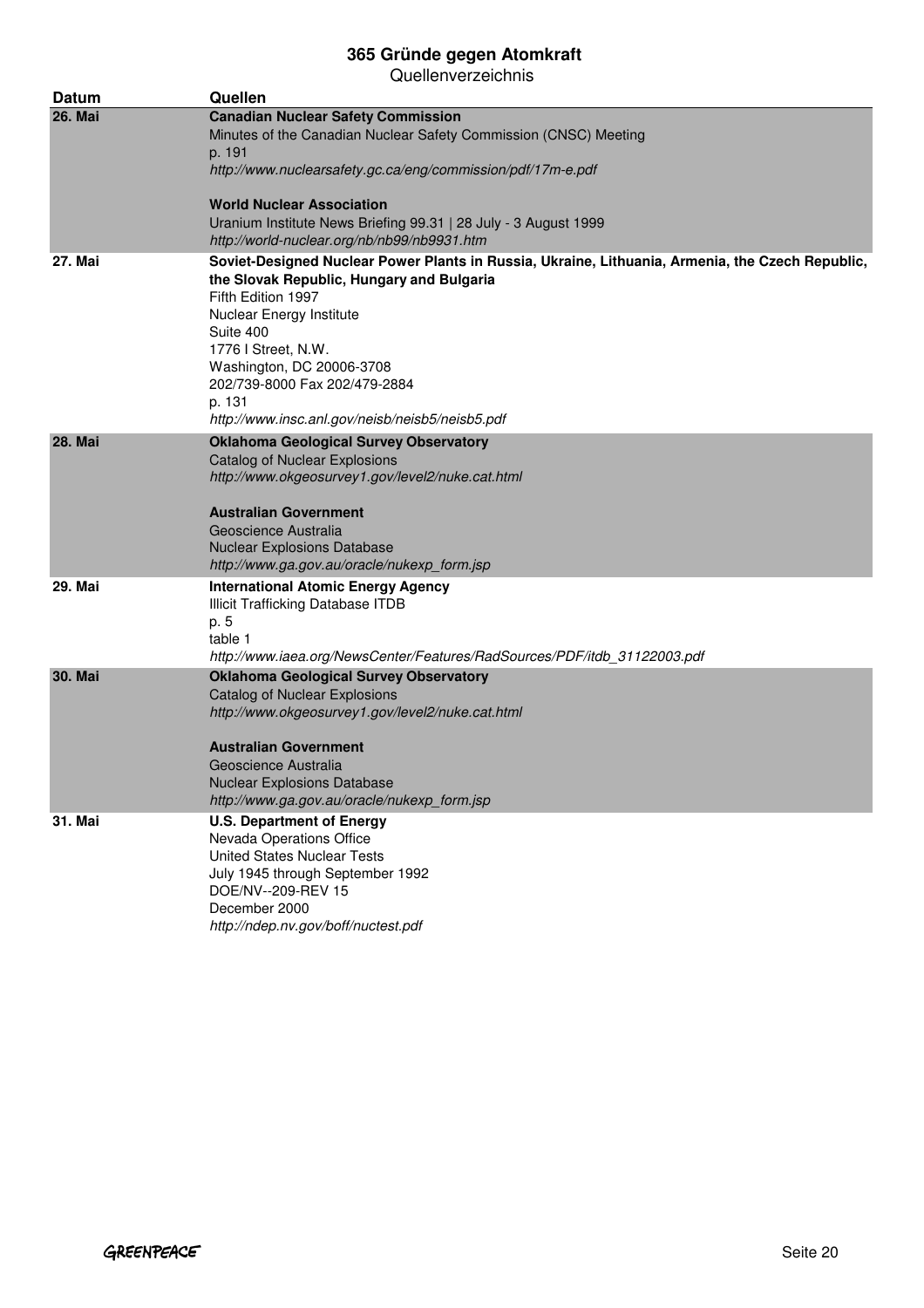| Datum    | Quellen                                                                                                                               |
|----------|---------------------------------------------------------------------------------------------------------------------------------------|
| 01. Juni | <b>No Nukes Info Source</b>                                                                                                           |
|          | Austrian Institute of Applied Ecology                                                                                                 |
|          | Österreichisches Ökologie-Institut für angewandte Umweltforschung                                                                     |
| 02. Juni | http://www.ecology.at/nni/site.php?site=Tihange<br><b>International Atomic Energy Agency</b>                                          |
|          | Inventory of accidents and losses at sea involving radioactive material.                                                              |
|          | IAEA-TECDOC-1242                                                                                                                      |
|          | September 2001                                                                                                                        |
|          | p. 30                                                                                                                                 |
|          | Http://www-pub.iaea.org/MTCD/publications/PDF/te_1242_prn.pdf                                                                         |
| 03. Juni | <b>Bundesministerium des Innern</b><br>Übersicht über besondere Vorkommnisse in Kernkraftwerken der Bundesrepublik Deutschland in den |
|          | Jahren 1977 und 1978                                                                                                                  |
|          | p. 12                                                                                                                                 |
|          | http://www.bfs.de/kerntechnik/ereignisse/berichte/jb_kf_1977_1978.pdf                                                                 |
| 04. Juni | <b>Washington State Department of Health</b>                                                                                          |
|          | Timeline of Major Events Related to the Release of Radioactive Materials from Hanford                                                 |
|          | - archived information -<br>http://www.doh.wa.gov/Hanford/publications/history/timeline.html                                          |
| 05. Juni | <b>Bundesministerium des Innern</b>                                                                                                   |
|          | Übersicht über besondere Vorkommnisse in Kernkraftwerken der Bundesrepublik Deutschland in den                                        |
|          | Jahren 1977 und 1978                                                                                                                  |
|          | p. 12                                                                                                                                 |
|          | http://www.bfs.de/kerntechnik/ereignisse/berichte/jb_kf_1977_1978.pdf                                                                 |
| 06. Juni | <b>International Atomic Energy Agency</b><br><b>Illicit Trafficking Database ITDB</b>                                                 |
|          | p. 5                                                                                                                                  |
|          | table 1                                                                                                                               |
|          | http://www.iaea.org/NewsCenter/Features/RadSources/PDF/itdb_31122003.pdf                                                              |
| 07. Juni | <b>Israel Ministry of Foreign Affairs</b>                                                                                             |
|          | Statement by the Government of Israel on the Bombing of the Iraqi Nuclear Facility near Baghdad, 8 June<br>1981.                      |
|          | http://www.mfa.gov.il/MFA/Foreign%20Relations/Israels%20Foreign%20Relations%20since%201947/198                                        |
|          | 1-1982/26%20Statement%20by%20the%20Government%20of%20Israel%20on%20the%20Bo                                                           |
|          |                                                                                                                                       |
|          | <b>Central Intelligence Agency</b><br>Comprehensive Report of the Special Advisor to the DCI on Iraq's WMD                            |
|          | http://www.cia.gov/cia/reports/iraq_wmd_2004/chap4.html#sect1                                                                         |
|          |                                                                                                                                       |
|          | <b>BBC News - On this day</b>                                                                                                         |
|          | 1981: Israel bombs Baghdad nuclear reactor                                                                                            |
|          | http://news.bbc.co.uk/onthisday/low/dates/stories/june/7/newsid 3014000/3014623.stm                                                   |
| 08. Juni | <b>U.S. Department of Energy</b>                                                                                                      |
|          | <b>Nevada Operations Office</b>                                                                                                       |
|          | <b>United States Nuclear Tests</b>                                                                                                    |
|          | July 1945 through September 1992                                                                                                      |
|          | DOE/NV--209-REV 15<br>December 2000                                                                                                   |
|          | http://ndep.nv.gov/boff/nuctest.pdf                                                                                                   |
| 09. Juni | <b>U.S. Department of Energy</b>                                                                                                      |
|          | Nevada Operations Office                                                                                                              |
|          | <b>United States Nuclear Tests</b>                                                                                                    |
|          | July 1945 through September 1992                                                                                                      |
|          | DOE/NV--209-REV 15<br>December 2000                                                                                                   |
|          | http://ndep.nv.gov/boff/nuctest.pdf                                                                                                   |
|          |                                                                                                                                       |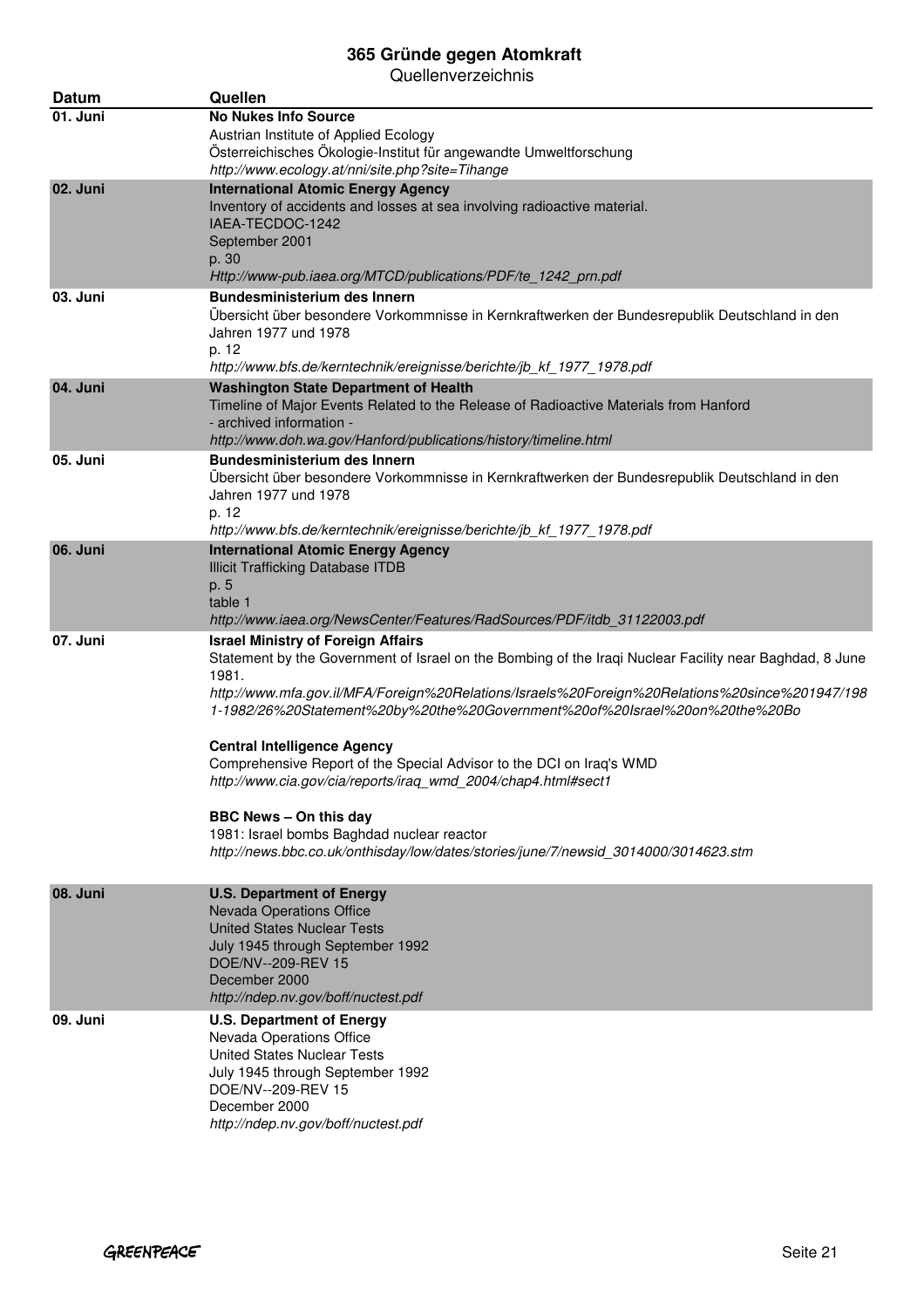| Datum    | Quellen                                                                                                                                                                                                                                                                                                                                     |
|----------|---------------------------------------------------------------------------------------------------------------------------------------------------------------------------------------------------------------------------------------------------------------------------------------------------------------------------------------------|
| 10. Juni | Bundesministerium für Umwelt, Naturschutz und Reaktorsicherheit<br>Meldepflichtige Ereignisse in Anlagen zur Spaltung von Kernbrennstoffen in der Bundesrepublik<br>Deutschland<br>Jahresbericht 2004                                                                                                                                       |
|          | p. 20<br>http://www.bfs.de/kerntechnik/ereignisse/berichte/jb_kf_2004.pdf                                                                                                                                                                                                                                                                   |
| 11. Juni | Bundesministerium für Umwelt, Naturschutz und Reaktorsicherheit<br>Übersicht über besondere Vorkommnisse in Kernkraftwerken der Bundesrepublik Deutschland für das<br><b>Jahr 1989</b><br>p. 27<br>http://www.bfs.de/kerntechnik/ereignisse/berichte/jb_kf_1989.pdf<br><b>No Nukes Info Source</b><br>Austrian Institute of Applied Ecology |
|          | Österreichisches Ökologie-Institut für angewandte Umweltforschung<br>http://www.ecology.at/nni/site.php?site=Kruemmel                                                                                                                                                                                                                       |
| 12. Juni | <b>Oklahoma Geological Survey Observatory</b><br>Catalog of Nuclear Explosions<br>http://www.okgeosurvey1.gov/level2/nuke.cat.html<br><b>Australian Government</b><br>Geoscience Australia<br>Nuclear Explosions Database<br>http://www.ga.gov.au/oracle/nukexp_form.jsp                                                                    |
|          | <b>Swiss Seismological Service</b><br>Nuclear Explosions from France 1945-1998<br>http://www.seismo.ethz.ch/bsv/nuclear_explosions/france.html                                                                                                                                                                                              |
| 13. Juni | <b>International Atomic Energy Agency</b><br><b>Illicit Trafficking Database ITDB</b><br>p. 7                                                                                                                                                                                                                                               |
| 14. Juni | http://www.iaea.org/NewsCenter/Features/RadSources/PDF/itdb_31122004.pdf<br><b>International Atomic Energy Agency</b><br>Illicit Trafficking Database ITDB<br>p. 5<br>table 1<br>http://www.iaea.org/NewsCenter/Features/RadSources/PDF/itdb_31122003.pdf                                                                                   |
| 15. Juni | U.S. Nuclear Regulatory Commission<br>November 26, 1991<br>NRC Information Notice 91-77: Shift staffing at Nuclear Power Plants<br>http://www.nrc.gov/reading-rm/doc-collections/gen-comm/info-notices/1991/in91077.html                                                                                                                    |
| 16. Juni | <b>A Review of Criticality Accidents</b><br>2000 Revision<br>Los Alamos National Laboratory<br>LA-13638, May 2000<br>pp. 13-15<br>http://www.csirc.net/docs/reports/la-13638.pdf                                                                                                                                                            |
| 17. Juni | <b>International Atomic Energy Agency</b><br>The Criticality Accident in Sarov<br>February 2001<br><b>STI/PUB/1106</b><br>p. 4<br>http://www-pub.iaea.org/MTCD/publications/PDF/Pub1106_scr.pdf                                                                                                                                             |
| 18. Juni | <b>Nucleonics Week</b><br>Volume 45<br>Issue 28<br>July 8, 2004                                                                                                                                                                                                                                                                             |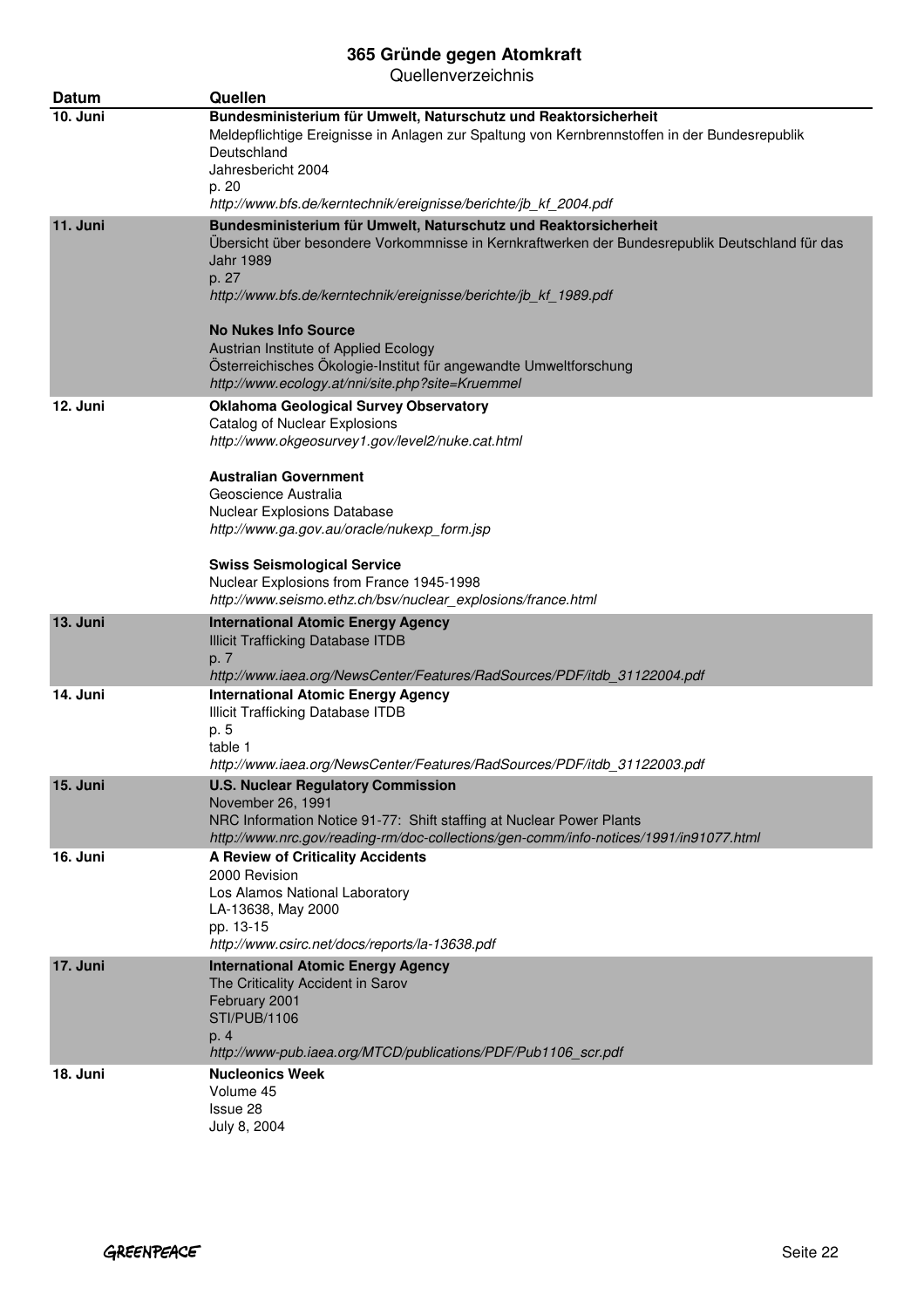| Datum    | Quellen                                                                                                                                                                                                                                                                                                                                                                                              |
|----------|------------------------------------------------------------------------------------------------------------------------------------------------------------------------------------------------------------------------------------------------------------------------------------------------------------------------------------------------------------------------------------------------------|
| 19. Juni | <b>International Atomic Energy Agency</b><br>Inventory of accidents and losses at sea involving radioactive material.<br>IAEA-TECDOC-1242<br>September 2001<br>p. 30<br>Http://www-pub.iaea.org/MTCD/publications/PDF/te_1242_prn.pdf                                                                                                                                                                |
| 20. Juni | The Ministry of the Russian Federation for Atomic Energy<br>The Ministry of Defense of the Russian Federation<br>USSR Nuclear Weapons Tests and Peaceful Nuclear Explosions<br>1949 through 1990<br>http://npc.sarov.ru/english/issues/peaceful/peaceful e.pdf<br>Australian Government<br>Geoscience Australia<br><b>Nuclear Explosions Database</b><br>http://www.ga.gov.au/oracle/nukexp_form.jsp |
| 21. Juni | <b>International Atomic Energy Agency</b><br>The Radiological Accident in Soreq<br>May 1993<br>STI/PUB/925<br>http://www-pub.iaea.org/MTCD/publications/PDF/Pub925 web.pdf                                                                                                                                                                                                                           |
| 22. Juni | <b>International Atomic Energy Agency</b><br>Extreme external events in the design and assessment of nuclear power plants<br>IAEA-TECDOC-1341<br><b>March 2003</b><br>p. 22<br>http://www-pub.iaea.org/MTCD/publications/PDF/te_1341_web.pdf                                                                                                                                                         |
| 23. Juni | Autorite de Surete Nucleaire - Nuclear Safety Authority France<br>Annual Report 2000 - Chapter 5: Information of the Public<br>p. 92<br>http://www.asn.gouv.fr/Publications/ra/Ra%20anglais%202000/_14A.%20Chap.%205%202000%2089-<br>104.pdf                                                                                                                                                         |
| 24. Juni | Soviet-Designed Nuclear Power Plants in Russia, Ukraine, Lithuania, Armenia, the Czech Republic,<br>the Slovak Republic, Hungary and Bulgaria<br>Fifth Edition 1997<br><b>Nuclear Energy Institute</b><br>Suite 400<br>1776   Street, N.W.<br>Washington, DC 20006-3708<br>202/739-8000 Fax 202/479-2884<br>p. 229<br>http://www.insc.anl.gov/neisb/neisb5/neisb5.pdf                                |
| 25. Juni | The Ministry of the Russian Federation for Atomic Energy<br>The Ministry of Defense of the Russian Federation<br><b>USSR Nuclear Weapons Tests and Peaceful Nuclear Explosions</b><br>1949 through 1990<br>http://npc.sarov.ru/english/issues/peaceful/peaceful_e.pdf<br>Australian Government<br>Geoscience Australia<br>Nuclear Explosions Database<br>http://www.ga.gov.au/oracle/nukexp_form.jsp |
| 26. Juni | <b>International Atomic Energy Agency</b><br><b>Illicit Trafficking Database ITDB</b><br>p. 8<br>http://www.iaea.org/NewsCenter/Features/RadSources/PDF/itdb_31122004.pdf                                                                                                                                                                                                                            |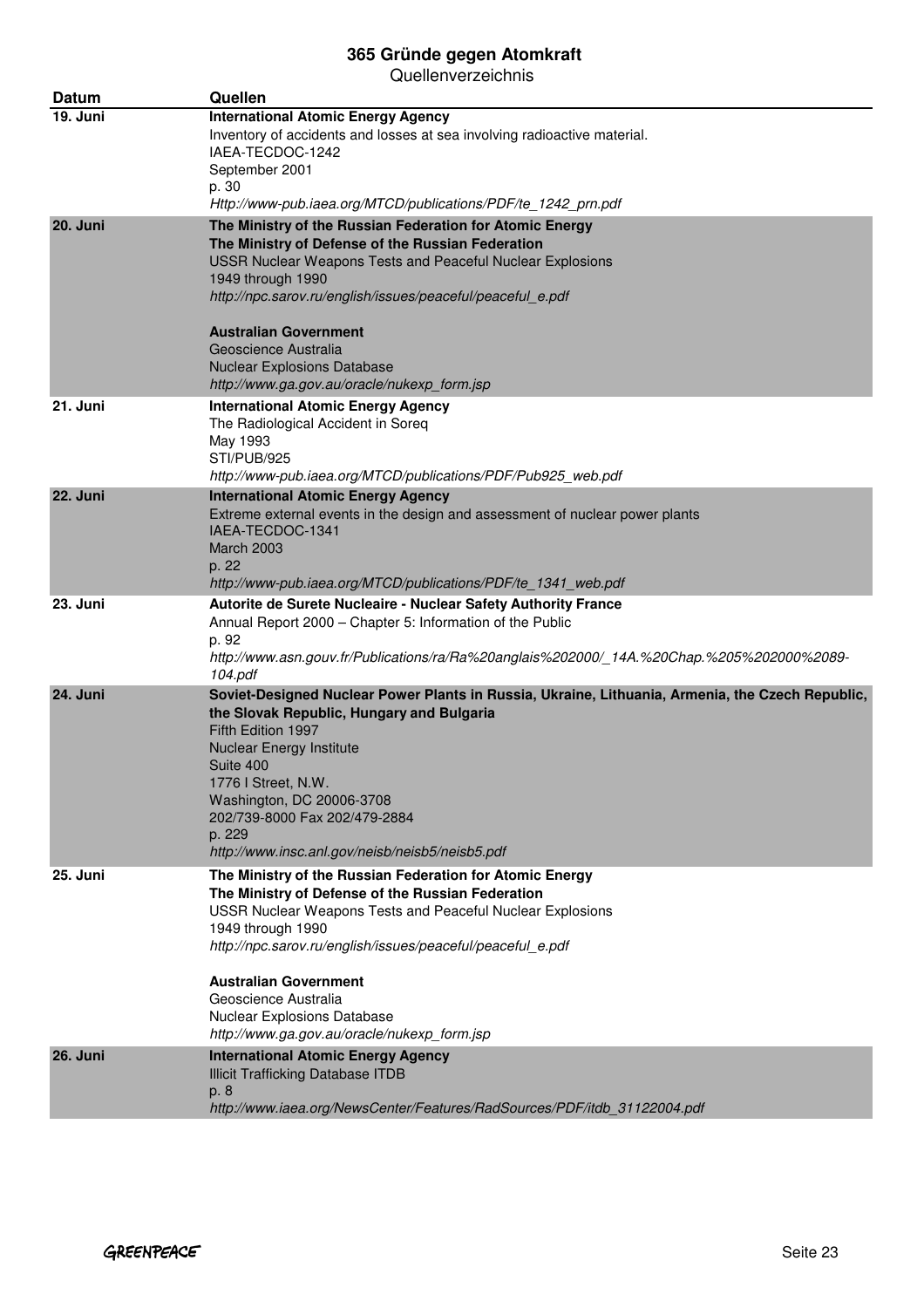| <b>Datum</b>    | Quellen                                                                                                                                                                                                                                                                                                                                                                                                                           |
|-----------------|-----------------------------------------------------------------------------------------------------------------------------------------------------------------------------------------------------------------------------------------------------------------------------------------------------------------------------------------------------------------------------------------------------------------------------------|
| 27. Juni        | V.M. Kuznetsov<br>"Russian Nuclear Power Engineering Yesterday, Today, Tomorrow. Opinion of independent expert."<br>p. 53<br>Moscow, 2000<br>National Press institute<br>ISBN 5-7117-0323                                                                                                                                                                                                                                         |
| 28. Juni        | <b>U.S. Department of Energy</b><br>DOE's environmental monitoring program<br>http://www.hanford.gov/docs/annualrp00/summonitor.stm<br><b>Defense Nuclear Facilities Safety Board</b><br>Activity Report for the Week Ending June 30, 2000<br>www.dnfsb.gov/pub_docs/hanford/wr_20000630_hd.pdf                                                                                                                                   |
| 29. Juni        | The Ministry of the Russian Federation for Atomic Energy<br>The Ministry of Defense of the Russian Federation<br>USSR Nuclear Weapons Tests and Peaceful Nuclear Explosions<br>1949 through 1990<br>http://npc.sarov.ru/english/issues/peaceful/peaceful_e.pdf<br><b>Australian Government</b><br>Geoscience Australia<br><b>Nuclear Explosions Database</b><br>http://www.ga.gov.au/oracle/nukexp_form.jsp                       |
| <b>30. Juni</b> | <b>Oklahoma Geological Survey Observatory</b><br>Catalog of Nuclear Explosions<br>http://www.okgeosurvey1.gov/level2/nuke.cat.html<br><b>Australian Government</b><br>Geoscience Australia<br><b>Nuclear Explosions Database</b><br>http://www.ga.gov.au/oracle/nukexp_form.jsp<br><b>Swiss Seismological Service</b><br>Nuclear Explosions from France 1945-1998<br>http://www.seismo.ethz.ch/bsv/nuclear explosions/france.html |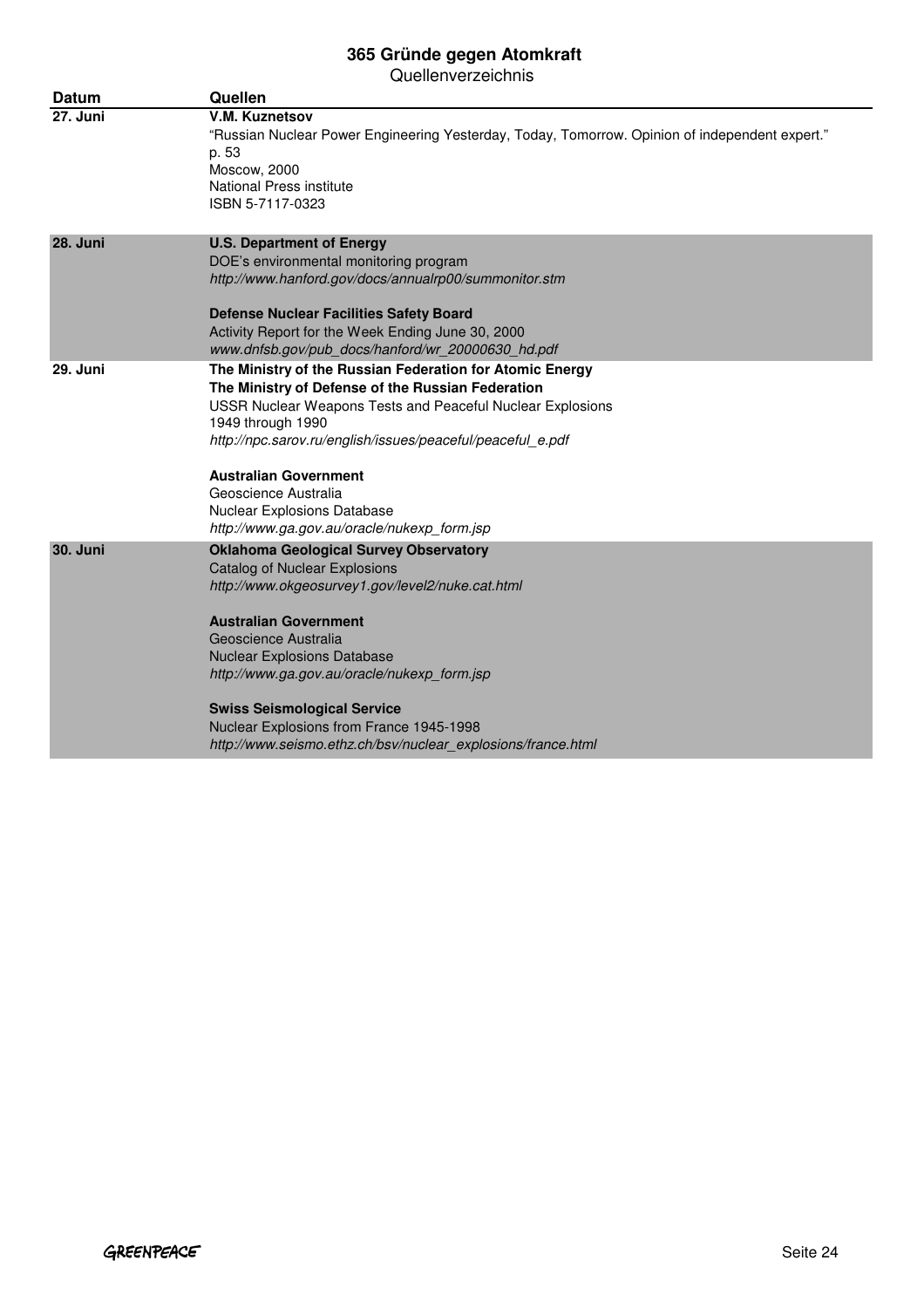Quellenverzeichnis

| Datum           | Quellen                                                                                                                                                                                                                                                                                                                                                                                                                                                                                                                                                        |
|-----------------|----------------------------------------------------------------------------------------------------------------------------------------------------------------------------------------------------------------------------------------------------------------------------------------------------------------------------------------------------------------------------------------------------------------------------------------------------------------------------------------------------------------------------------------------------------------|
| 01. Juli        | <b>U.S. Nuclear Regulatory Commission</b><br>Risk Methods Insights Gained From Fire Incidents<br>Sandia National Laboratories<br>NUREG/CR-6738<br>SAND2001-1676P<br>2001<br>pp. A12-1-2<br>http://www.nrc.gov/reading-rm/doc-collections/nuregs/contract/cr6738/cr6738.pdf                                                                                                                                                                                                                                                                                     |
| 02. Juli        | <b>State Office for Nuclear Safety, Czech Republic</b><br>Annual Report 1997<br>p. 25<br>http://www.sujb.cz/docs/SUJB Annual Report 1997.pdf                                                                                                                                                                                                                                                                                                                                                                                                                   |
| 03. Juli        | <b>U.S. Nuclear Regulatory Commission</b><br>Risk Methods Insights Gained From Fire Incidents<br>Sandia National Laboratories<br>NUREG/CR-6738<br>SAND2001-1676P<br>2001<br>pp. A6-1-2<br>http://www.nrc.gov/reading-rm/doc-collections/nuregs/contract/cr6738/cr6738.pdf                                                                                                                                                                                                                                                                                      |
| 04. Juli        | <b>International Atomic Energy Agency</b><br>Nuclear Events Web-based System<br>http://www-news.iaea.org/news/topics/topic/default.asp?topicID=787                                                                                                                                                                                                                                                                                                                                                                                                             |
| 05. Juli        | Ministerium für Umwelt- und Verkehr<br>Press release from 23.07.2001<br>http://www.baden-wuerttemberg.de/de/Meldungen/13473.html                                                                                                                                                                                                                                                                                                                                                                                                                               |
| <b>06. Juli</b> | <b>International Atomic Energy Agency</b><br><b>General Conference</b><br>Measures to strengthen International Co-operation in Nuclear, Radiation and Waste Safety<br>GC(44)/INF/4<br>p. 5<br>http://www.iaea.org/About/Policy/GC/GC44/Documents/gc44inf4.pdf<br><b>Nuclear Threat Initiative (NTI)</b><br><b>Qinshan Nuclear Reactors</b><br>http://www.nti.org/db/china/qinshan.htm<br><b>WISE News Communique on January 22, 1999</b><br>http://www10.antenna.nl/wise/505/brief.html<br>WISE/NIRS July 30, 2004<br>p. 2<br>www.nirs.org/mononline/nm614.pdf |
| 07. Juli        | <b>No Nukes Info Source</b><br>Austrian Institute of Applied Ecology<br>Österreichisches Ökologie-Institut für angewandte Umweltforschung<br>http://www.ecology.at/nni/site.php?site=Quad+Cities                                                                                                                                                                                                                                                                                                                                                               |
| 08. Juli        | <b>State Office for Nuclear Safety, Czech Republic</b><br>Annual Report 1996<br>p. 10<br>http://www.sujb.cz/docs/SUJB_Annual_Report_1996.pdf                                                                                                                                                                                                                                                                                                                                                                                                                   |
| 09. Juli        | <b>Washington State Department of Health</b><br>Timeline of Major Events Related to the Release of Radioactive Materials from Hanford<br>- archived information -<br>http://www.doh.wa.gov/Hanford/publications/history/timeline.html                                                                                                                                                                                                                                                                                                                          |
| 10. Juli        | <b>V.M. Kuznetsov</b><br>"Russian Nuclear Power Engineering Yesterday, Today, Tomorrow. Opinion of independent expert."<br>p. 57<br>Moscow, 2000<br>National press institute<br>ISBN 5-7117-0323                                                                                                                                                                                                                                                                                                                                                               |

٠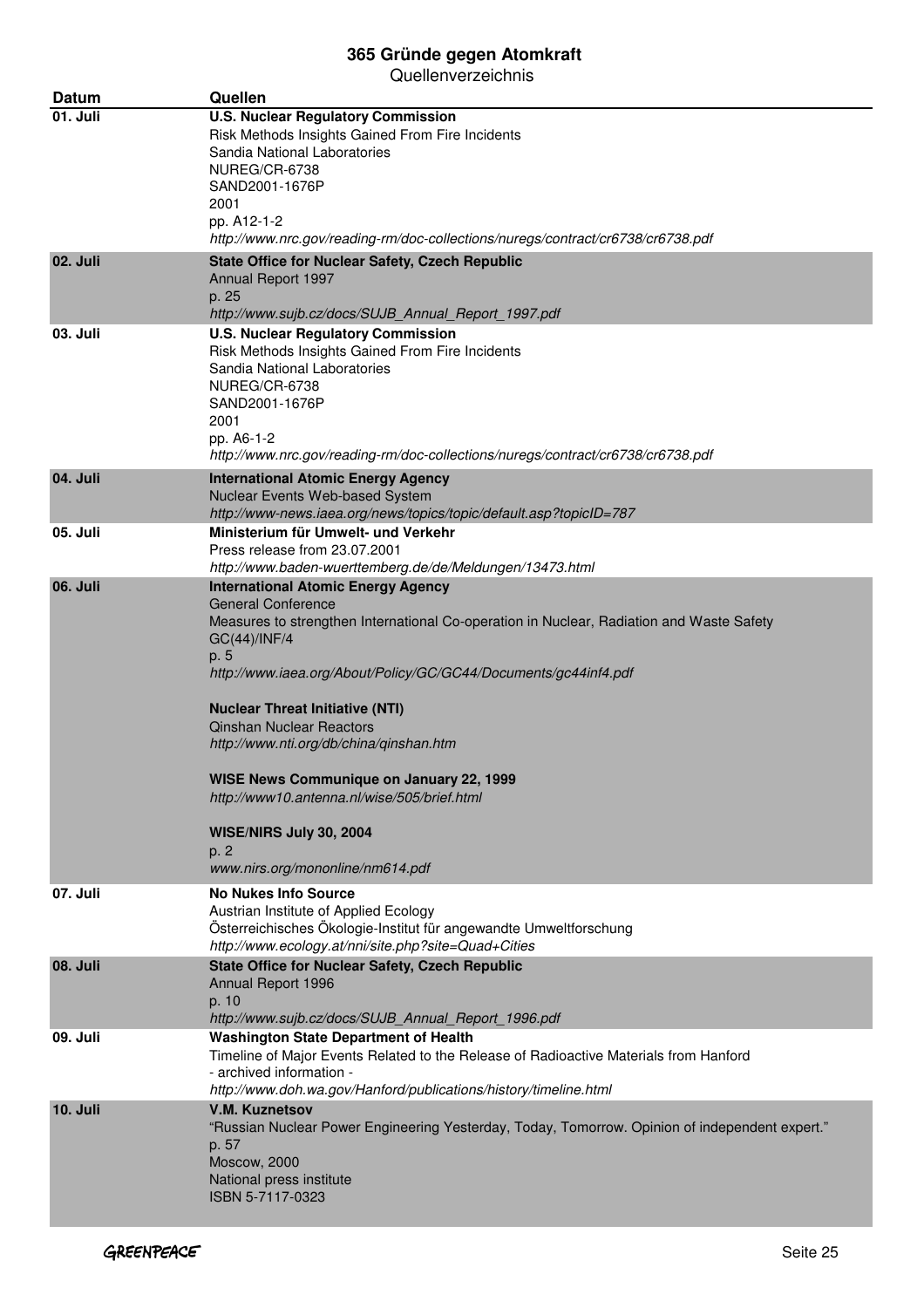| <b>Datum</b>    | Quellen                                                                                                                                                                                                                                                                                                                                                                                       |
|-----------------|-----------------------------------------------------------------------------------------------------------------------------------------------------------------------------------------------------------------------------------------------------------------------------------------------------------------------------------------------------------------------------------------------|
| 11. Juli        | <b>International Atomic Energy Agency</b><br>Extreme external events in the design and assessment of nuclear power plants<br>IAEA-TECDOC-1341<br>March 2003<br>p. 22<br>http://www-pub.iaea.org/MTCD/publications/PDF/te_1341_web.pdf                                                                                                                                                         |
| 12. Juli        | <b>International Atomic Energy Agency</b><br><b>General Conference</b><br>Measures to strengthen International Co-operation in Nuclear, Radiation and Waste Safety<br>GC(44)/INF/4<br>p. 4<br>http://www.iaea.org/About/Policy/GC/GC44/Documents/gc44inf4.pdf<br><b>WISE News Communique on August 13, 1999</b><br>http://www10.antenna.nl/wise/515/5057.html                                 |
| 13. Juli        | U.S. Department of Energy<br>Nevada Operations Office<br><b>United States Nuclear Tests</b><br>July 1945 through September 1992<br>DOE/NV--209-REV 15<br>December 2000<br>http://ndep.nv.gov/boff/nuctest.pdf                                                                                                                                                                                 |
| 14. Juli        | A Review of Criticality Accidents<br>2000 Revision<br>Los Alamos National Laboratory<br>LA-13638, May 2000<br>pp. 23-26<br>http://www.csirc.net/docs/reports/la-13638.pdf                                                                                                                                                                                                                     |
| 15. Juli        | The Ministry of the Russian Federation for Atomic Energy<br>The Ministry of Defense of the Russian Federation<br>USSR Nuclear Weapons Tests and Peaceful Nuclear Explosions<br>1949 through 1990<br>http://npc.sarov.ru/english/issues/peaceful/peaceful_e.pdf<br>Australian Government<br>Geoscience Australia<br>Nuclear Explosions Database<br>http://www.ga.gov.au/oracle/nukexp_form.jsp |
| <b>16. Juli</b> | <b>U.S. Department of Energy</b><br>Nevada Operations Office<br><b>United States Nuclear Tests</b><br>July 1945 through September 1992<br>DOE/NV--209-REV 15<br>December 2000<br>http://ndep.nv.gov/boff/nuctest.pdf                                                                                                                                                                          |
| 17. Juli        | V.M. Kuznetsov<br>"The Main Problems and Current Condition of Safety at Nuclear Fuel Enterprises"<br>Moscow 2003<br>issue #2 added<br>WISE News Communique on September 3, 1993<br>http://www10.antenna.nl/wise/397/3873.html                                                                                                                                                                 |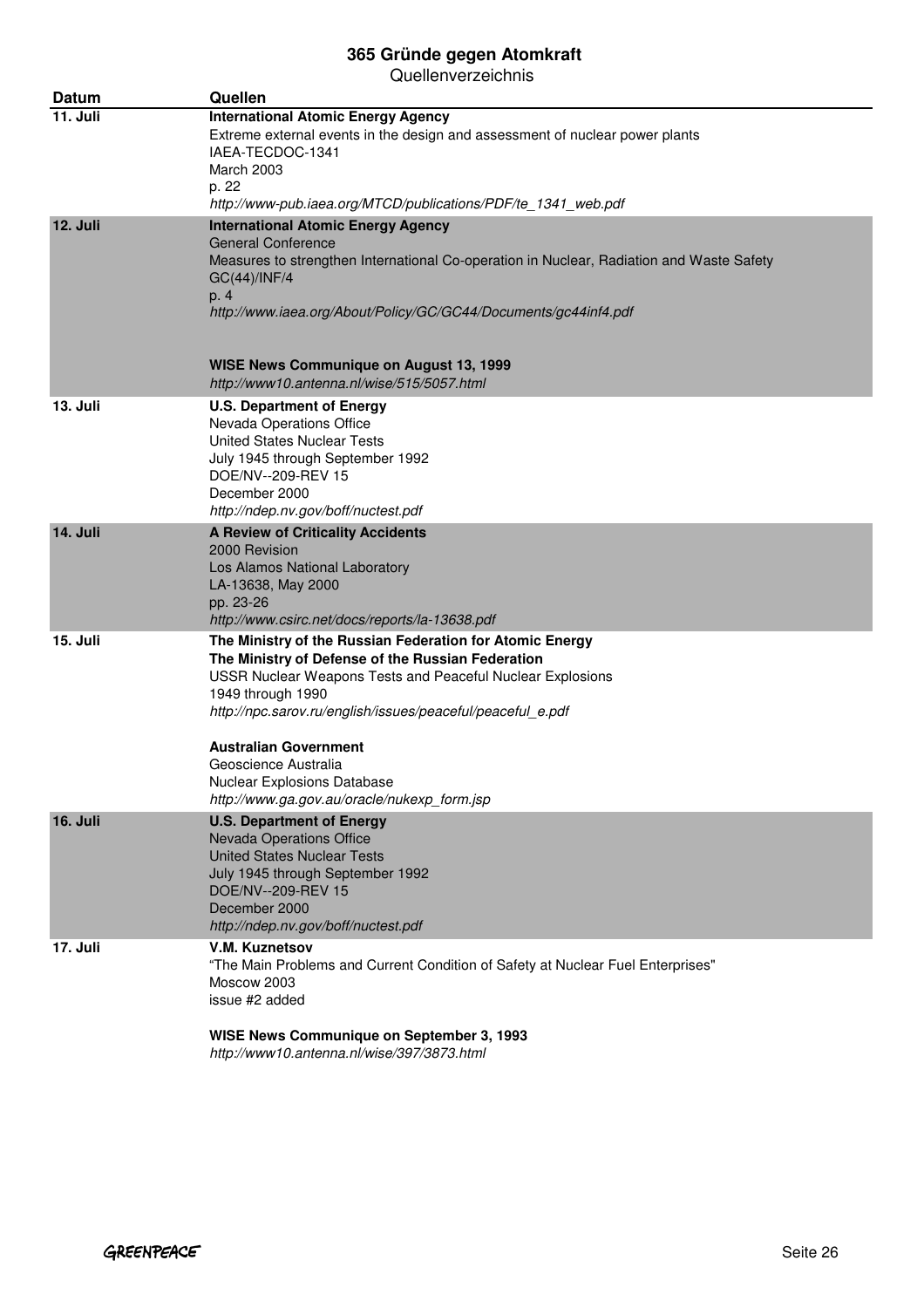| Datum           | Quellen                                                                                                                                                                                                                                                                                                                       |
|-----------------|-------------------------------------------------------------------------------------------------------------------------------------------------------------------------------------------------------------------------------------------------------------------------------------------------------------------------------|
| 18. Juli        | <b>U.S. Environmental Protection Agency</b><br>Second Five-Year Review Report for the United Nuclear Corporation Ground Water Operable Unit Church<br>Rock                                                                                                                                                                    |
|                 | McKinley County, New Mexico                                                                                                                                                                                                                                                                                                   |
|                 | September 2003<br>http://www.epa.gov/earth1r6/6sf/pdffiles/united_nuclear_five_year_review.pdf                                                                                                                                                                                                                                |
|                 | <b>Southwest Research and Information Center</b><br>Uranium Impact Assessment Program<br>Contaminant Loading on the Puerco River<br>http://www.sric.org/uranium/PUERCO92.html                                                                                                                                                 |
|                 | <b>WISE Uranium Project</b><br>Chronology of uranium tailings dam failures                                                                                                                                                                                                                                                    |
| 19. Juli        | http://www.wise-uranium.org/mdafu.html<br><b>U.S. General Accounting Office Report</b><br>Nuclear Nonproliferation<br>U.S. Efforts to Help Other Countries Combat Nuclear Smuggling Need Strengthened Coordination and<br>Planning<br>May 2002<br>p.39                                                                        |
| 20. Juli        | http://www.gao.gov/new.items/d02426.pdf<br><b>No Nukes Info Source</b><br>Austrian Institute of Applied Ecology<br>Österreichisches Ökologie-Institut für angewandte Umweltforschung                                                                                                                                          |
| 21. Juli        | http://www.ecology.at/nni/site.php?site=Ignalina<br><b>U.S. Nuclear Regulatory Commission</b><br>Risk Methods Insights Gained From Fire Incidents<br>Sandia National Laboratories<br>NUREG/CR-6738<br>SAND2001-1676P<br>2001<br>pp. A2-1-4<br>http://www.nrc.gov/reading-rm/doc-collections/nuregs/contract/cr6738/cr6738.pdf |
| 22. Juli        | <b>No Nukes Info Source</b><br>Austrian Institute of Applied Ecology<br>Österreichisches Ökologie-Institut für angewandte Umweltforschung<br>http://www.ecology.at/nni/site.php?site=Dampierre                                                                                                                                |
| <b>23. Juli</b> | <b>U.S. General Accounting Office</b><br>Fact Sheet for the Chairman<br><b>Committee on Governmental Affairs</b><br>U.S. Senate<br>NUCLEAR HEALTH AND SAFETY<br>Radiation Events at DOE's Idaho National Engineering Laboratory<br>January 1992<br>GAO/WED-92-64FS<br>p.9<br>http://archive.gao.gov/d31t10/145925.pdf         |
| 24. Juli        | A Review of Criticality Accidents<br>2000 Revision<br>Los Alamos National Laboratory<br>LA-13638, May 2000<br>p. 33-34<br>http://www.csirc.net/docs/reports/la-13638.pdf                                                                                                                                                      |
| <b>25. Juli</b> | Official letter of Dimitrovgrad inspection for radioactive safety<br>Dated 22.08.1997<br>#DI-03/198<br>Signed by Chief of inspection I. Polivanov<br><b>Nuclear Threat Initiative (NTI)</b>                                                                                                                                   |
|                 | http://www.nti.org/db/nisprofs/russia/reactor/research/with/sriar.htm                                                                                                                                                                                                                                                         |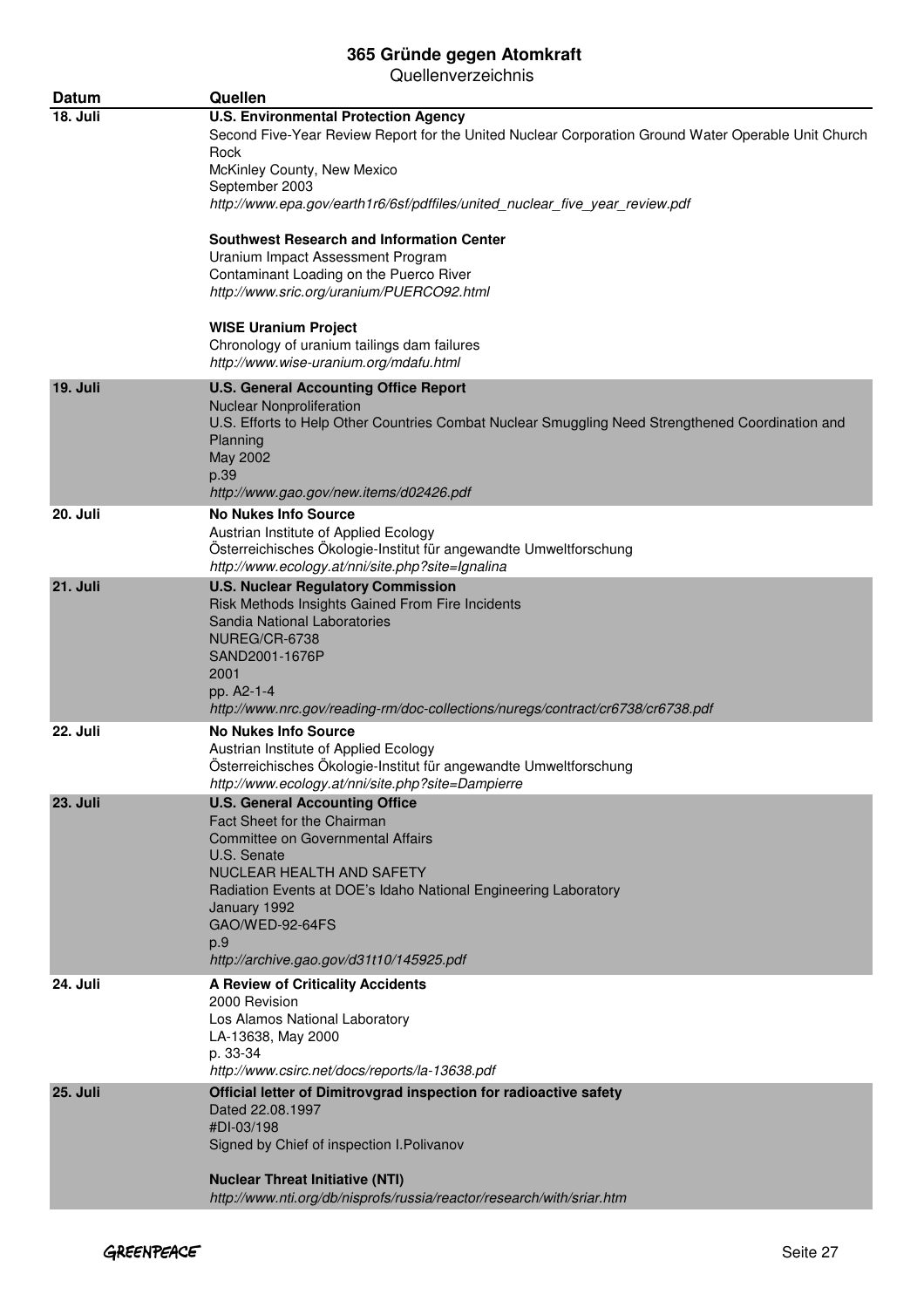| <b>Datum</b>    | Quellen                                                                                                                                                                                                                                                                                                                                                        |
|-----------------|----------------------------------------------------------------------------------------------------------------------------------------------------------------------------------------------------------------------------------------------------------------------------------------------------------------------------------------------------------------|
| <b>26. Juli</b> | Soviet-Designed Nuclear Power Plants in Russia, Ukraine, Lithuania, Armenia, the Czech Republic,<br>the Slovak Republic, Hungary and Bulgaria<br>Fifth Edition 1997<br>Nuclear Energy Institute<br>Suite 400<br>1776   Street, N.W.<br>Washington, DC 20006-3708<br>202/739-8000 Fax 202/479-2884<br>p. 213<br>http://www.insc.anl.gov/neisb/neisb5/neisb5.pdf |
| <b>27. Juli</b> | <b>No Nukes Info Source</b><br>Austrian Institute of Applied Ecology<br>Österreichisches Ökologie-Institut für angewandte Umweltforschung<br>http://www.ecology.at/nni/site.php?site=Barsebaeck                                                                                                                                                                |
| <b>28. Juli</b> | <b>U.S. General Accounting Office Report</b><br>Nuclear Nonproliferation<br>U.S. Efforts to Help Other Countries Combat Nuclear Smuggling Need Strengthened Coordination and<br>Planning<br>May 2002<br>p. 35<br>http://www.gao.gov/new.items/d02426.pdf                                                                                                       |
| <b>29. Juli</b> | <b>V.M. Kuznetsov</b><br>"The Main Problems and Current Condition of Safety at Nuclear Fuel Enterprises"<br>2002<br>p. 111<br>ISBN 5-901894-06-5                                                                                                                                                                                                               |
| <b>30. Juli</b> | <b>No Nukes Info Source</b><br>Austrian Institute of Applied Ecology<br>Österreichisches Ökologie-Institut für angewandte Umweltforschung<br>http://www.ecology.at/nni/site.php?site=Tricastin                                                                                                                                                                 |
| 31. Juli        | <b>No Nukes Info Source</b><br>Austrian Institute of Applied Ecology<br>Österreichisches Ökologie-Institut für angewandte Umweltforschung<br>http://www.ecology.at/nni/site.php?site=Wylfa                                                                                                                                                                     |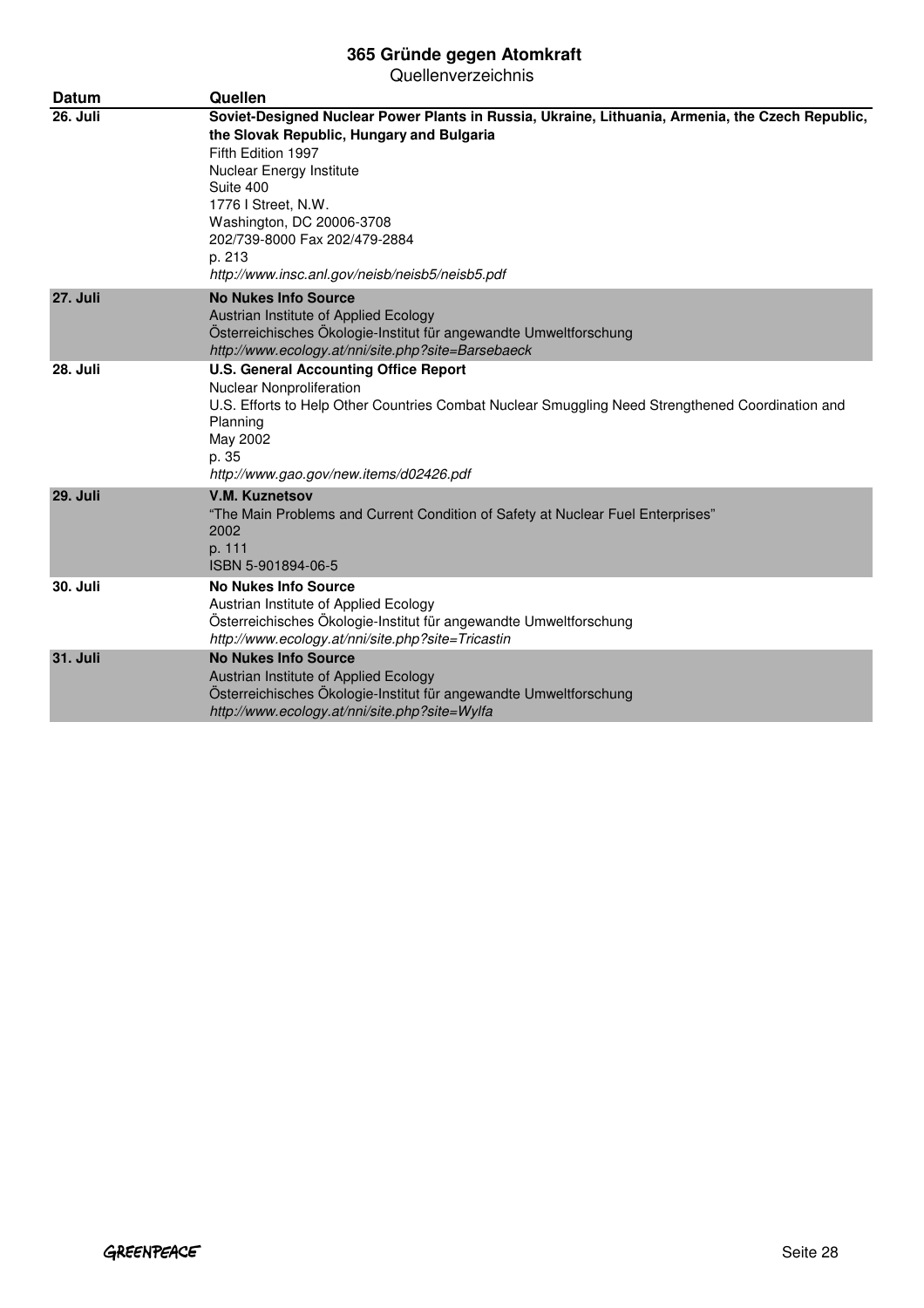| Datum      | Quellen                                                                                                                                                                                                                                                                                                                                                                                                            |
|------------|--------------------------------------------------------------------------------------------------------------------------------------------------------------------------------------------------------------------------------------------------------------------------------------------------------------------------------------------------------------------------------------------------------------------|
| 01. August | <b>U.S. Department of Energy</b><br>Nevada Operations Office<br>United States Nuclear Tests<br>July 1945 through September 1992<br>DOE/NV--209-REV 15<br>December 2000<br>http://ndep.nv.gov/boff/nuctest.pdf                                                                                                                                                                                                      |
| 02. August | <b>V.M. Kuznetsov</b><br>"The Main Problems and Current Condition of Safety at Nuclear Fuel Enterprises"<br>2002<br>ISBN 5-901894-06-5<br>p. 155                                                                                                                                                                                                                                                                   |
| 03. August | Bundesministerium für Umwelt, Naturschutz und Reaktorsicherheit<br>Meldepflichtige Ereignisse in Anlagen zur Spaltung von Kernbrennstoffen in der Bundesrepublik<br>Deutschland<br>Jahresbericht 2001<br>p. 11<br>http://www.bfs.de/kerntechnik/ereignisse/berichte/jb_kf_2001.pdf                                                                                                                                 |
| 04. August | The Ministry of the Russian Federation for Atomic Energy<br>The Ministry of Defense of the Russian Federation<br><b>USSR Nuclear Weapons Tests and Peaceful Nuclear Explosions</b><br>1949 through 1990<br>http://npc.sarov.ru/english/issues/peaceful/peaceful e.pdf<br><b>Australian Government</b><br>Geoscience Australia<br><b>Nuclear Explosions Database</b><br>http://www.ga.gov.au/oracle/nukexp_form.jsp |
| 05. August | <b>Defense Nuclear Facilities Safety Board</b><br>Letter from John T. Conway, Chairman<br><b>March 2005</b><br>p. 2<br>http://www.dnfsb.gov/pub docs/dnfsb/rec 2005 01.pdf                                                                                                                                                                                                                                         |
| 06. August | <b>U.S. Department of Energy</b><br>Office of History and Heritage Resources<br>The Manhattan Project<br>The Atomic Bombing of Hiroshima<br>http://www.cfo.doe.gov/me70/manhattan/hiroshima.htm<br><b>Hiroshima City</b><br>Atomic Bomb and Peace<br>http://www.city.hiroshima.jp/e/index-E.html<br><b>Hiroshima Peace Site</b><br>http://www.pcf.city.hiroshima.jp/peacesite/English/Stage1/S1-4E.html            |
| 07. August | The Ministry of the Russian Federation for Atomic Energy<br>The Ministry of Defense of the Russian Federation<br>USSR Nuclear Weapons Tests and Peaceful Nuclear Explosions<br>1949 through 1990<br>http://npc.sarov.ru/english/issues/peaceful/peaceful_e.pdf<br><b>Australian Government</b><br>Geoscience Australia<br>Nuclear Explosions Database<br>http://www.ga.gov.au/oracle/nukexp_form.jsp               |
| 08. August | <b>International Atomic Energy Agency</b><br>Inventory of accidents and losses at sea involving radioactive material.<br>IAEA-TECDOC-1242<br>September 2001<br>p. 19<br>http://www-pub.iaea.org/MTCD/publications/PDF/te_1242_prn.pdf                                                                                                                                                                              |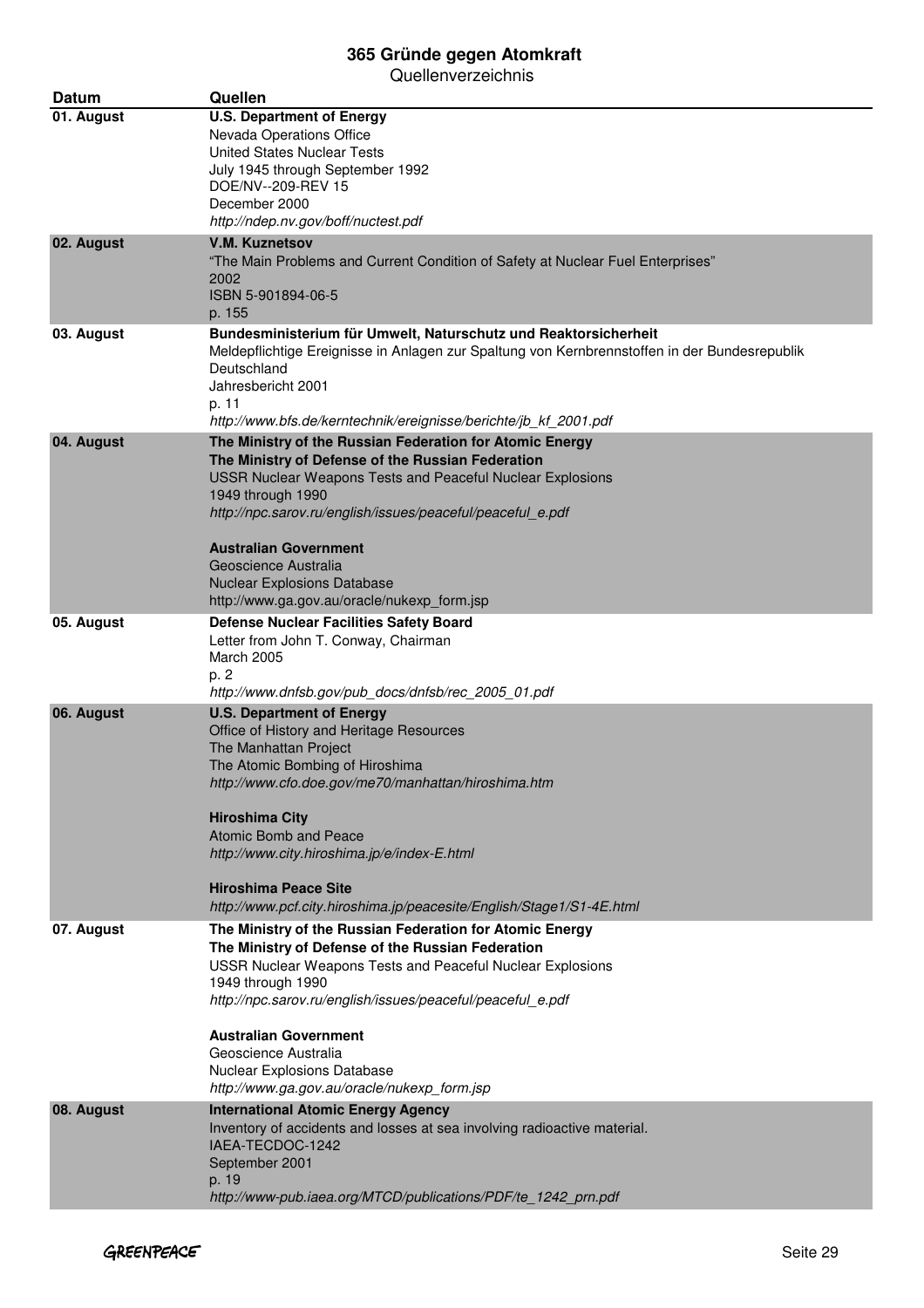| Datum      | Quellen                                                                                                                |
|------------|------------------------------------------------------------------------------------------------------------------------|
| 09. August | <b>U.S. Department of Energy</b>                                                                                       |
|            | Office of History and Heritage Resources                                                                               |
|            | The Manhattan Project                                                                                                  |
|            | The Atomic Bombing of Nagasaki<br>http://www.cfo.doe.gov/me70/manhattan/nagasaki.htm                                   |
|            |                                                                                                                        |
|            | Nagasaki City                                                                                                          |
|            | The Nagasaki Peace Declaration                                                                                         |
|            | http://www1.city.nagasaki.nagasaki.jp/abm/abm_e/index.html                                                             |
| 10. August | <b>International Atomic Energy Agency</b>                                                                              |
|            | Inventory of accidents and losses at sea involving radioactive material.                                               |
|            | IAEA-TECDOC-1242<br>September 2001                                                                                     |
|            | p. 24                                                                                                                  |
|            | Http://www-pub.iaea.org/MTCD/publications/PDF/te_1242_prn.pdf                                                          |
|            |                                                                                                                        |
|            | The Swedish Section of International Physicians for the Prevention of Nuclear War, IPPNW                               |
|            | Human Factor and the risk of Nuclear War                                                                               |
|            | Christina Vigre Lundius, C.V, Westberg, G., Dumas, L.J., Kolesnikov, S., Yemelyanenkov A.<br>2004                      |
|            | pp. 19-21                                                                                                              |
|            | http://www.slmk.org/main/artiklar/Human_Factor.pdf                                                                     |
| 11. August | <b>INVAP</b>                                                                                                           |
|            | Primera reparación de ATUCHA I                                                                                         |
|            | http://www.invap.net/nuclear/serv_cent/rep_atucha01.html                                                               |
|            |                                                                                                                        |
|            | <b>No Nukes Info Source</b>                                                                                            |
|            | Austrian Institute of Applied Ecology                                                                                  |
|            | Österreichisches Ökologie-Institut für angewandte Umweltforschung<br>http://isessi noolonu.ot/ppi/oita php?pita_Atunha |
| 12. August | <b>International Atomic Energy Agency</b>                                                                              |
|            | Inventory of accidents and losses at sea involving radioactive material.                                               |
|            | IAEA-TECDOC-1242<br>September 2001                                                                                     |
|            | p. 19                                                                                                                  |
|            | Http://www-pub.iaea.org/MTCD/publications/PDF/te_1242_prn.pdf                                                          |
| 13. August | <b>U.S. Department of Energy</b>                                                                                       |
|            | Office of Nuclear Safety                                                                                               |
|            | Uninterruptible Power Supplies                                                                                         |
|            | <b>ONS Safety Notices</b><br>Issue No. 94-04                                                                           |
|            | http://www.eh.doe.gov/publications/safetynotices/sn9404.html                                                           |
| 14. August | Bundesministerium für Umwelt, Naturschutz und Reaktorsicherheit                                                        |
|            | Meldepflichtige Ereignisse in Anlagen zur Spaltung von Kernbrennstoffen in der Bundesrepublik                          |
|            | Deutschland                                                                                                            |
|            | Jahresbericht 1993                                                                                                     |
|            | p. 11                                                                                                                  |
|            | http://www.bfs.de/kerntechnik/ereignisse/berichte/jb_kf_1993.pdf                                                       |
| 15. August | <b>Oklahoma Geological Survey Observatory</b><br>Catalog of Nuclear Explosions                                         |
|            | http://www.okgeosurvey1.gov/level2/nuke.cat.html                                                                       |
|            |                                                                                                                        |
|            | <b>Australian Government</b>                                                                                           |
|            | Geoscience Australia                                                                                                   |
|            | Nuclear Explosions Database<br>http://www.ga.gov.au/oracle/nukexp_form.jsp                                             |
|            |                                                                                                                        |
|            | <b>Swiss Seismological Service</b>                                                                                     |
|            | Nuclear Explosions from France 1945-1998                                                                               |
|            | http://www.seismo.ethz.ch/bsv/nuclear_explosions/france.html                                                           |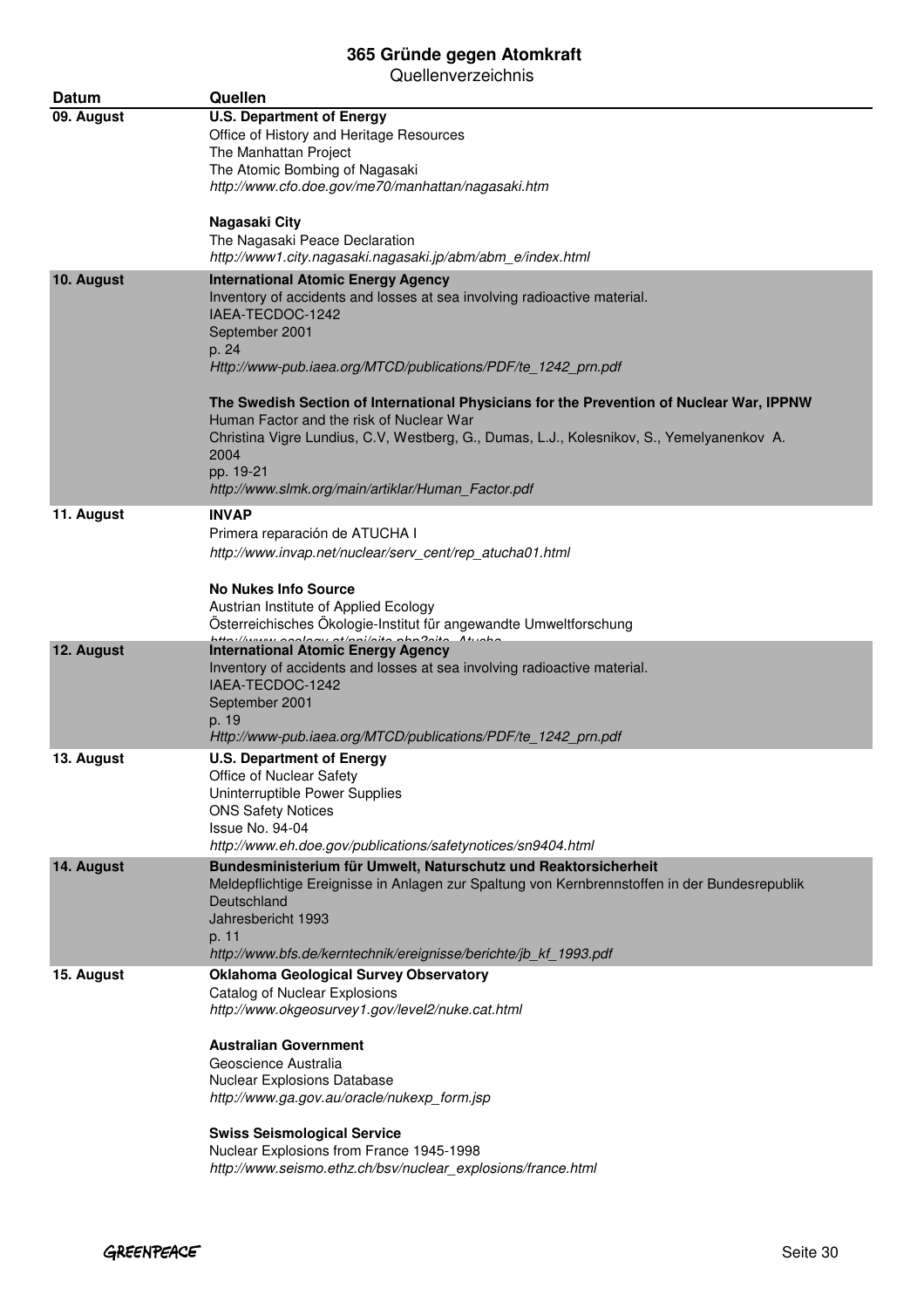| <b>Datum</b> | Quellen                                                                                                                                                                                                                                                                                                                                                                                                     |
|--------------|-------------------------------------------------------------------------------------------------------------------------------------------------------------------------------------------------------------------------------------------------------------------------------------------------------------------------------------------------------------------------------------------------------------|
| 16. August   | <b>International Atomic Energy Agency</b><br>Inventory of accidents and losses at sea involving radioactive material.<br>IAEA-TECDOC-1242<br>September 2001<br>p. 55<br>Http://www-pub.iaea.org/MTCD/publications/PDF/te_1242_prn.pdf                                                                                                                                                                       |
| 17. August   | <b>Oklahoma Geological Survey Observatory</b><br><b>Catalog of Nuclear Explosions</b><br>http://www.okgeosurvey1.gov/level2/nuke.cat.html<br><b>Swiss Seismological Service</b><br>Nuclear Explosions from China 1945-1998<br>http://www.seismo.ethz.ch/bsv/nuclear_explosions/china.html                                                                                                                   |
| 18. August   | Bundesministerium für Umwelt, Naturschutz und Reaktorsicherheit<br>Meldepflichtige Ereignisse in Anlagen zur Spaltung von Kernbrennstoffen in der Bundesrepublik<br>Deutschland<br>Jahresbericht 1997<br>p. 13<br>http://www.bfs.de/kerntechnik/ereignisse/berichte/jb_kf_1997.pdf                                                                                                                          |
| 19. August   | <b>U.S. Department of Energy</b><br>Office of Nuclear Energy, Science & Technology<br><b>Archived Press Releases</b><br>http://www.ne.doe.gov/home/9-1-98.html                                                                                                                                                                                                                                              |
| 20. August   | Soviet-Designed Nuclear Power Plants in Russia, Ukraine, Lithuania, Armenia, the Czech Republic,<br>the Slovak Republic, Hungary and Bulgaria<br>Fifth Edition 1997<br>Nuclear Energy Institute<br>Suite 400<br>1776 I Street, N.W.<br>Washington, DC 20006-3708<br>202/739-8000 Fax 202/479-2884<br>p. 246<br>http://www.insc.anl.gov/neisb/neisb5/neisb5.pdf                                              |
| 21. August   | The Ministry of the Russian Federation for Atomic Energy<br>The Ministry of Defense of the Russian Federation<br>USSR Nuclear Weapons Tests and Peaceful Nuclear Explosions<br>1949 through 1990<br>http://npc.sarov.ru/english/issues/peaceful/peaceful_e.pdf<br><b>Australian Government</b><br>Geoscience Australia<br><b>Nuclear Explosions Database</b><br>http://www.ga.gov.au/oracle/nukexp_form.jsp |
| 22. August   | <b>International Atomic Energy Agency</b><br>Accidental overexposure of Radiotherapy Patients in San Jose, Costa Rica<br><b>June 1998</b><br>http://www-pub.iaea.org/MTCD/publications/PDF/P027 scr.pdf                                                                                                                                                                                                     |
| 23. August   | Bundesministerium für Umwelt, Naturschutz und Reaktorsicherheit<br>Übersicht über besondere Vorkommnisse in Kernkraftwerken der Bundesrepublik Deutschland für das<br><b>Jahr 1989</b><br>p. 30<br>http://www.bfs.de/kerntechnik/ereignisse/berichte/jb_kf_1988.pdf                                                                                                                                         |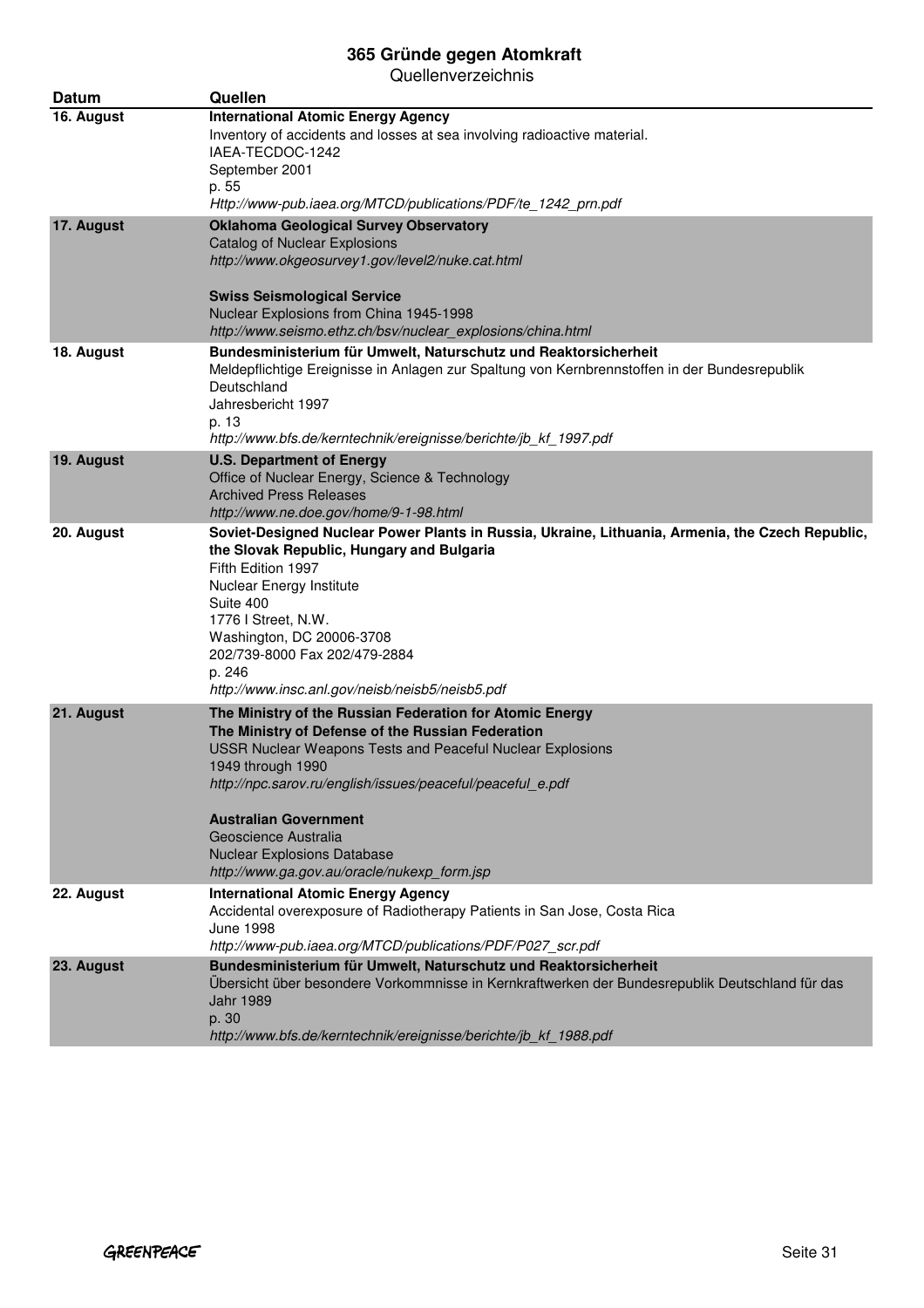| Datum      | Quellen                                                                                                                                                                                                                                                                                                                                                                                                                                                                            |
|------------|------------------------------------------------------------------------------------------------------------------------------------------------------------------------------------------------------------------------------------------------------------------------------------------------------------------------------------------------------------------------------------------------------------------------------------------------------------------------------------|
| 24. August | <b>International Atomic Energy Agency</b><br>Extreme external events in the design and assessment of nuclear power plants<br>IAEA-TECDOC-1341<br>March 2003<br>p. 27<br>http://www-pub.iaea.org/MTCD/publications/PDF/te_1341_web.pdf<br><b>U.S. Nuclear Regulatory Commission</b>                                                                                                                                                                                                 |
|            | Information Notice 93-53<br>Effect of Hurricane Andrew on Turkey Point Nuclear Generating Station and Lessons Learned<br>http://www.nrc.gov/reading-rm/doc-collections/gen-comm/info-notices/1993/in93053.html                                                                                                                                                                                                                                                                     |
| 25. August | <b>International Atomic Energy Agency</b><br>Inventory of accidents and losses at sea involving radioactive material.<br>IAEA-TECDOC-1242<br>September 2001<br>p. 15<br>Http://www-pub.iaea.org/MTCD/publications/PDF/te_1242_prn.pdf                                                                                                                                                                                                                                              |
| 26. August | <b>International Atomic Energy Agency</b><br>The radiological accident in Lilo<br>ST1/PUB/1097<br>September 2000<br>http://www-pub.iaea.org/MTCD/publications/PDF/Pub1097_web.pdf                                                                                                                                                                                                                                                                                                  |
| 27. August | Bundesministerium für Umwelt, Naturschutz und Reaktorsicherheit<br>Meldepflichtige Ereignisse in Anlagen zur Spaltung von Kernbrennstoffen in der Bundesrepublik<br>Deutschland<br>Jahresbericht 2001<br>p. 14<br>http://www.bfs.de/kerntechnik/ereignisse/berichte/jb_kf_2001.pdf<br><b>Internatioal Atomic Energy Agency</b><br>Nuclear Safety Review for the Year 2001<br><b>July 2002</b><br>IAEA/NSR/2001<br>p. 10-11<br>http://www.iaea.org/Publications/Reports/nsr2001.pdf |
| 28. August | Bundesministerium für Umwelt, Naturschutz und Reaktorsicherheit<br>Meldepflichtige Ereignisse in Anlagen zur Spaltung von Kernbrennstoffen in der Bundesrepublik<br>Deutschland<br>Jahresbericht 2002<br>p. 18<br>http://www.bfs.de/kerntechnik/ereignisse/berichte/jb kf 2002.pdf                                                                                                                                                                                                 |
| 29. August | U.S. Department of the Interior Geological Survey<br>Open File Report 01-312<br>The Containment of Soviet Underground Nuclear Explosions<br>September 2001<br>p. 6<br>http://geology.er.usgs.gov/eespteam/pdf/USGSOFR01312.pdf<br><b>Australian Government</b><br>Geoscience Australia<br><b>Nuclear Explosions Database</b><br>http://www.ga.gov.au/oracle/nukexp_form.jsp                                                                                                        |
| 30. August | The Ministry of the Russian Federation for Atomic Energy<br>The Ministry of Defense of the Russian Federation<br>USSR Nuclear Weapons Tests and Peaceful Nuclear Explosions<br>1949 through 1990<br>http://npc.sarov.ru/english/issues/peaceful/peaceful_e.pdf<br><b>Australian Government</b><br>Geoscience Australia<br>Nuclear Explosions Database<br>http://www.ga.gov.au/oracle/nukexp_form.jsp                                                                               |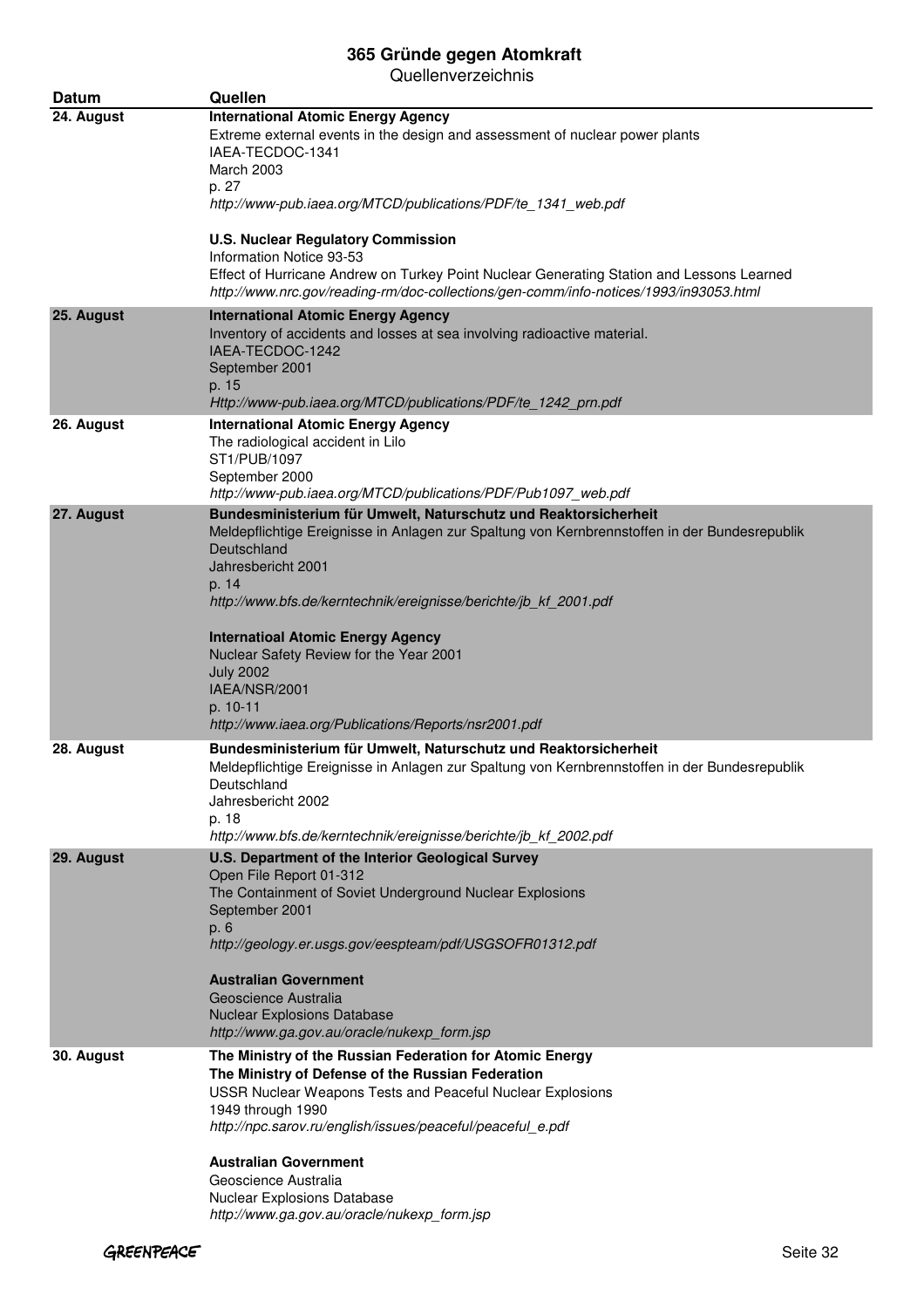Quellenverzeichnis

| <b>Datum</b> | Quellen                                                           |  |
|--------------|-------------------------------------------------------------------|--|
| 31. August   | The Ministry of the Russian Federation for Atomic Energy          |  |
|              | The Ministry of Defense of the Russian Federation                 |  |
|              | <b>USSR Nuclear Weapons Tests and Peaceful Nuclear Explosions</b> |  |
|              | 1949 through 1990                                                 |  |
|              | http://npc.sarov.ru/english/issues/peaceful/peaceful e.pdf        |  |
|              | <b>Australian Government</b>                                      |  |
|              | Geoscience Australia                                              |  |
|              | <b>Nuclear Explosions Database</b>                                |  |

http://www.ga.gov.au/oracle/nukexp\_form.jsp

GREENPEACE Seite 33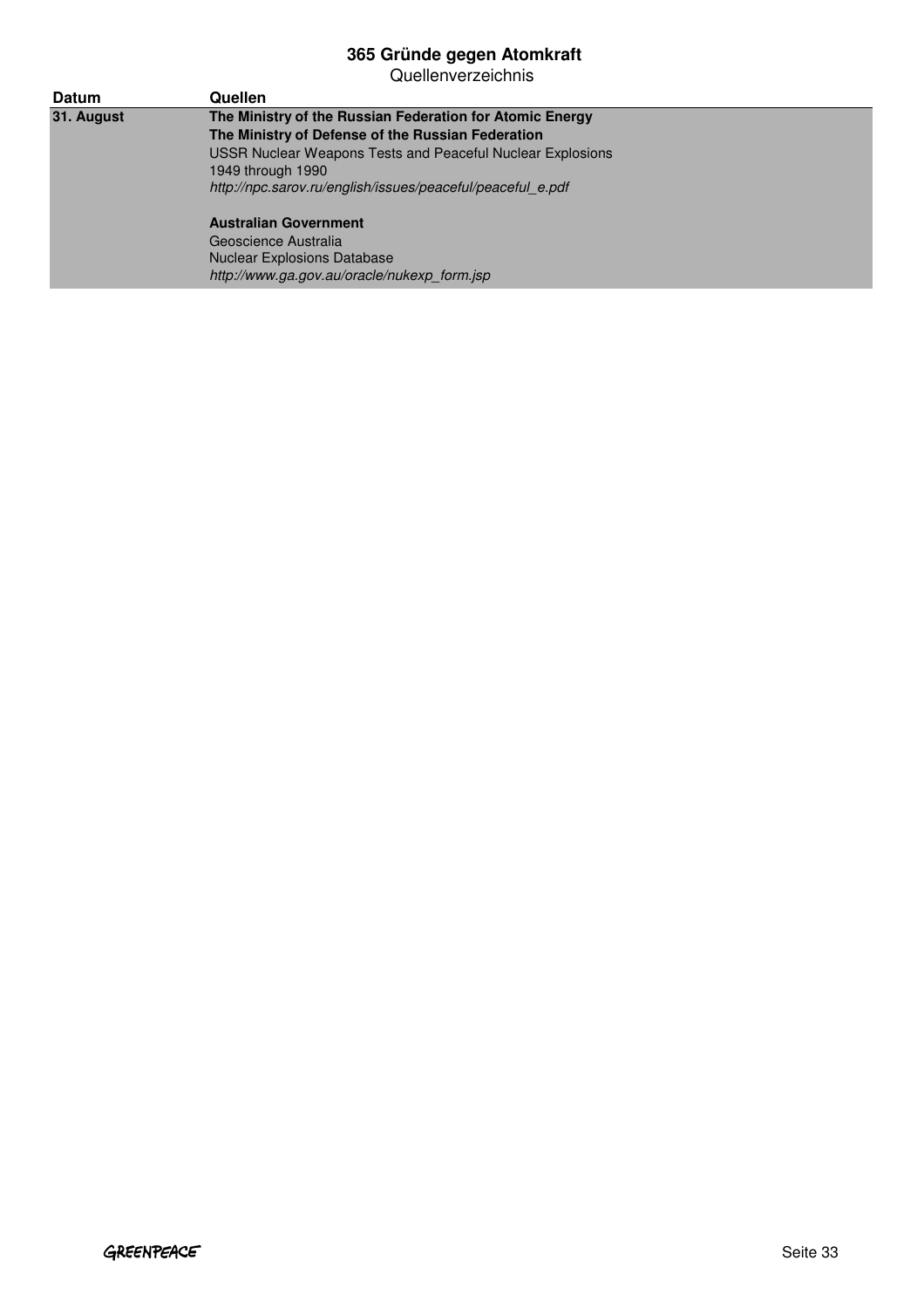| Datum         | Quellen                                                                                                                                                          |
|---------------|------------------------------------------------------------------------------------------------------------------------------------------------------------------|
| 01. September | <b>International Atomic Energy Agency</b>                                                                                                                        |
|               | Nuclear Events Web-based System                                                                                                                                  |
| 02. September | http://www-news.iaea.org/news/topics/topic/default.asp?topicID=788<br>The Ministry of the Russian Federation for Atomic Energy                                   |
|               | The Ministry of Defense of the Russian Federation                                                                                                                |
|               | USSR Nuclear Weapons Tests and Peaceful Nuclear Explosions                                                                                                       |
|               | 1949 through 1990                                                                                                                                                |
|               | http://npc.sarov.ru/english/issues/peaceful/peaceful_e.pdf                                                                                                       |
|               | <b>Australian Government</b>                                                                                                                                     |
|               | Geoscience Australia                                                                                                                                             |
|               | <b>Nuclear Explosions Database</b>                                                                                                                               |
|               | http://www.ga.gov.au/oracle/nukexp_form.jsp                                                                                                                      |
| 03. September | Bundesministerium für Umwelt, Naturschutz und Reaktorsicherheit<br>Meldepflichtige Ereignisse in Anlagen zur Spaltung von Kernbrennstoffen in der Bundesrepublik |
|               | Deutschland                                                                                                                                                      |
|               | Jahresbericht 2002                                                                                                                                               |
|               | p. 22<br>http://www.bfs.de/kerntechnik/ereignisse/berichte/jb_kf_2002.pdf                                                                                        |
| 04. September | <b>Washington State Department of Health</b>                                                                                                                     |
|               | Timeline of Major Events Related to the Release of Radioactive Materials from Hanford                                                                            |
|               | - archived information -                                                                                                                                         |
| 05. September | http://www.doh.wa.gov/Hanford/publications/history/timeline.html<br><b>U.S. Nuclear Regulatory Commission</b>                                                    |
|               | Risk Methods Insights Gained From Fire Incidents                                                                                                                 |
|               | Sandia National Laboratories                                                                                                                                     |
|               | NUREG/CR-6738                                                                                                                                                    |
|               | SAND2001-1676P<br>2001                                                                                                                                           |
|               | pp. A15-1-3                                                                                                                                                      |
|               | http://www.nrc.gov/reading-rm/doc-collections/nuregs/contract/cr6738/cr6738.pdf                                                                                  |
| 06. September | The Ministry of the Russian Federation for Atomic Energy                                                                                                         |
|               | The Ministry of Defense of the Russian Federation<br>USSR Nuclear Weapons Tests and Peaceful Nuclear Explosions                                                  |
|               | 1949 through 1990                                                                                                                                                |
|               | http://npc.sarov.ru/english/issues/peaceful/peaceful_e.pdf                                                                                                       |
|               |                                                                                                                                                                  |
|               | <b>Australian Government</b><br>Geoscience Australia                                                                                                             |
|               | <b>Nuclear Explosions Database</b>                                                                                                                               |
|               | http://www.ga.gov.au/oracle/nukexp_form.jsp                                                                                                                      |
| 07. September | <b>A Review of Criticality Accidents</b>                                                                                                                         |
|               | 2000 Revision<br>Los Alamos National Laboratory                                                                                                                  |
|               | LA-13638, May 2000                                                                                                                                               |
|               | pp. 28                                                                                                                                                           |
|               | http://www.csirc.net/docs/reports/la-13638.pdf                                                                                                                   |
|               | <b>Pacific Northwest National Laboratory</b>                                                                                                                     |
|               | A brief history of Nuclear Criticality Accidents in Russia - 1957-1997                                                                                           |
|               | Prepared for the DoE<br>April 1999                                                                                                                               |
|               | pp. 6-7                                                                                                                                                          |
|               | http://insp.pnl.gov/-reports-PNNL 12199.PDF                                                                                                                      |
| 08. September | Bundesministerium für Umwelt, Naturschutz und Reaktorsicherheit                                                                                                  |
|               | Meldepflichtige Ereignisse in Anlagen zur Spaltung von Kernbrennstoffen in der Bundesrepublik                                                                    |
|               | Deutschland<br>Jahresbericht 1993                                                                                                                                |
|               | p. 12                                                                                                                                                            |
|               | http://www.bfs.de/kerntechnik/ereignisse/berichte/jb_kf_1993.pdf                                                                                                 |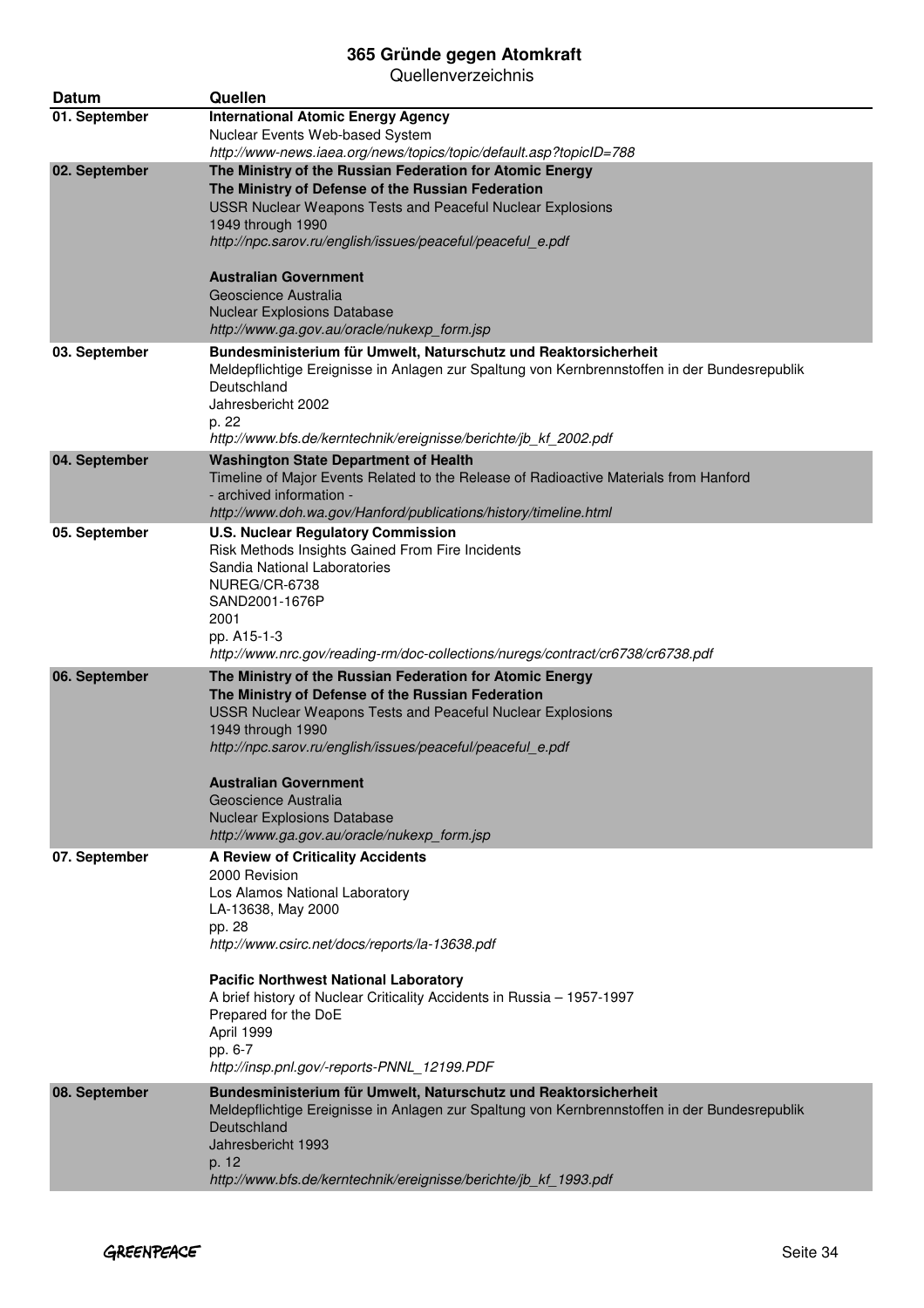| Datum         | Quellen                                                                                                                                                                                                                                                                                        |
|---------------|------------------------------------------------------------------------------------------------------------------------------------------------------------------------------------------------------------------------------------------------------------------------------------------------|
| 09. September | <b>Security Service of Ukraine</b><br>Report of KGB of Ukraine to Central Committee of Communist Party of the Ukraine<br>Http://sbu.gov.ua/sbu/doccatalog/document?id=41865                                                                                                                    |
|               | <b>Chernobyl: A Reassessment</b><br>Prof. David R. Maples, University of Alberta<br>http://academic.evergreen.edu/Curricular/iescriticalthinking/downloads/Marples.pdf                                                                                                                         |
| 10. September | Federal Service for Environmental, Technological, and Nuclear Oversight of Russia<br>Http://www.gan.ru/mto/dvmto/narush-9.2004.htm<br>http://www.gan.ru/mto/semto/nedd/nlic-4.2004.htm<br>http://www.gan.ru/mto/semto/nedd_otchet-2004.htm                                                     |
|               | <b>Bellona Foundation</b><br>Radioisotope Thermoelectric Generators<br>http://www.bellona.no/en/international/russia/navy/northern_fleet/incidents/37598.html                                                                                                                                  |
| 11. September | <b>U.S. Department of Energy</b><br>Office of Human Radiation Experiments<br>The September 1957 Rocky Flats Fire:<br>A guide to records series of the Department of Energy<br>http://www.eh.doe.gov/ohre/new/findingaids/epidemiologic/rockyfire/intro.html#bg                                 |
| 12. September | The Ministry of the Russian Federation for Atomic Energy<br>The Ministry of Defense of the Russian Federation<br>USSR Nuclear Weapons Tests and Peaceful Nuclear Explosions<br>1949 through 1990<br>http://npc.sarov.ru/english/issues/peaceful/peaceful_e.pdf<br><b>Australian Government</b> |
|               | Geoscience Australia<br><b>Nuclear Explosions Database</b><br>http://www.ga.gov.au/oracle/nukexp_form.jsp                                                                                                                                                                                      |
| 13. September | <b>International Atomic Energy Agency</b><br>The Radiological Accident in Goiania<br>September 1988<br>STI/PUB/1053<br>http://www-pub.iaea.org/MTCD/publications/PDF/Pub815_web.pdf                                                                                                            |
| 14. September | Greenpeace<br>Greenpeace reveals Cogema is leaving nuclear waste at sea just 250 metres off public beach<br>http://archive.greenpeace.org/comms/97/nuclear/press/prsept14.html                                                                                                                 |
| 15. September | <b>U.S. Department of Energy</b><br>Nevada Operations Office<br><b>United States Nuclear Tests</b><br>July 1945 through September 1992<br>DOE/NV--209-REV 15<br>December 2000<br>http://ndep.nv.gov/boff/nuctest.pdf                                                                           |
| 16. September | <b>International Atomic Energy Agency</b><br><b>Illicit Trafficking Database ITDB</b><br>p. 5<br>table 1<br>http://www.iaea.org/NewsCenter/Features/RadSources/PDF/itdb_31122003.pdf                                                                                                           |
| 17. September | <b>Oklahoma Geological Survey Observatory</b><br>Catalog of Nuclear Explosions<br>http://www.okgeosurvey1.gov/level2/nuke.cat.html                                                                                                                                                             |
|               | <b>Australian Government</b><br>Geoscience Australia<br>Nuclear Explosions Database<br>http://www.ga.gov.au/oracle/nukexp_form.jsp                                                                                                                                                             |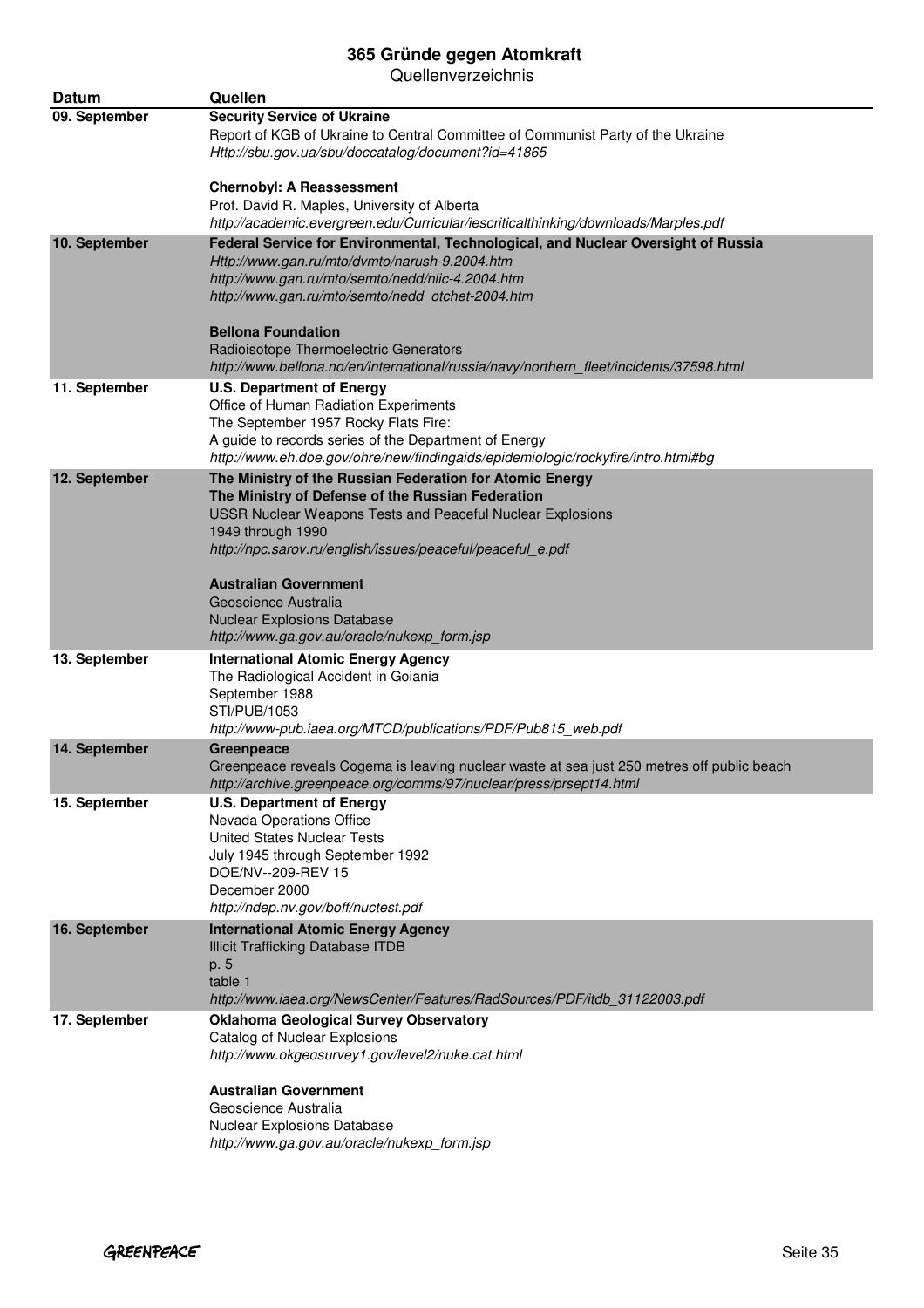| <b>Datum</b>  | Quellen                                                                                                                      |
|---------------|------------------------------------------------------------------------------------------------------------------------------|
| 18. September | <b>U.S. General Accounting Office</b>                                                                                        |
|               | Fact Sheet for the Chairman, Committee on Governmental Affairs, U.S. Senate<br>NUCLEAR HEALTH AND SAFETY                     |
|               | Radiation Events at DOE's Idaho National Engineering Laboratory                                                              |
|               | GAO/WED-92-64FS, January 1992<br>p. 8                                                                                        |
|               | http://archive.gao.gov/d31t10/145.pdf                                                                                        |
| 19. September | <b>No Nukes Info Source</b>                                                                                                  |
|               | Austrian Institute of Applied Ecology<br>Österreichisches Ökologie-Institut für angewandte Umweltforschung                   |
|               | http://www.ecology.at/nni/site.php?site=St.+Alban                                                                            |
| 20. September | The Ministry of the Russian Federation for Atomic Energy                                                                     |
|               | The Ministry of Defense of the Russian Federation                                                                            |
|               | USSR Nuclear Weapons Tests and Peaceful Nuclear Explosions<br>1949 through 1990                                              |
|               | http://npc.sarov.ru/english/issues/peaceful/peaceful_e.pdf                                                                   |
|               | <b>Australian Government</b>                                                                                                 |
|               | Geoscience Australia                                                                                                         |
|               | Nuclear Explosions Database                                                                                                  |
|               | http://www.ga.gov.au/oracle/nukexp_form.jsp                                                                                  |
| 21. September | <b>International Atomic Energy Agency</b><br>Nuclear Events Web-based System                                                 |
|               | http://www-news.iaea.org/news/topics/topic/default.asp?topicID=791                                                           |
| 22. September | Bundesministerium für Umwelt, Naturschutz und Reaktorsicherheit                                                              |
|               | Übersicht über besondere Vorkommnisse in Kernkraftwerken der Bundesrepublik Deutschland für das<br>Jahr 1990                 |
|               | p. 28                                                                                                                        |
|               | http://www.bfs.de/kerntechnik/ereignisse/berichte/jb_kf_1990_a.pdf                                                           |
| 23. September | <b>U.S. Nuclear Regulatory Commission</b>                                                                                    |
|               | Information Notice 83-66: Fatality at Argentine Critical Facility<br>October 1983                                            |
|               | http://www.nrc.gov/reading-rm/doc-collections/gen-comm/info-notices/1983/in83066.html                                        |
| 24. September | Bundesministerium für Umwelt, Naturschutz und Reaktorsicherheit                                                              |
|               | Meldepflichtige Ereignisse in Anlagen zur Spaltung von Kernbrennstoffen in der Bundesrepublik<br>Deutschland                 |
|               | Jahresbericht 2002                                                                                                           |
|               | p. 19                                                                                                                        |
| 25. September | http://www.bfs.de/kerntechnik/ereignisse/berichte/jb kf 2002.pdf<br>The Ministry of the Russian Federation for Atomic Energy |
|               | The Ministry of Defense of the Russian Federation                                                                            |
|               | <b>USSR Nuclear Weapons Tests and Peaceful Nuclear Explosions</b>                                                            |
|               | 1949 through 1990<br>http://npc.sarov.ru/english/issues/peaceful/peaceful_e.pdf                                              |
|               |                                                                                                                              |
|               | <b>Australian Government</b>                                                                                                 |
|               | Geoscience Australia<br><b>Nuclear Explosions Database</b>                                                                   |
|               | http://www.ga.gov.au/oracle/nukexp_form.jsp                                                                                  |
| 26. September | <b>UK Atomic Energy Authority UKAEA</b>                                                                                      |
|               | Press release: Dounreay Cementation Plant is shut down                                                                       |
|               | 26th September 2005<br>http://www.ukaea.org.uk/news/2005/26_09_05.htm                                                        |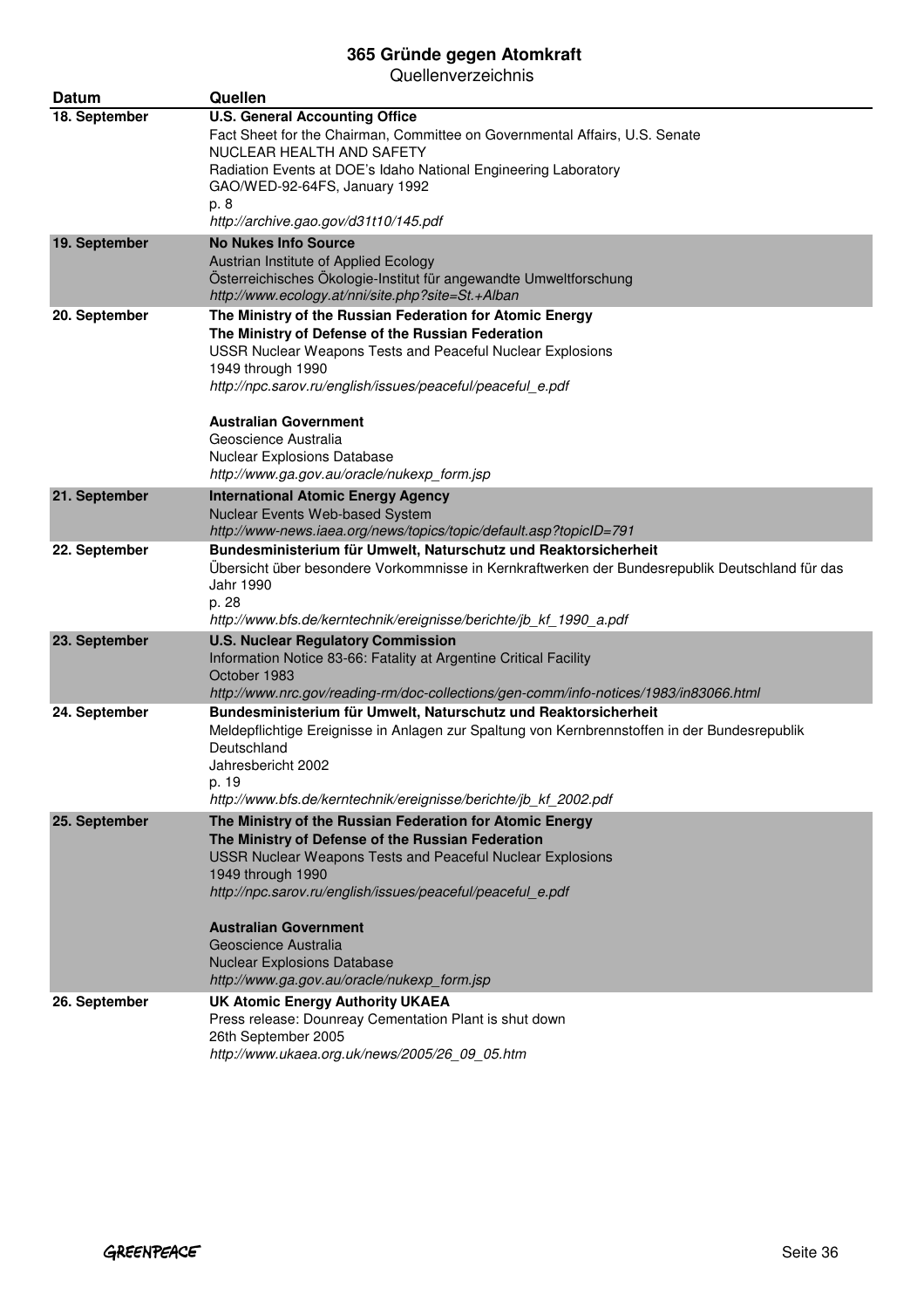| <b>Datum</b>  | Quellen                                                                                                                                                                                                                                                                                                                                                                                                                                                                       |
|---------------|-------------------------------------------------------------------------------------------------------------------------------------------------------------------------------------------------------------------------------------------------------------------------------------------------------------------------------------------------------------------------------------------------------------------------------------------------------------------------------|
| 27. September | The Ministry of the Russian Federation for Atomic Energy<br>The Ministry of Defense of the Russian Federation<br>USSR Nuclear Weapons Tests and Peaceful Nuclear Explosions<br>1949 through 1990<br>http://npc.sarov.ru/english/issues/peaceful/peaceful_e.pdf                                                                                                                                                                                                                |
|               | <b>Australian Government</b><br>Geoscience Australia<br><b>Nuclear Explosions Database</b><br>http://www.ga.gov.au/oracle/nukexp_form.jsp                                                                                                                                                                                                                                                                                                                                     |
| 28. September | <b>U.S. Department of Energy</b><br><b>Nevada Operations Office</b><br><b>United States Nuclear Tests</b><br>July 1945 through September 1992<br>DOE/NV--209-REV 15<br>December 2000<br>http://ndep.nv.gov/boff/nuctest.pdf                                                                                                                                                                                                                                                   |
| 29. September | <b>International Atomic Energy Agency</b><br><b>Information Circular</b><br>(Unofficial electronic edition)<br>INFCIRC/368<br>28 July 1989<br>Http://www.iaea.org/Publications/Documents/Infcircs/Others/inf368.shtml                                                                                                                                                                                                                                                         |
| 30. September | <b>International Atomic Energy Agency</b><br>Report on the preliminary fact finding mission following the accident at the nuclear fuel processing facility<br>in Tokaimura, Japan<br><b>IAEA-TOAC</b><br>November 1999<br>http://f40.iaea.org/worldatom/Documents/Tokaimura/iaea-toac.pdf<br><b>A Review of Criticality Accidents</b><br>2000 Revision<br>Los Alamos National Laboratory<br>LA-13638, May 2000<br>pp. 53-56<br>http://www.csirc.net/docs/reports/la-13638.pdf |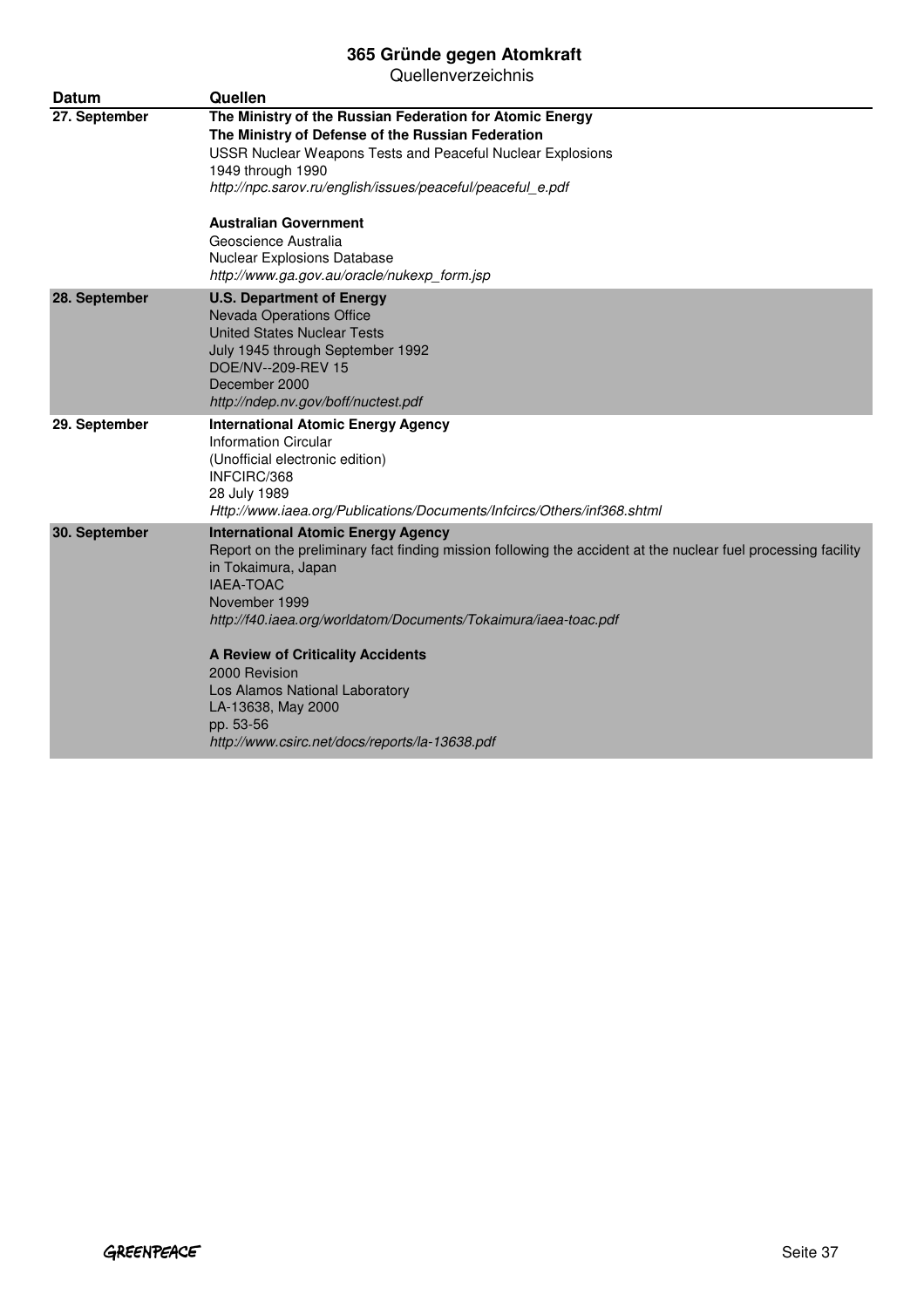| Datum       | Quellen                                                                                                                                                         |
|-------------|-----------------------------------------------------------------------------------------------------------------------------------------------------------------|
| 01. Oktober | <b>International Atomic Energy Agency</b>                                                                                                                       |
|             | <b>General Conference</b><br>Measures to strengthen International Co-operation in Nuclear, Radiation and Waste Safety                                           |
|             | GC(44)/INF/4                                                                                                                                                    |
|             | p. 5                                                                                                                                                            |
|             | http://www.iaea.org/About/Policy/GC/GC44/Documents/gc44inf4.pdf                                                                                                 |
| 02. Oktober | <b>International Atomic Energy Agency</b><br><b>Illicit Trafficking Database ITDB</b>                                                                           |
|             | p. 5                                                                                                                                                            |
|             | table 1                                                                                                                                                         |
| 03. Oktober | http://www.iaea.org/NewsCenter/Features/RadSources/PDF/itdb_31122003.pdf<br><b>U.S. Nuclear Regulatory Commission</b>                                           |
|             | Risk Methods Insights Gained From Fire Incidents                                                                                                                |
|             | Sandia National Laboratories                                                                                                                                    |
|             | NUREG/CR-6738<br>SAND2001-1676P                                                                                                                                 |
|             | 2001                                                                                                                                                            |
|             | pp. A14-1-3                                                                                                                                                     |
|             | http://www.nrc.gov/reading-rm/doc-collections/nuregs/contract/cr6738/cr6738.pdf                                                                                 |
| 04. Oktober | The Ministry of the Russian Federation for Atomic Energy<br>The Ministry of Defense of the Russian Federation                                                   |
|             | <b>USSR Nuclear Weapons Tests and Peaceful Nuclear Explosions</b>                                                                                               |
|             | 1949 through 1990                                                                                                                                               |
|             | http://npc.sarov.ru/english/issues/peaceful/peaceful_e.pdf                                                                                                      |
|             | Australian Government                                                                                                                                           |
|             | Geoscience Australia                                                                                                                                            |
|             | <b>Nuclear Explosions Database</b><br>http://www.ga.gov.au/oracle/nukexp_form.jsp                                                                               |
| 05. Oktober | <b>Nucleonics Week</b>                                                                                                                                          |
|             | Volume 45                                                                                                                                                       |
|             | Issue 41                                                                                                                                                        |
| 06. Oktober | October 7, 2004<br><b>International Atomic Energy Agency</b>                                                                                                    |
|             | Inventory of accidents and losses at sea involving radioactive material.                                                                                        |
|             | IAEA-TECDOC-1242                                                                                                                                                |
|             | September 2001                                                                                                                                                  |
|             | p. 24<br>Http://www-pub.iaea.org/MTCD/publications/PDF/te 1242 prn.pdf                                                                                          |
| 07. Oktober |                                                                                                                                                                 |
| 08. Oktober | <b>UK Atomic Energy Authority UKAEA</b>                                                                                                                         |
|             | The Windscale Pile reactors<br>http://www.ukaea.org.uk/downloa ds/windscale/pileaw.pdf                                                                          |
|             |                                                                                                                                                                 |
|             | <b>U.S. Department of Energy</b>                                                                                                                                |
|             | Office of Environmental Management                                                                                                                              |
| 09. Oktober | Nuclear Age Timeline<br><b>U.S. Nuclear Regulatory Commission</b>                                                                                               |
|             | Risk Methods Insights Gained From Fire Incidents                                                                                                                |
|             | Sandia National Laboratories                                                                                                                                    |
|             | NUREG/CR-6738                                                                                                                                                   |
|             | SAND2001-1676P<br>2001                                                                                                                                          |
|             | pp. A19-1-2                                                                                                                                                     |
|             | http://www.nrc.gov/reading-rm/doc-collections/nuregs/contract/cr6738/cr6738.pdf                                                                                 |
| 10. Oktober | <b>ČEZ Power Company</b>                                                                                                                                        |
|             | The first block of the NPP Temelin became for the first time critical.<br>http://www.cez.cz/presentation/cze/instance_view.jsp?instance_id=75091&folder_id=7870 |
|             | http://www.cez.cz/presentation/cze/instance_view.jsp?instance_id=75092&folder_id=7870                                                                           |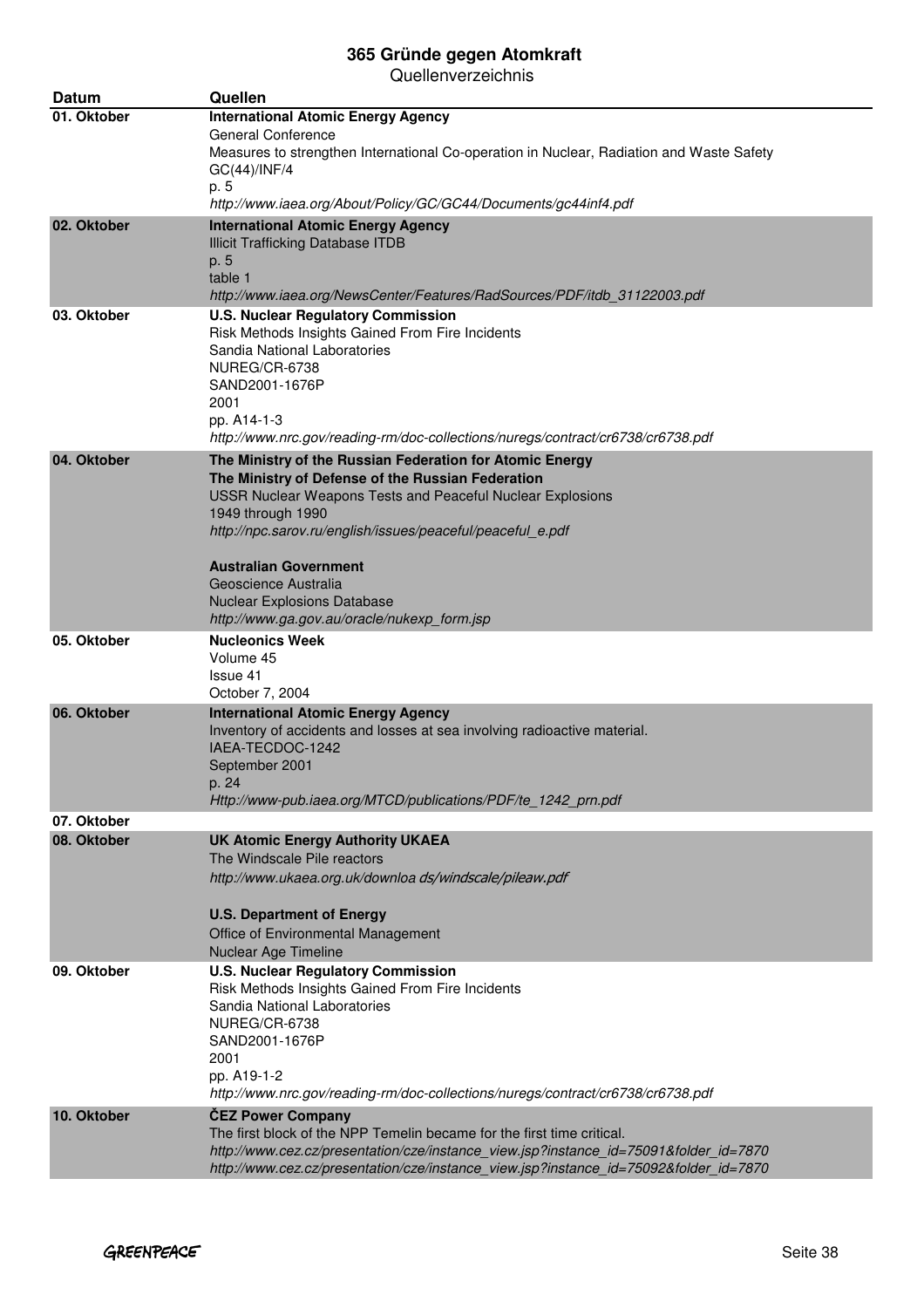| Datum       | Quellen                                                                                                                                                                                                                                                                                                                                                                                                                                                                                                            |
|-------------|--------------------------------------------------------------------------------------------------------------------------------------------------------------------------------------------------------------------------------------------------------------------------------------------------------------------------------------------------------------------------------------------------------------------------------------------------------------------------------------------------------------------|
| 11. Oktober | <b>U.S. Nuclear Regulatory Commission</b><br>Risk Methods Insights Gained From Fire Incidents<br>Sandia National Laboratories<br>NUREG/CR-6738<br>SAND2001-1676P<br>2001<br>$A21 - 1 - 3$<br>http://www.nrc.gov/reading-rm/doc-collections/nuregs/contract/cr6738/cr6738.pdf                                                                                                                                                                                                                                       |
| 12. Oktober | U.S. Department of Health and Human Services<br>National Toxicology Program<br><b>Human Toxicity Excerpts</b><br>http://ntp.niehs.nih.gov/index.cfm?objectid=E882881E-BDB5-82F8-F46F1B3D0C345A6F<br><b>China Daily</b><br>Radiation control sought to ward off health hazards<br>http://www.chinadaily.com.cn/english/doc/2004-04/26/content_326489.htm                                                                                                                                                            |
| 13. Oktober | <b>International Atomic Energy Agency</b><br>Inventory of accidents and losses at sea involving radioactive material.<br>IAEA-TECDOC-1242<br>September 2001<br>p. 25<br>Http://www-pub.iaea.org/MTCD/publications/PDF/te_1242_prn.pdf<br><b>Nuclear Threat Initiative (NTI)</b><br>Ara Bay Naval Base (Ara Guba)<br>http://www.nti.org/db/nisprofs/russia/naval/nucflt/norflt/vidyayev.htm<br><b>Bellona Foundation</b><br>Radioactive waste at the naval bases<br>http://www.bellona.no/imaker?sub=1&id=11088     |
| 14. Oktober | <b>Oklahoma Geological Survey Observatory</b><br><b>Catalog of Nuclear Explosions</b><br>http://www.okgeosurvey1.gov/level2/nuke.cat.html<br><b>Australian Government</b><br>Geoscience Australia<br><b>Nuclear Explosions Database</b><br>http://www.ga.gov.au/oracle/nukexp_form.jsp                                                                                                                                                                                                                             |
| 15. Oktober | <b>International Atomic Energy Agency</b><br>Experience gained from fires in nuclear power plants: Lessons learned<br>IAEA-TECDOC-1421<br>November 2004<br>pp. 53-58<br>http://www-pub.iaea.org/MTCD/publications/PDF/TE_1421_web.pdf<br><b>U.S. Nuclear Regulatory Commission</b><br>Risk Methods Insights Gained From Fire Incidents<br>Sandia National Laboratories<br>NUREG/CR-6738<br>SAND2001-1676P<br>2001<br>pp. A7-1-2<br>http://www.nrc.gov/reading-rm/doc-collections/nuregs/contract/cr6738/cr6738.pdf |
| 16. Oktober | <b>U.S. General Accounting Office</b><br>Fact Sheet for the Chairman, Committee on Governmental Affairs, U.S. Senate<br>Nuclear Health and Safety<br>Radiation Events at DOE's Idaho National Engineering Laboratory<br>January 1992<br>GAO/RCED-92-64FS<br>pp. 10<br>http://archive.gao.gov/d31t10/145925.pdf                                                                                                                                                                                                     |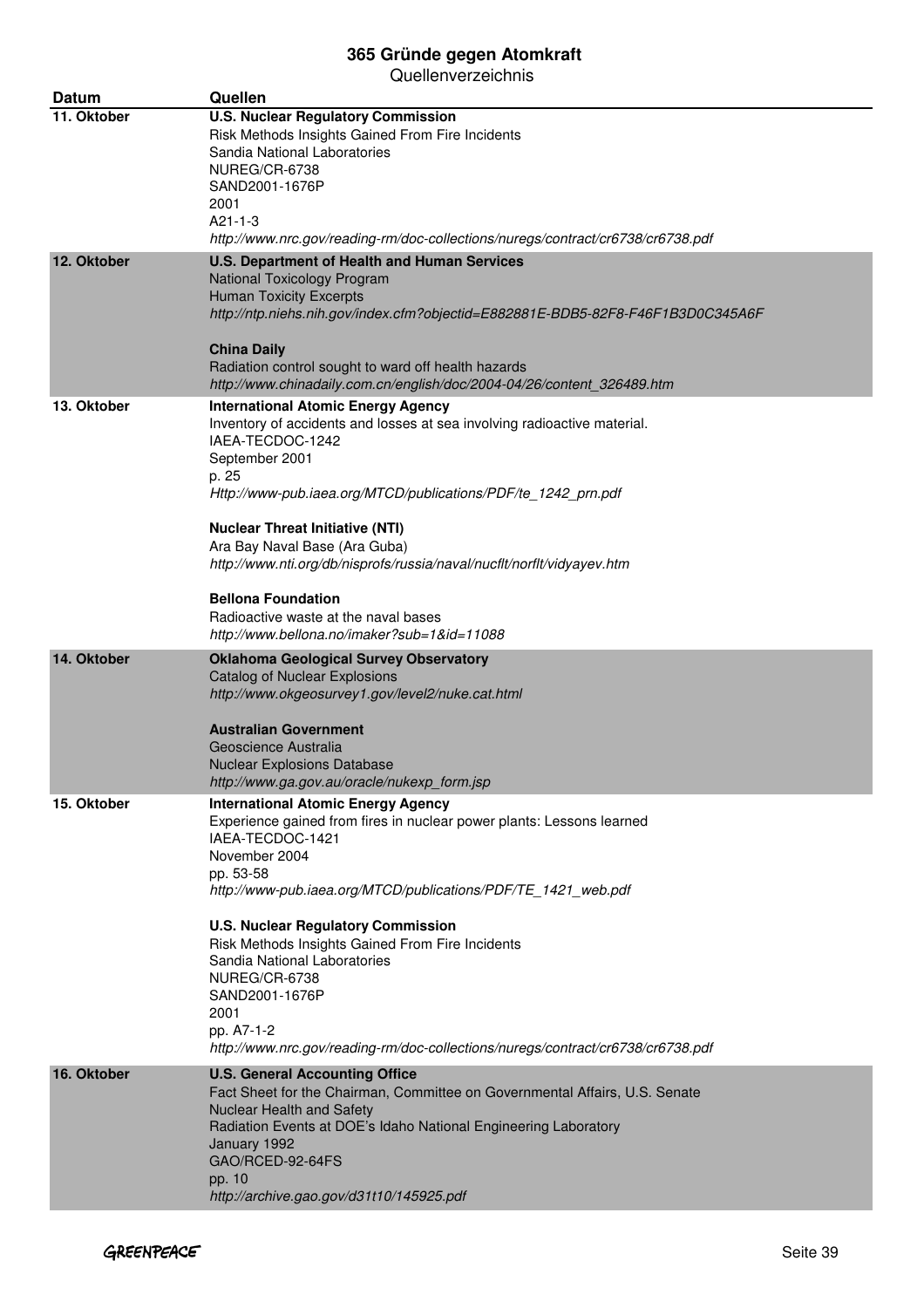| <b>Datum</b> | Quellen                                                                                                                                                                                                                                                                                                                                                                                                     |
|--------------|-------------------------------------------------------------------------------------------------------------------------------------------------------------------------------------------------------------------------------------------------------------------------------------------------------------------------------------------------------------------------------------------------------------|
| 17. Oktober  | <b>International Atomic Energy Agency</b><br>Extreme external events in the design and assessment of nuclear power plants<br>IAEA-TECDOC-1341<br>March 2003<br>p. 22<br>http://www-pub.iaea.org/MTCD/publications/PDF/te_1341_web.pdf                                                                                                                                                                       |
| 18. Oktober  | The Ministry of the Russian Federation for Atomic Energy                                                                                                                                                                                                                                                                                                                                                    |
|              | The Ministry of Defense of the Russian Federation<br><b>USSR Nuclear Weapons Tests and Peaceful Nuclear Explosions</b><br>1949 through 1990<br>http://npc.sarov.ru/english/issues/peaceful/peaceful_e.pdf                                                                                                                                                                                                   |
|              | Australian Government<br>Geoscience Australia<br><b>Nuclear Explosions Database</b>                                                                                                                                                                                                                                                                                                                         |
|              | http://www.ga.gov.au/oracle/nukexp_form.jsp                                                                                                                                                                                                                                                                                                                                                                 |
| 19. Oktober  | <b>U.S. Nuclear Regulatory Commission</b><br>Risk Methods Insights Gained From Fire Incidents<br>Sandia National Laboratories<br>NUREG/CR-6738<br>SAND2001-1676P<br>2001<br>pp. A20-1-2<br>http://www.nrc.gov/reading-rm/doc-collections/nuregs/contract/cr6738/cr6738.pdf                                                                                                                                  |
| 20. Oktober  | <b>Washington State Department of Health</b>                                                                                                                                                                                                                                                                                                                                                                |
|              | Timeline of Major Events Related to the Release of Radioactive Materials from Hanford<br>- archived information -<br>http://www.doh.wa.gov/Hanford/publications/history/timeline.html                                                                                                                                                                                                                       |
| 21. Oktober  | <b>International Atomic Energy Agency</b><br>The Radiological Accident in Tammiku<br>October 1998<br>STI/PUB/1053<br>Http://www-pub.iaea.org/MTCD/publications/PDF/Pub1053_web.pdf                                                                                                                                                                                                                          |
| 22. Oktober  | The Ministry of the Russian Federation for Atomic Energy<br>The Ministry of Defense of the Russian Federation<br><b>USSR Nuclear Weapons Tests and Peaceful Nuclear Explosions</b><br>1949 through 1990<br>http://npc.sarov.ru/english/issues/peaceful/peaceful_e.pdf<br>Australian Government<br>Geoscience Australia<br><b>Nuclear Explosions Database</b><br>http://www.ga.gov.au/oracle/nukexp_form.jsp |
| 23. Oktober  | Soviet-Designed Nuclear Power Plants in Russia, Ukraine, Lithuania, Armenia, the Czech Republic,<br>the Slovak Republic, Hungary and Bulgaria<br>Fifth Edition 1997<br>Nuclear Energy Institute<br>Suite 400<br>1776 I Street, N.W.<br>Washington, DC 20006-3708<br>202/739-8000 Fax 202/479-2884<br>p. 183<br>http://www.insc.anl.gov/neisb/neisb5/neisb5.pdf                                              |
| 24. Oktober  | <b>U.S. Nuclear Regulatory Commission</b><br>Event Notification Report for October 25, 2005<br>http://www.nrc.gov/reading-rm/doc-collections/event-status/event/2005/20051025en.html                                                                                                                                                                                                                        |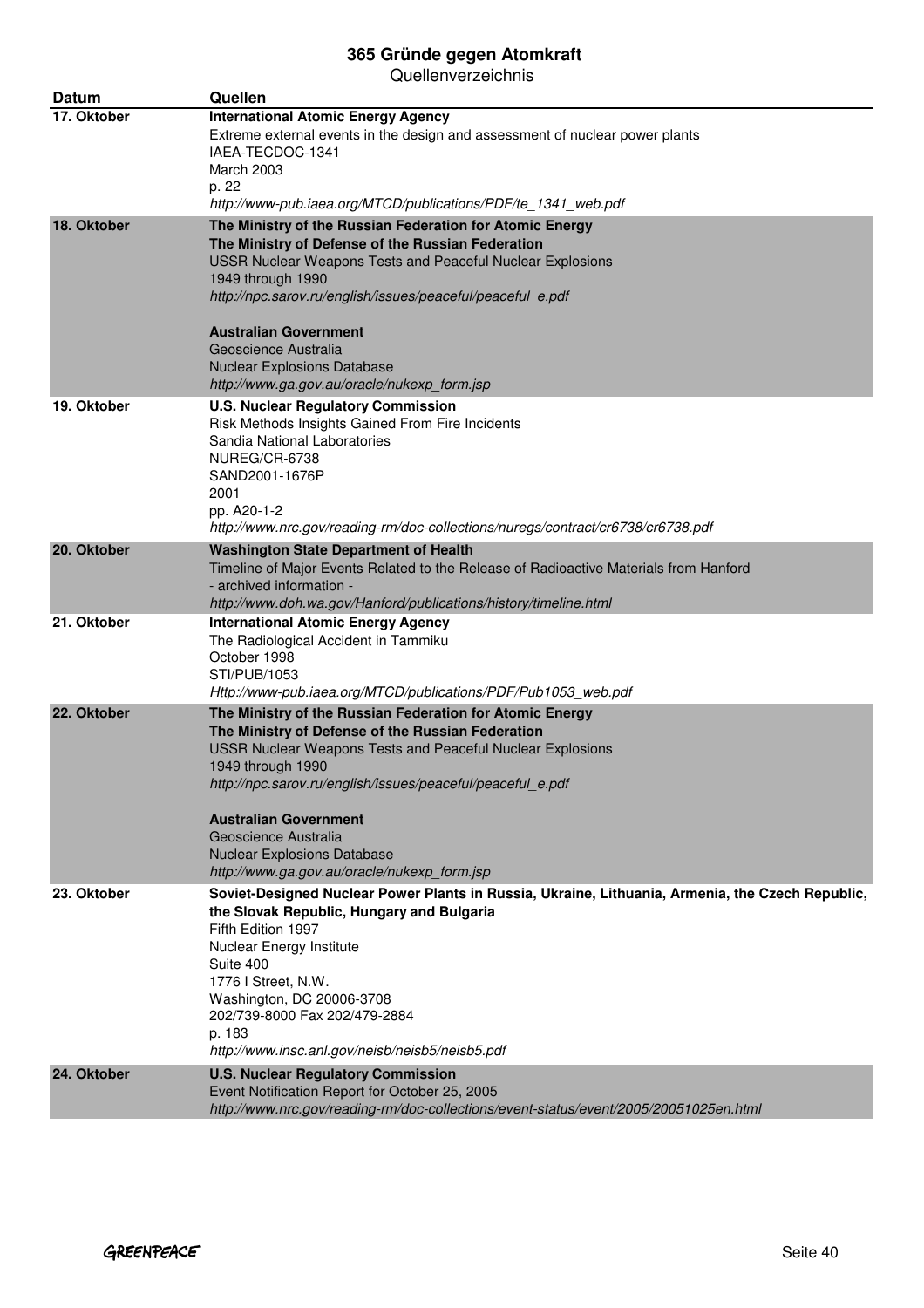| Datum       | Quellen                                                                                                                                                                                                                                                                                               |
|-------------|-------------------------------------------------------------------------------------------------------------------------------------------------------------------------------------------------------------------------------------------------------------------------------------------------------|
| 25. Oktober | The Ministry of the Russian Federation for Atomic Energy<br>The Ministry of Defense of the Russian Federation<br>USSR Nuclear Weapons Tests and Peaceful Nuclear Explosions<br>1949 through 1990                                                                                                      |
|             | http://npc.sarov.ru/english/issues/peaceful/peaceful_e.pdf<br><b>Australian Government</b><br>Geoscience Australia<br>Nuclear Explosions Database                                                                                                                                                     |
|             | http://www.ga.gov.au/oracle/nukexp_form.jsp                                                                                                                                                                                                                                                           |
| 26. Oktober | <b>International Atomic Energy Agency</b><br>The Radiological Accident at the Irradiation Facility in Nesvizh<br>1996<br><b>STI/PUB/1010</b><br>ISBN 92-0-101396-5<br>http://www-pub.iaea.org/MTCD/publications/PDF/Pub1010_web.pdf                                                                   |
| 27. Oktober | The Ministry of the Russian Federation for Atomic Energy<br>The Ministry of Defense of the Russian Federation<br><b>USSR Nuclear Weapons Tests and Peaceful Nuclear Explosions</b><br>1949 through 1990<br>http://npc.sarov.ru/english/issues/peaceful/peaceful e.pdf<br><b>Australian Government</b> |
|             | Geoscience Australia<br>Nuclear Explosions Database<br>http://www.ga.gov.au/oracle/nukexp_form.jsp                                                                                                                                                                                                    |
| 28. Oktober | <b>Nucleonics Week</b><br>Volume 45<br>Number 6<br>February 5, 2004                                                                                                                                                                                                                                   |
| 29. Oktober | <b>Washington State Department of Health</b><br>Timeline of Major Events Related to the Release of Radioactive Materials from Hanford<br>- archived information -<br>http://www.doh.wa.gov/Hanford/publications/history/timeline.html                                                                 |
| 30. Oktober | <b>U.S. Department of the Interior</b><br><b>Geological Survey</b><br>Open File Report 01-312<br>The Containment of Soviet<br><b>Underground Nuclear Explosions</b><br>September 2001<br>p. 7<br>http://geology.er.usgs.gov/eespteam/pdf/USGSOFR01312.pdf                                             |
| 31. Oktober | <b>U.S. Nuclear Regulatory Commission</b><br>Information Notice No. 91-50: A review of water hammer events after 1985<br>http://www.nrc.gov/reading-rm/doc-collections/gen-comm/info-notices/1991/in91050.html                                                                                        |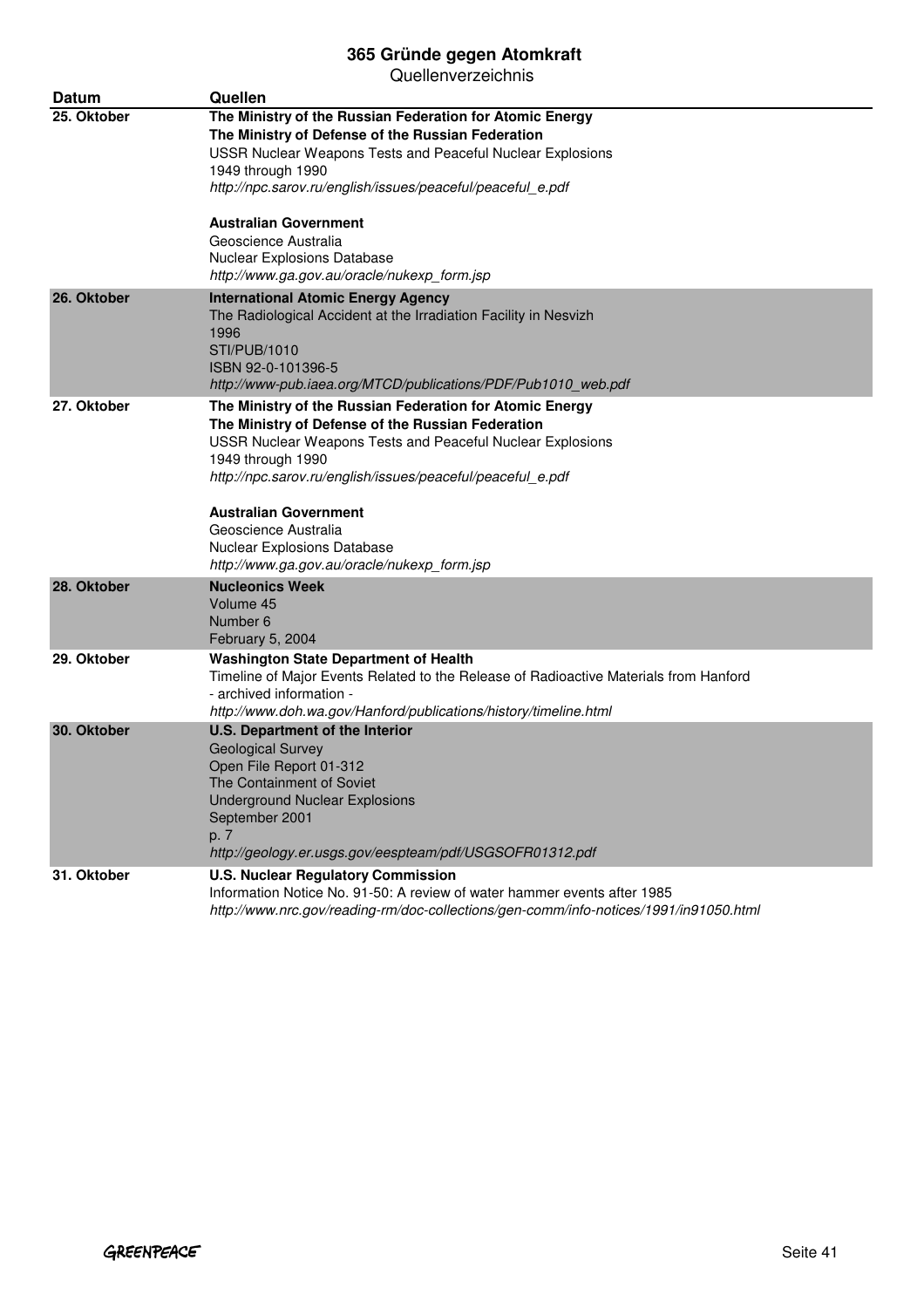| Datum        | Quellen                                                                                                                                                                                                                                                                                                                                                                                                                                                                                                                                                                                                                                                                                           |
|--------------|---------------------------------------------------------------------------------------------------------------------------------------------------------------------------------------------------------------------------------------------------------------------------------------------------------------------------------------------------------------------------------------------------------------------------------------------------------------------------------------------------------------------------------------------------------------------------------------------------------------------------------------------------------------------------------------------------|
| 01. November | <b>U.S. Department of Energy</b><br>Nevada Operations Office<br><b>United States Nuclear Tests</b><br>July 1945 through September 1992<br>DOE/NV--209-REV 15<br>December 2000<br>http://ndep.nv.gov/boff/nuctest.pdf                                                                                                                                                                                                                                                                                                                                                                                                                                                                              |
| 02. November | <b>U. S. Nuclear Regulatory Commission</b><br>NRC News November 5, 1996<br>NRC Dispatches inspector to review circumstances of the contamination of two workers at the haddam<br>neck nuclear plant<br>http://www.nrc.gov/reading-rm/doc-collections/news/1996/96-073i.html                                                                                                                                                                                                                                                                                                                                                                                                                       |
| 03. November | A Review of Criticality Accidents<br>2000 Revision<br>Los Alamos National Laboratory<br>LA-13638, May 2000<br>pp. 35-36<br>http://www.csirc.net/docs/reports/la-13638.pdf                                                                                                                                                                                                                                                                                                                                                                                                                                                                                                                         |
| 04. November | <b>U.S. Department of Defense</b><br>Narrative Summaries of Accidents Involving U.S. Nuclear Weapons, 1950-1980<br>1992 Congressional Debate<br>Energy and Water Development Appropriations Act (Senate - August 03, 1992)<br>Page: S11176<br>http://thomas.loc.gov/r102/r102.html<br>The University of Michigan<br>The Health Physics Society<br>Http://www.umich.edu/~radinfo/introduction/chrono3.htm#peace (13.02.06)<br><b>Abilene Reporter-News Archive</b><br>http://www.texnews.com/news/dyessside081996.html (13.02.06)<br><b>Global Security.org</b><br><b>Weapons of Mass Destruction</b><br><b>Broken Arrows</b><br>http://www.globalsecurity.org/wmd/ops/broken-arrow.htm (13.02.06) |
| 05. November | <b>U.S. Department of Energy</b><br>Nevada Operations Office<br><b>United States Nuclear Tests</b><br>July 1945 through September 1992<br>DOE/NV--209-REV 15<br>December 2000<br>http://ndep.nv.gov/boff/nuctest.pdf                                                                                                                                                                                                                                                                                                                                                                                                                                                                              |
| 06. November | The Ministry of the Russian Federation for Atomic Energy<br>The Ministry of Defense of the Russian Federation<br>USSR Nuclear Weapons Tests and Peaceful Nuclear Explosions<br>1949 through 1990<br>http://npc.sarov.ru/english/issues/peaceful/peaceful_e.pdf<br><b>Australian Government</b><br>Geoscience Australia<br><b>Nuclear Explosions Database</b><br>http://www.ga.gov.au/oracle/nukexp_form.jsp                                                                                                                                                                                                                                                                                       |
| 07. November | <b>International Atomic Energy Agency</b><br>Nuclear Safety Review for the Year 2001<br><b>July 2002</b><br>IAEA/NSR/2001<br>p. 9-10<br>http://www.iaea.org/Publications/Reports/nsr2001.pdf                                                                                                                                                                                                                                                                                                                                                                                                                                                                                                      |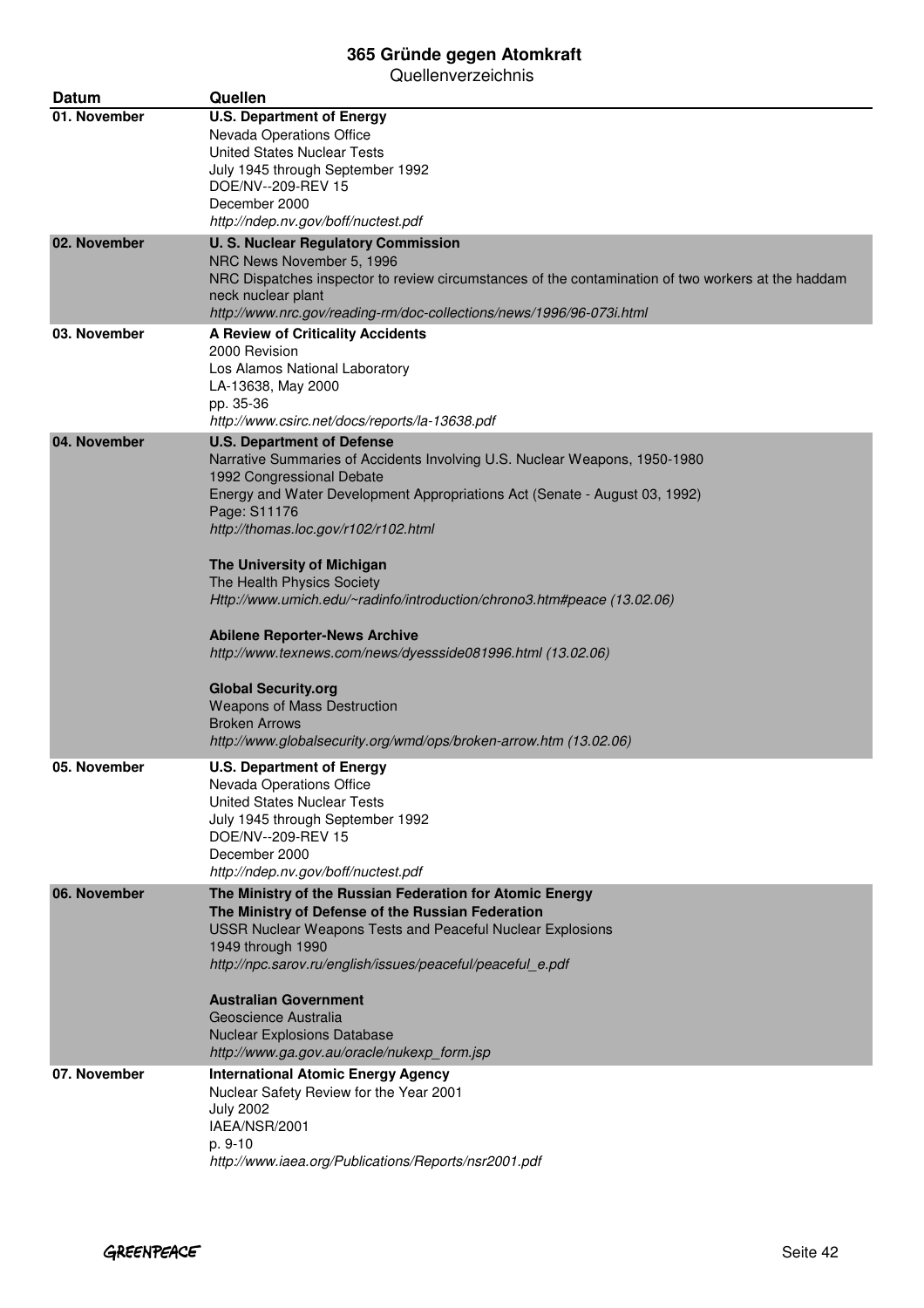| <b>Datum</b> | Quellen                                                                                                                                                                                                                                                                                                                                                               |
|--------------|-----------------------------------------------------------------------------------------------------------------------------------------------------------------------------------------------------------------------------------------------------------------------------------------------------------------------------------------------------------------------|
| 08. November | Soviet-Designed Nuclear Power Plants in Russia, Ukraine, Lithuania, Armenia, the Czech Republic,<br>the Slovak Republic, Hungary and Bulgaria<br>Fifth Edition 1997<br>Nuclear Energy Institute<br>Suite 400<br>1776   Street, N.W.<br>Washington, DC 20006-3708<br>202/739-8000 Fax 202/479-2884<br>p. 183<br>http://www.insc.anl.gov/neisb/neisb5/neisb5.pdf        |
| 09. November | <b>U.S. Nuclear Regulatory Commission</b><br>Risk Methods Insights Gained From Fire Incidents<br>Sandia National Laboratories<br>NUREG/CR-6738<br>SAND2001-1676P<br>2001<br>pp. A22-1-2<br>http://www.nrc.gov/reading-rm/doc-collections/nuregs/contract/cr6738/cr6738.pdf                                                                                            |
| 10. November | <b>U.S. Nuclear Regulatory Commission</b><br>Event Notification Report for November 12, 2003<br>http://www.nrc.gov/reading-rm/doc-collections/event-status/event/2003/20031112en.html                                                                                                                                                                                 |
| 11. November | <b>U.S. Department of Energy</b><br><b>Nevada Operations Office</b><br><b>United States Nuclear Tests</b><br>July 1945 through September 1992<br>DOE/NV--209-REV 15<br>December 2000<br>http://ndep.nv.gov/boff/nuctest.pdf                                                                                                                                           |
| 12. November | <b>Bellona Foundation</b><br>Two strontium powered lighthouses vandalised on the Kola Peninsula<br>http://www.bellona.no/en/international/russia/navy/northern_fleet/incidents/31767.html                                                                                                                                                                             |
| 13. November | Soviet-Designed Nuclear Power Plants in Russia, Ukraine, Lithuania, Armenia, the Czech Republic,<br>the Slovak Republic, Hungary and Bulgaria<br>Fifth Edition 1997<br><b>Nuclear Energy Institute</b><br>Suite 400<br>1776 I Street, N.W.<br>Washington, DC 20006-3708<br>202/739-8000 Fax 202/479-2884<br>p. 303<br>http://www.insc.anl.gov/neisb/neisb5/neisb5.pdf |
| 14. November | <b>International Atomic Energy Agency</b><br>Extreme external events in the design and assessment of nuclear power plants<br>IAEA-TECDOC-1341<br>March 2003<br>p. 21<br>http://www-pub.iaea.org/MTCD/publications/PDF/te 1341 web.pdf                                                                                                                                 |
| 15. November | The Ministry of the Russian Federation for Atomic Energy<br>The Ministry of Defense of the Russian Federation<br>USSR Nuclear Weapons Tests and Peaceful Nuclear Explosions<br>1949 through 1990<br>http://npc.sarov.ru/english/issues/peaceful/peaceful_e.pdf                                                                                                        |
|              | <b>Australian Government</b><br>Geoscience Australia<br><b>Nuclear Explosions Database</b><br>http://www.ga.gov.au/oracle/nukexp_form.jsp                                                                                                                                                                                                                             |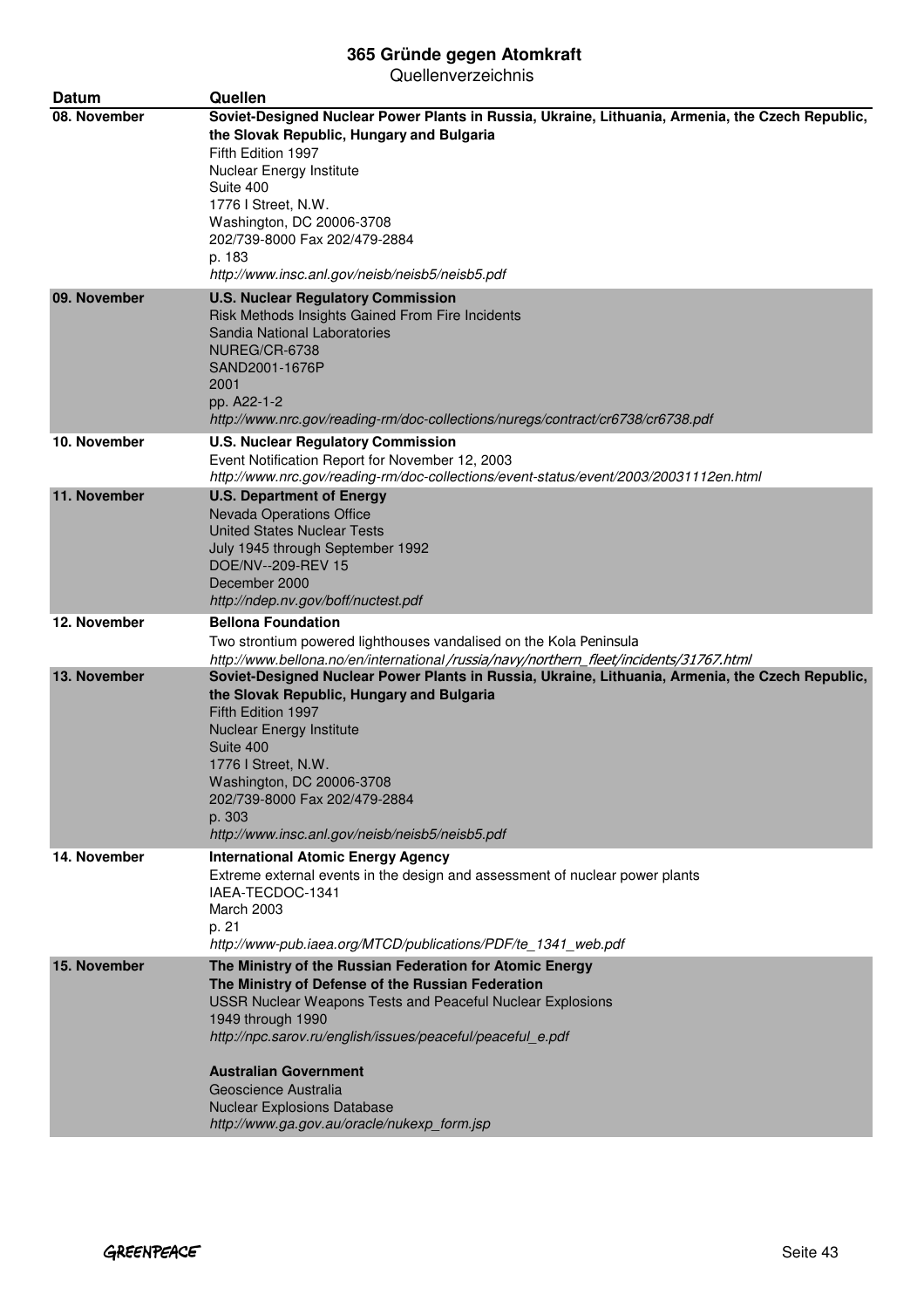| <b>Datum</b> | Quellen                                                                                                                                                                                                                                                                                                                                                                                                                                                                                                                                                   |
|--------------|-----------------------------------------------------------------------------------------------------------------------------------------------------------------------------------------------------------------------------------------------------------------------------------------------------------------------------------------------------------------------------------------------------------------------------------------------------------------------------------------------------------------------------------------------------------|
| 16. November | <b>International Atomic Energy Agency</b><br>Inventory of accidents and losses at sea involving radioactive material.<br>IAEA-TECDOC-1242<br>September 2001<br>p. 19<br>Http://www-pub.iaea.org/MTCD/publications/PDF/te_1242_prn.pdf                                                                                                                                                                                                                                                                                                                     |
| 17. November | <b>United Kingdom Parliament</b><br>World Wide Web Service<br>Http://www.parliament.the-stationery-office.co.uk/pa/cm199900/cmhansrd/vo000229/text/00229w07.htm<br><b>International Atomic Energy Agency</b><br>Extreme external events in the design and assessment of nuclear power plants<br>IAEA-TECDOC-1341<br><b>March 2003</b><br>p. 22<br>http://www-pub.iaea.org/MTCD/publications/PDF/te_1341_web.pdf                                                                                                                                           |
| 18. November | <b>British Nuclear Fuel</b><br>History of Sellafield<br>http://www.sellafield.com/content.php?pageID=112&decade=1980<br><b>United Kingdom Parliament</b><br>World Wide Web Service<br>http://www.parliament.the-stationery-office.co.uk/pa/cm199900/cmhansrd/vo000505/text/00505w05.htm<br><b>Bellona Foundation</b><br>Bellona Working Paper No. 05:2001<br>Sellafield: Reprocessing Plant in Great Britain<br>p. 27<br>http://www.bellona.no/data/f/0/21/66/0_9811_1/wp5_2001_Sellafield_English.pdf                                                    |
| 19. November | <b>U.S. Department of Energy</b><br>Nevada Operations Office<br><b>United States Nuclear Tests</b><br>July 1945 through September 1992<br>DOE/NV--209-REV 15<br>December 2000<br>http://ndep.nv.gov/boff/nuctest.pdf                                                                                                                                                                                                                                                                                                                                      |
| 20. November | V.M. Kuznetsov<br>"The Main Problems and Current Condition of Safety at Nuclear Fuel Enterprises", 2002<br>p. 157<br>ISBN 5-901894-06-4                                                                                                                                                                                                                                                                                                                                                                                                                   |
| 21. November | Soviet-Designed Nuclear Power Plants in Russia, Ukraine, Lithuania, Armenia, the Czech Republic,<br>the Slovak Republic, Hungary and Bulgaria<br>Fifth Edition 1997<br><b>Nuclear Energy Institute</b><br>Suite 400<br>1776 I Street, N.W.<br>Washington, DC 20006-3708<br>202/739-8000 Fax 202/479-2884<br>p. 137<br>http://www.insc.anl.gov/neisb/neisb5/neisb5.pdf<br>V.M. Kuznetsov<br>"Condition of safety of factories of Russia", in the book - ALEXEY V. YABLOKOV<br>MYTH ON ENVIRONMETAL SAFERY OF NUCLEAR POWER, 2000, p. 85 ISBN 5-88587-155-8 |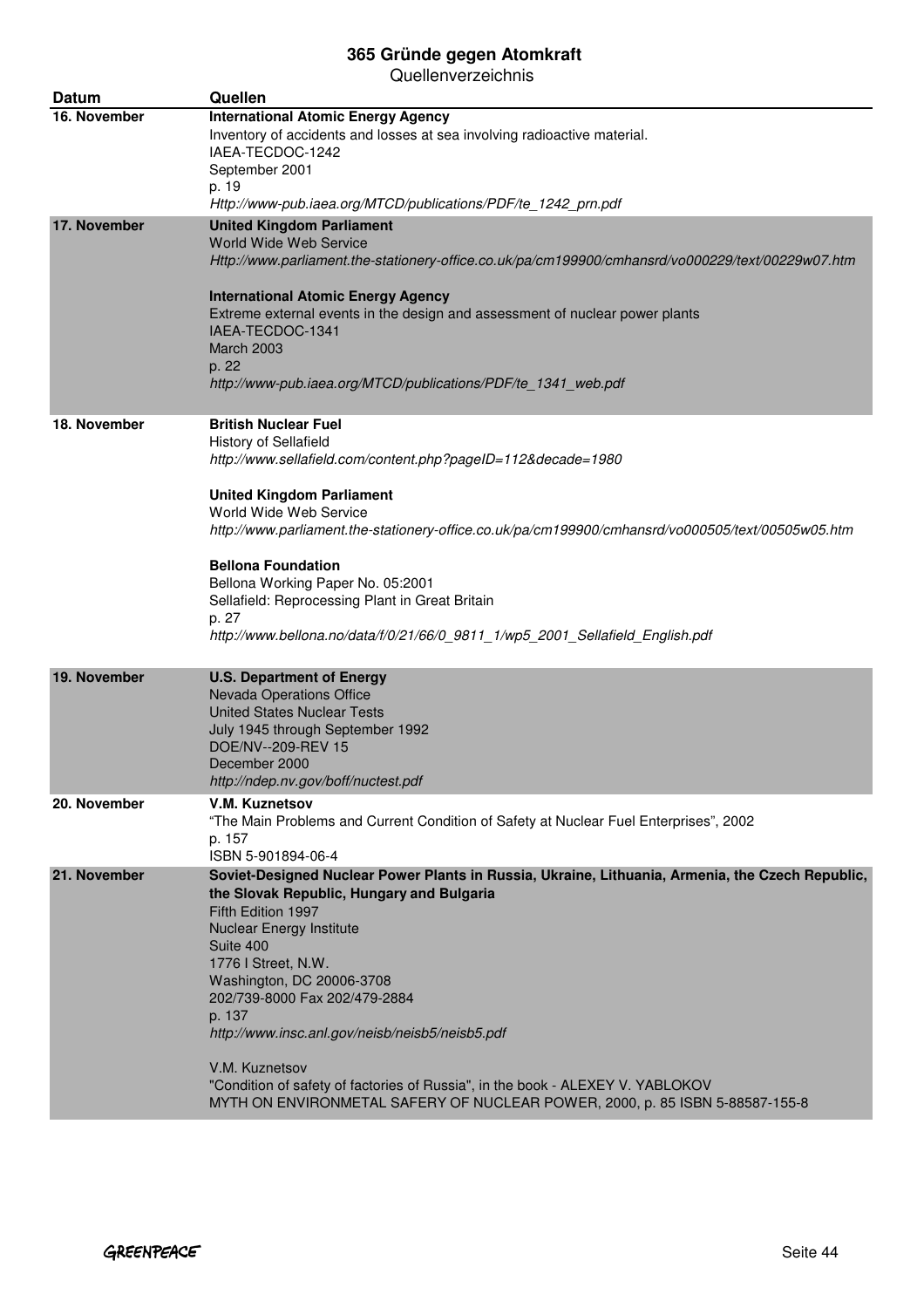| Datum        | Quellen                                                                                                                                                                                                                                                                                                                                                                                                     |
|--------------|-------------------------------------------------------------------------------------------------------------------------------------------------------------------------------------------------------------------------------------------------------------------------------------------------------------------------------------------------------------------------------------------------------------|
| 22. November | The Ministry of the Russian Federation for Atomic Energy<br>The Ministry of Defense of the Russian Federation<br>USSR Nuclear Weapons Tests and Peaceful Nuclear Explosions<br>1949 through 1990<br>http://npc.sarov.ru/english/issues/peaceful/peaceful_e.pdf<br><b>Australian Government</b><br>Geoscience Australia<br>Nuclear Explosions Database<br>http://www.ga.gov.au/oracle/nukexp form.jsp        |
| 23. November | Soviet-Designed Nuclear Power Plants in Russia, Ukraine, Lithuania, Armenia, the Czech Republic,<br>the Slovak Republic, Hungary and Bulgaria<br>Fifth Edition 1997<br><b>Nuclear Energy Institute</b><br>Suite 400<br>1776 I Street, N.W.<br>Washington, DC 20006-3708<br>202/739-8000 Fax 202/479-2884<br>p. 120<br>http://www.insc.anl.gov/neisb/neisb5/neisb5.pdf                                       |
| 24. November | Soviet-Designed Nuclear Power Plants in Russia, Ukraine, Lithuania, Armenia, the Czech Republic,<br>the Slovak Republic, Hungary and Bulgaria<br>Fifth Edition 1997<br>Nuclear Energy Institute<br>Suite 400<br>1776 I Street, N.W.<br>Washington, DC 20006-3708<br>202/739-8000 Fax 202/479-2884<br>p. 246<br>http://www.insc.anl.gov/neisb/neisb5/neisb5.pdf                                              |
| 25. November | <b>International Atomic Energy Agency</b><br>Nuclear Events Web-based System<br>http://www-news.iaea.org/news/topics/topic/default.asp?topicID=793                                                                                                                                                                                                                                                          |
| 26. November | The Ministry of the Russian Federation for Atomic Energy<br>The Ministry of Defense of the Russian Federation<br><b>USSR Nuclear Weapons Tests and Peaceful Nuclear Explosions</b><br>1949 through 1990<br>http://npc.sarov.ru/english/issues/peaceful/peaceful_e.pdf<br><b>Australian Government</b><br>Geoscience Australia<br>Nuclear Explosions Database<br>http://www.ga.gov.au/oracle/nukexp_form.jsp |
| 27. November | Soviet-Designed Nuclear Power Plants in Russia, Ukraine, Lithuania, Armenia, the Czech Republic,<br>the Slovak Republic, Hungary and Bulgaria<br>Fifth Edition 1997<br><b>Nuclear Energy Institute</b><br>Suite 400<br>1776   Street, N.W.<br>Washington, DC 20006-3708<br>202/739-8000 Fax 202/479-2884<br>p. 130<br>http://www.insc.anl.gov/neisb/neisb5/neisb5.pdf                                       |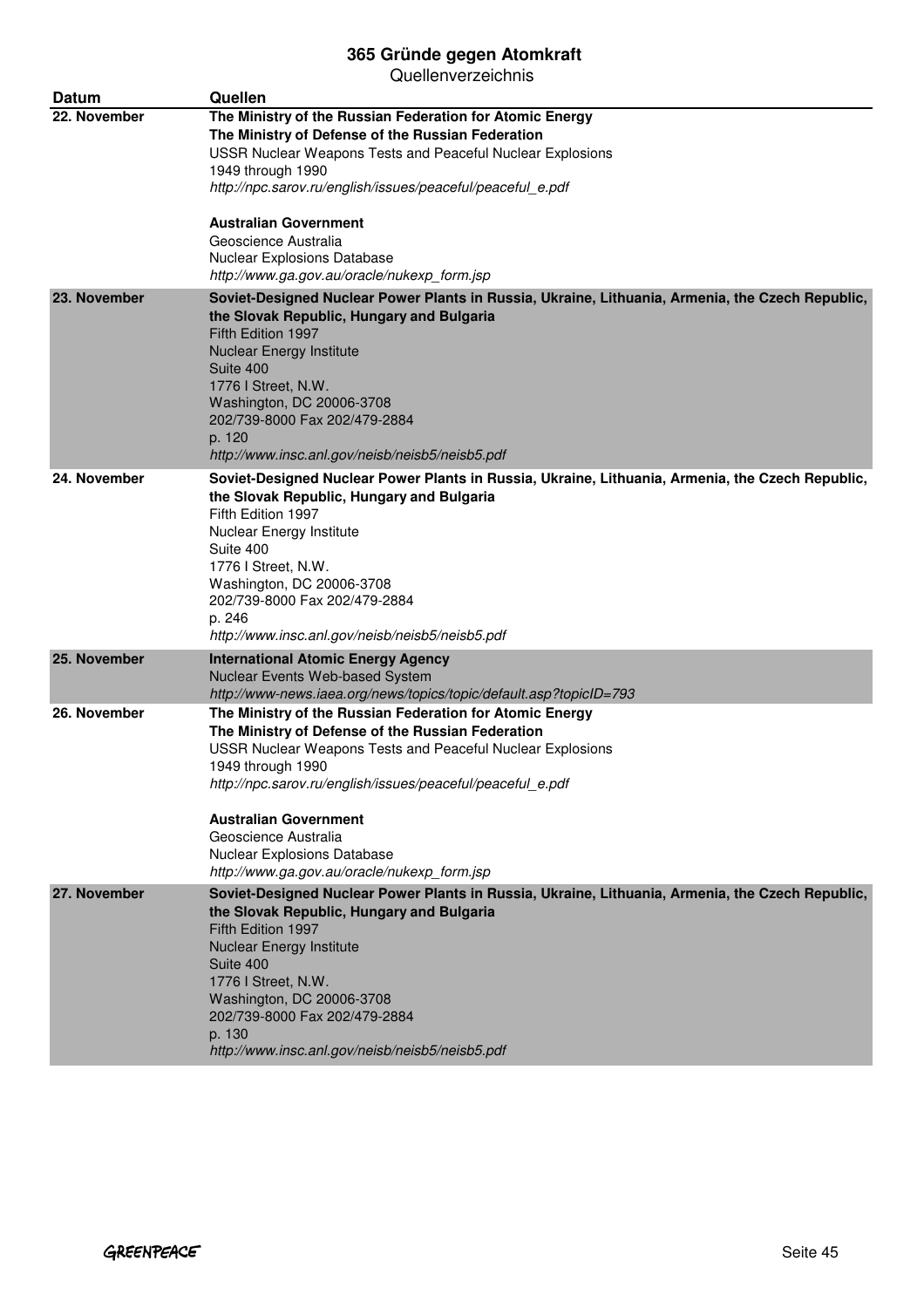| <b>Datum</b> | Quellen                                                                                                                                                                                                                                                                              |
|--------------|--------------------------------------------------------------------------------------------------------------------------------------------------------------------------------------------------------------------------------------------------------------------------------------|
| 28. November | The Ministry of the Russian Federation for Atomic Energy<br>The Ministry of Defense of the Russian Federation<br><b>USSR Nuclear Weapons Tests and Peaceful Nuclear Explosions</b><br>1949 through 1990<br>http://npc.sarov.ru/english/issues/peaceful/peaceful_e.pdf                |
|              | <b>Australian Government</b><br>Geoscience Australia<br><b>Nuclear Explosions Database</b><br>http://www.ga.gov.au/oracle/nukexp form.jsp                                                                                                                                            |
| 29. November | <b>A Review of Criticality Accidents</b><br>2000 Revision<br>Los Alamos National Laboratory<br>LA-13638, May 2000<br>p. 104<br>http://www.csirc.net/docs/reports/la-13638.pdf                                                                                                        |
| 30. November | Concern "Rosenergoatom"<br>http://rosatom.ru/?razdel=241<br>Saint Petersburg Center of Environmental Hydrogeology<br>http://www.hydra.nw.ru/Book new4 copy1.htm<br>«Environmental expertize»<br>Russian Academy of Science, Center of Ecological projects, Nº 5, Moscow, 2004, p. 32 |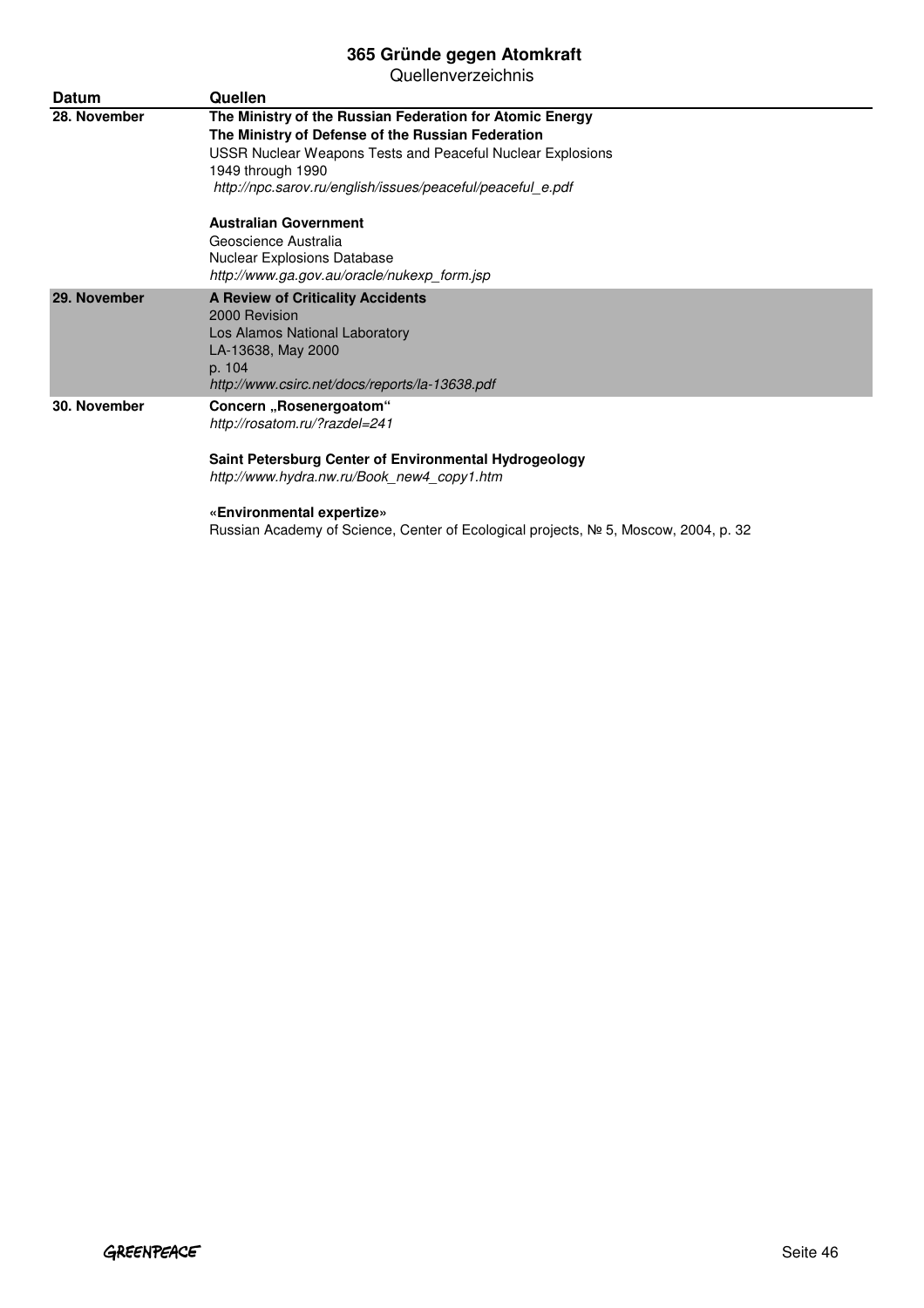| <b>Datum</b> | Quellen                                                                                                                                                                                                                                                                               |
|--------------|---------------------------------------------------------------------------------------------------------------------------------------------------------------------------------------------------------------------------------------------------------------------------------------|
| 01. Dezember | <b>Oklahoma Geological Survey Observatory</b><br>Catalog of Nuclear Explosions<br>http://www.okgeosurvey1.gov/level2/nuke.cat.html                                                                                                                                                    |
|              | <b>Australian Government</b><br>Geoscience Australia<br>Nuclear Explosions Database<br>http://www.ga.gov.au/oracle/nukexp_form.jsp<br><b>Swiss Seismological Service</b>                                                                                                              |
|              | Nuclear Explosions from France 1945-1998<br>http://www.seismo.ethz.ch/bsv/nuclear_explosions/france.html                                                                                                                                                                              |
| 02. Dezember | <b>Washington State Department of Health</b><br>Timeline of Major Events Related to the Release of Radioactive Materials from Hanford<br>- archived information -<br>http://www.doh.wa.gov/Hanford/publications/history/timeline.html<br><b>WISE News Communique October 30, 1992</b> |
|              | http://www10.antenna.nl/wise/381/37.html                                                                                                                                                                                                                                              |
| 03. Dezember | <b>International Atomic Energy Agency</b><br>Extreme external events in the design and assessment of nuclear power plants<br>IAEA-TECDOC-1341<br>March 2003<br>p. 21<br>http://www-pub.iaea.org/MTCD/publications/PDF/te_1341_web.pdf                                                 |
| 04. Dezember | <b>U.S. Department of Energy</b><br>Nevada Operations Office<br><b>United States Nuclear Tests</b><br>July 1945 through September 1992<br>DOE/NV--209-REV 15<br>December 2000<br>http://ndep.nv.gov/boff/nuctest.pdf                                                                  |
| 05. Dezember | <b>International Atomic Energy Agency</b><br>Inventory of accidents and losses at sea involving radioactive material.<br>IAEA-TECDOC-1242<br>September 2001<br>p. 30<br>Http://www-pub.iaea.org/MTCD/publications/PDF/te_1242_prn.pdf                                                 |
| 06. Dezember | <b>International Atomic Energy Agency</b><br>Inventory of accidents and losses at sea involving radioactive material.<br>IAEA-TECDOC-1242<br>September 2001<br>p. 58<br>Http://www-pub.iaea.org/MTCD/publications/PDF/te_1242_prn.pdf                                                 |
| 07. Dezember | <b>U.S. Nuclear Regulatory Commission</b><br>Risk Methods Insights Gained From Fire Incidents<br>Sandia National Laboratories<br>NUREG/CR-6738<br>SAND2001-1676P<br>2001<br>pp. A4-1-2<br>http://www.nrc.gov/reading-rm/doc-collections/nuregs/contract/cr6738/cr6738.pdf             |
| 08. Dezember | <b>U.S. Department of Energy</b><br>Nevada Operations Office<br><b>United States Nuclear Tests</b><br>July 1945 through September 1992<br>DOE/NV--209-REV 15<br>December 2000<br>http://ndep.nv.gov/boff/nuctest.pdf                                                                  |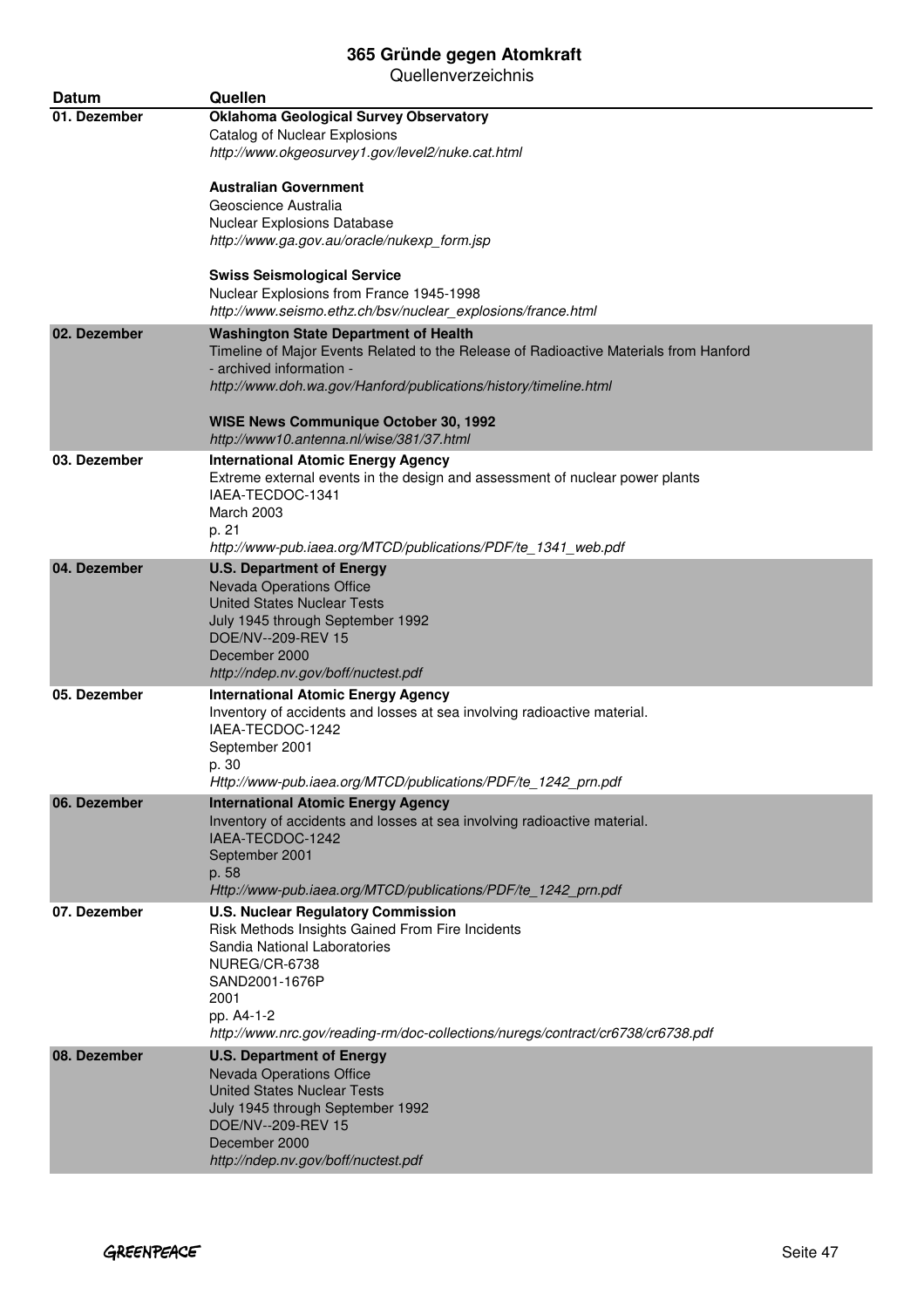| <b>Datum</b> | Quellen                                                                                                                                                                                                                                                                                                                                                                                                                                                                                                                                 |
|--------------|-----------------------------------------------------------------------------------------------------------------------------------------------------------------------------------------------------------------------------------------------------------------------------------------------------------------------------------------------------------------------------------------------------------------------------------------------------------------------------------------------------------------------------------------|
| 09. Dezember | Soviet-Designed Nuclear Power Plants in Russia, Ukraine, Lithuania, Armenia, the Czech Republic,<br>the Slovak Republic, Hungary and Bulgaria<br>Fifth Edition 1997<br>Nuclear Energy Institute<br>Suite 400<br>1776   Street, N.W.<br>Washington, DC 20006-3708<br>202/739-8000 Fax 202/479-2884<br>p. 224<br>http://www.insc.anl.gov/neisb/neisb5/neisb5.pdf                                                                                                                                                                          |
| 10. Dezember | <b>International Atomic Energy Agency</b><br>The Radiological Accident in Istanbul<br><b>STI/PUB/1102</b><br>September 2000<br>http://www-pub.iaea.org/MTCD/publications/PDF/Pub1102_web.pdf                                                                                                                                                                                                                                                                                                                                            |
| 11. Dezember | Soviet-Designed Nuclear Power Plants in Russia, Ukraine, Lithuania, Armenia, the Czech Republic,<br>the Slovak Republic, Hungary and Bulgaria<br>Fifth Edition 1997<br>Nuclear Energy Institute<br>Suite 400<br>1776   Street, N.W.<br>Washington, DC 20006-3708<br>202/739-8000 Fax 202/479-2884<br>p. 120<br>http://www.insc.anl.gov/neisb/neisb5/neisb5.pdf                                                                                                                                                                          |
| 12. Dezember | <b>U.S. Department of Energy</b><br>Nevada Operations Office<br><b>United States Nuclear Tests</b><br>July 1945 through September 1992<br>DOE/NV--209-REV 15<br>December 2000<br>http://ndep.nv.gov/boff/nuctest.pdf                                                                                                                                                                                                                                                                                                                    |
| 13. Dezember | <b>International Atomic Energy Agency</b><br>Extreme external events in the design and assessment of nuclear power plants<br>IAEA-TECDOC-1341<br>March 2003<br>p. 21<br>http://www-pub.iaea.org/MTCD/publications/PDF/te 1341 web.pdf                                                                                                                                                                                                                                                                                                   |
| 14. Dezember | Bundesministerium für Umwelt, Naturschutz und Reaktorsicherheit<br>Meldepflichtige Ereignisse in Anlagen zur Spaltung von Kernbrennstoffen in der Bundesrepublik<br>Deutschland<br>Jahresbericht 2002<br>p. 16<br>http://www.bfs.de/kerntechnik/ereignisse/berichte/jb_kf_2002.pdf<br><b>International Atomic Energy Agency</b><br>Proactive Safety Management Strategies related with the operating experience process<br>September 2004<br>p. 5<br>http://www-ns.iaea.org/downloads/ni/meetings/top-iss-2004-Oct/proactive-safety.pdf |
| 15. Dezember | <b>U.S. Department of Energy</b><br><b>Hanford Site</b><br>Summary of the Hanford Site Environmental Report<br>http://www.hanford.gov/docs/annualrp/summanage.stm<br><b>U.S. General Accounting Office</b><br>Report: Nuclear Waste<br>Absence of Key Management Reforms on Hanford's Cleanup Project Adds to Challenges of<br>Achieving Cost and Schedule Goals<br><b>June 2004</b><br>p. 7<br>Http://www.gao.gov/new.items/d0.pdf                                                                                                     |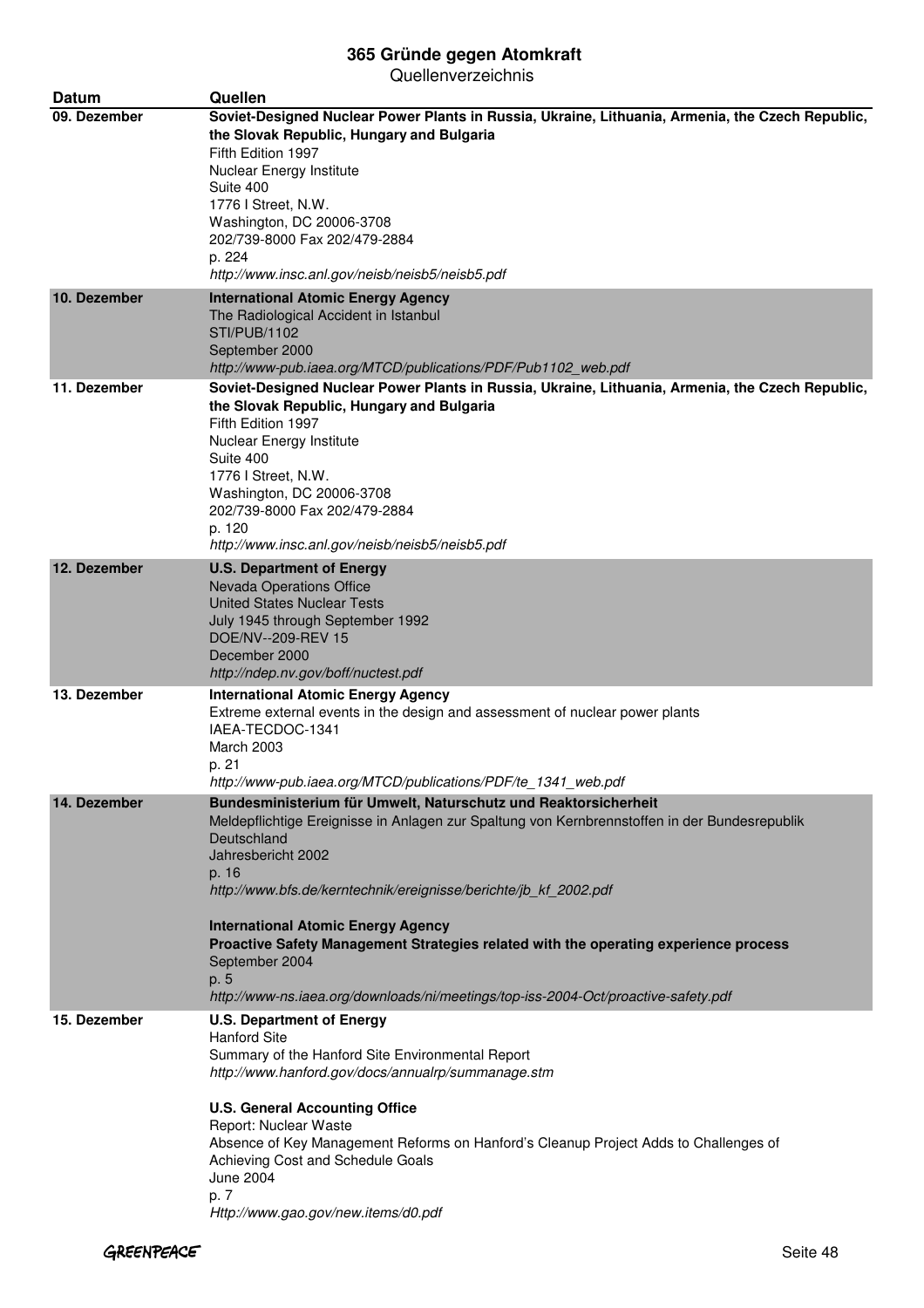| <b>Datum</b> | Quellen                                                                                                                                                                                                                                                                                                         |
|--------------|-----------------------------------------------------------------------------------------------------------------------------------------------------------------------------------------------------------------------------------------------------------------------------------------------------------------|
| 16. Dezember | The Ministry of the Russian Federation for Atomic Energy<br>The Ministry of Defense of the Russian Federation<br>USSR Nuclear Weapons Tests and Peaceful Nuclear Explosions<br>1949 through 1990                                                                                                                |
|              | http://npc.sarov.ru/english/issues/peaceful/peaceful_e.pdf                                                                                                                                                                                                                                                      |
|              | Australian Government<br>Geoscience Australia<br>Nuclear Explosions Database<br>http://www.ga.gov.au/oracle/nukexp_form.jsp                                                                                                                                                                                     |
| 17. Dezember | Bundesministerium für Umwelt, Naturschutz und Reaktorsicherheit<br>Übersicht über besondere Vorkommnisse in Kernkraftwerken der Bundesrepublik Deutschland für das<br><b>Jahr 1987</b><br>p.14<br>http://www.bfs.de/kerntechnik/ereignisse/berichte/jb_kf_1987.pdf                                              |
| 18. Dezember | <b>U.S. Nuclear Regulatory Commission</b><br>Risk Methods Insights Gained From Fire Incidents<br>Sandia National Laboratories<br>NUREG/CR-6738<br>SAND2001-1676P<br>2001<br>pp. A11-1-2<br>http://www.nrc.gov/reading-rm/doc-collections/nuregs/contract/cr6738/cr6738.pdf                                      |
| 19. Dezember | <b>International Atomic Energy Agency</b><br>Extreme external events in the design and assessment of nuclear power plants<br>IAEA-TECDOC-1341<br><b>March 2003</b><br>p. 29-30<br>http://www-pub.iaea.org/MTCD/publications/PDF/te_1341_web.pdf                                                                 |
| 20. Dezember | <b>ČEZ Power Company</b><br>Press release 20.12.2004<br>http://www.cez.cz/presentation/cze/instance_view.jsp?instance_id=79511&folder_id=7869                                                                                                                                                                   |
| 21. Dezember | The Ministry of the Russian Federation for Atomic Energy<br>The Ministry of Defense of the Russian Federation<br>USSR Nuclear Weapons Tests and Peaceful Nuclear Explosions<br>1949 through 1990<br>http://npc.sarov.ru/english/issues/peaceful/peaceful_e.pdf<br>Australian Government<br>Geoscience Australia |
|              | <b>Nuclear Explosions Database</b><br>http://www.ga.gov.au/oracle/nukexp_form.jsp                                                                                                                                                                                                                               |
| 22. Dezember | The Ministry of the Russian Federation for Atomic Energy<br>The Ministry of Defense of the Russian Federation<br>USSR Nuclear Weapons Tests and Peaceful Nuclear Explosions<br>1949 through 1990<br>http://npc.sarov.ru/english/issues/peaceful/peaceful e.pdf                                                  |
|              | <b>Australian Government</b><br>Geoscience Australia<br><b>Nuclear Explosions Database</b><br>http://www.ga.gov.au/oracle/nukexp_form.jsp                                                                                                                                                                       |
| 23. Dezember | <b>Washington State Department of Health</b><br>Timeline of Major Events Related to the Release of Radioactive Materials from Hanford<br>- archived information -<br>http://www.doh.wa.gov/Hanford/publications/history/timeline.html                                                                           |